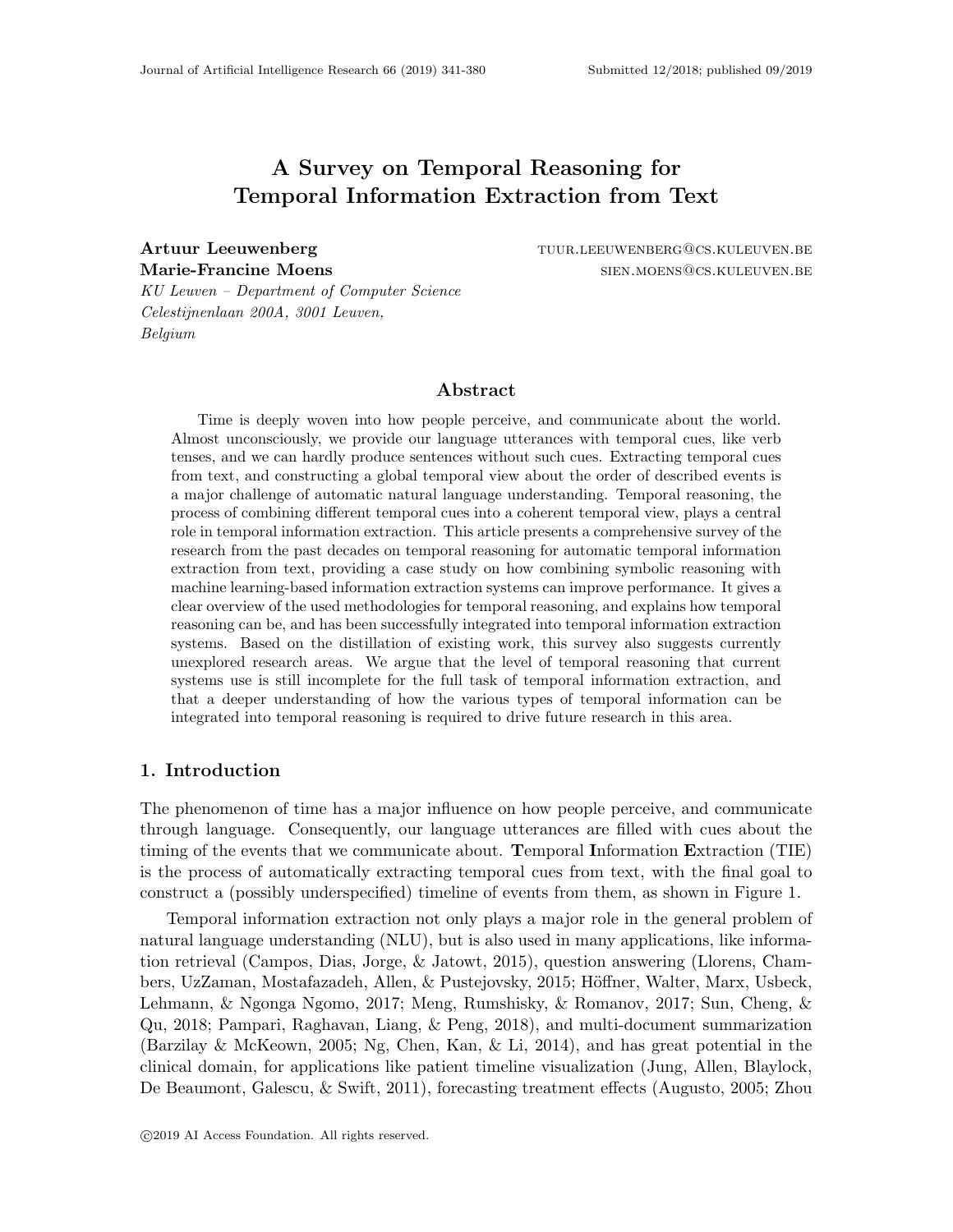

Figure 1: An example of temporal information extraction.

& Hripcsak, 2007; Choi, Bahadori, Sun, Kulas, Schuetz, & Stewart, 2016a), better early detection of diagnoses (Choi, Schuetz, Stewart, & Sun, 2016b), or patient selection for clinical trials (Raghavan, Chen, Fosler-Lussier, & Lai, 2014). Because of the strong linear structure of time itself, and the great variation in the types of temporal cues we can express in language, a central challenge in temporal information extraction is how to combine all these separate cues into a single coherent temporal ordering of the described events. To obtain this temporal ordering from many different cues temporal reasoning is of vital importance. We define Temporal Reasoning (TR) in the context of TIE as the process of combining different (annotated or extracted) temporal cues to derive additional temporal information about the text. TR is crucial for TIE and has already been exploited widely in the research community in every step in the process of TIE model construction: annotation, pre-processing, model training, inference, and evaluation. Despite the importance of TIE for NLU and the crucial role of TR in TIE, there has not yet been a survey covering the research in this area.

## 1.1 Focus

For successful TR in practical settings two factors are very important: (1) The *expres*siveness of the TR mechanism: How complete is the temporal knowledge that the TR mechanism can infer from the temporal cues? And (2), the *efficiency* of TR: What are the computational costs of TR to infer that new temporal knowledge. These two points will get extra attention in this survey.

Although most research has focused on extraction models for certain types of temporal cues, this survey focuses on the big picture of complete TIE, where the aim is to extract all temporal cues from the text and combine them into a single coherent temporal view, for which a good TR mechanism is crucial. To cover the evolution of TR approaches for TIE in parallel with the popularization of using machine learning (ML) methods for natural language processing (NLP), the focus of this survey lies on the research on TR for TIE systems from the past three decades. We abstract from what linguistic features are successful for TIE systems, as these are discussed in depth by Derczynski (2017), and can be considered complementary to the focus of this survey.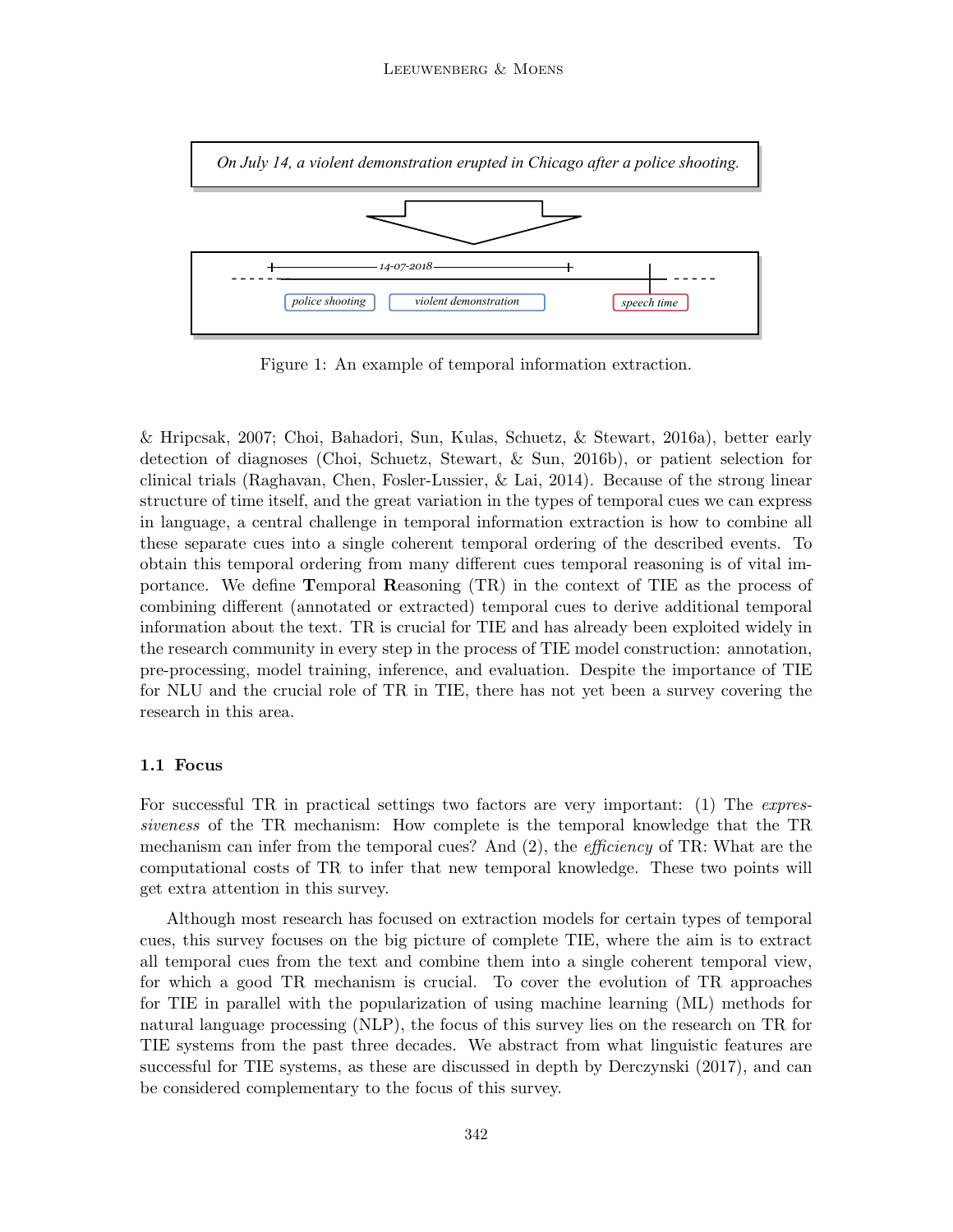## 1.2 Contributions

In the context of the interesting and important new developments in the past years this survey provides the following contributions:

- A clear explanation introducing the theory and background on TR for TIE required to comprehend the latest state-of-the-art TIE models.
- A structured overview of the various ways in which TR has been exploited in TIE models over the past three decades: in annotation, pre-processing, training, prediction, and evaluation.
- A distillation of the most important conclusions to successfully incorporate TR in a TIE system.
- Directions for future work and on promising unexplored avenues in the research area of TIE.

## 1.3 Structure

The survey is structured as follows: First, in section 2, we provide an exemplified overview of what types of temporal information are present in natural language texts. These include relative and absolute cues, definite and indefinite cues, implicitness of temporal information, world knowledge, and the role of under-specification, as these aspects play an important role in temporal reasoning. In section 3, we introduce the theory of temporal reasoning that is required to comprehend and assess the current state-of-the-art models and methods, as discussed in the following sections. Section 4 describes the most widely used annotation schemes for temporal information, and discusses how they relate to temporal reasoning frameworks. In section 5, we arrive at the core of this survey, and provide a complete and comprehensive overview of the literature on TR for TIE. Then, in section 6, we give suggestions on promising directions and less explored areas based on the earlier sections. Lastly, in section 7, we summarize the most important findings and conclusions of the survey.

## 2. Temporal Information in Language

In this section, we give a short (exemplified<sup>1</sup>) overview of different temporal cues that can be expressed in language to show what types of temporal information the cues can provide, i.e., in what way the cues may possibly constrain the position of event intervals on the timeline. We focus less on the different ways temporal cues can be expressed, i.e., linguistic variation, as this has no direct impact on TR.

It is important to study the types of temporal information that can be expressed by temporal cues because the different cues need to be combined by a TR system in order to build a complete temporal picture of the text, or construct a timeline.

<sup>1.</sup> Examples from the New York Times, and the clinical i2b2 corpus (Sun, Rumshisky, & Uzuner, 2013).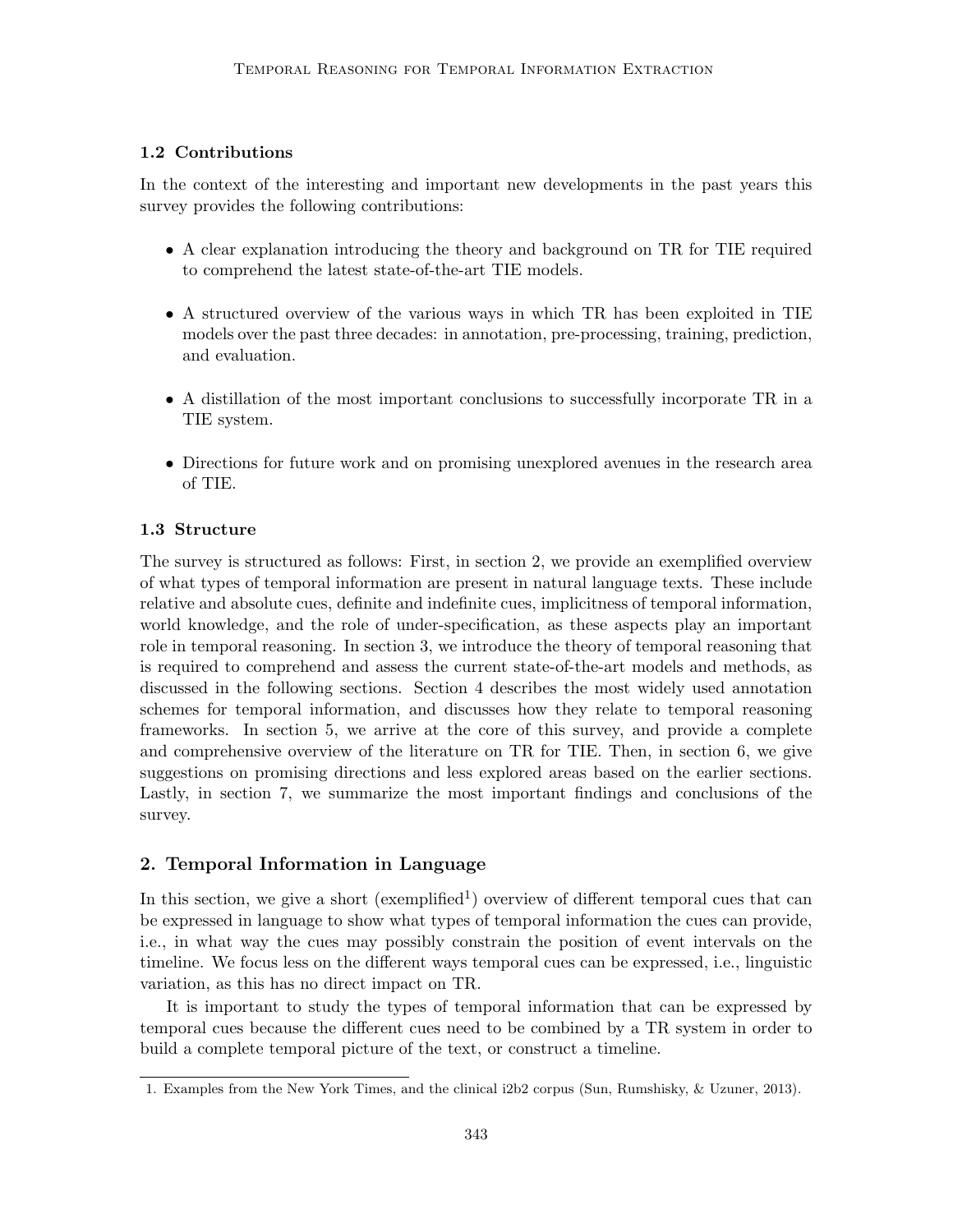## 2.1 Timeline Components Captured by Temporal Cues

Temporal cues can bound various components of the event timeline: full positions of intervals, but also just the start, end, or duration of intervals.

For instance, in Example 1, the duration of the antibiotics administration is given (10 days), and so is its start time (somewhere on the 2nd of June). While, for the improvement of the respiratory status only the end time is mentioned explicitly (last 2-3 days of the antibiotics administration). This shows that for a fairly simple text fragment, a TR system already needs to be able to combine temporal bounds on at least three different components of the timeline.

**Example 1.** Antibiotics were started on  $6/2$  and continued for 10 days. Respiratory status improved up til the last 2-3 days.

## 2.2 Relative and Absolute Cues

As shown in the previous example, temporal cues can provide absolute references to the timeline, by referring to absolute intervals, like dates or times, or absolute durations, like a certain number of hours. In Example 2, the duration of the third set (28 minutes) is an absolute cue. However, additionally quite often the temporal cues provide relative information. In the example, there are three explicit relative cues: (1) the duration of the first two sets are less than 1 hour, (2) the third set started after the first two, And (3) the whole situation took place in the past, i.e., before the speech time (ST) of the sentence, indicated by the past tense of the verbs. The ideal TR system should be able to resolve combinations of absolute and relative cues.

**Example 2.** After the grueling duels of the first two sets, which each had taken nearly an hour, Nadal won the third set in 28 minutes.

## 2.3 Definite and Indefinite Cues

Quantification of timeline components can be definite, referring to clear quantities, or indefinite, using vague quantification.

In Example 3, the duration of the patient being HIV positive is definite  $(2 \text{ years})$ . Whereas the duration of the left upper quadrant pain is, although explicit, quantified vaguely (long-standing), and hence indefinite.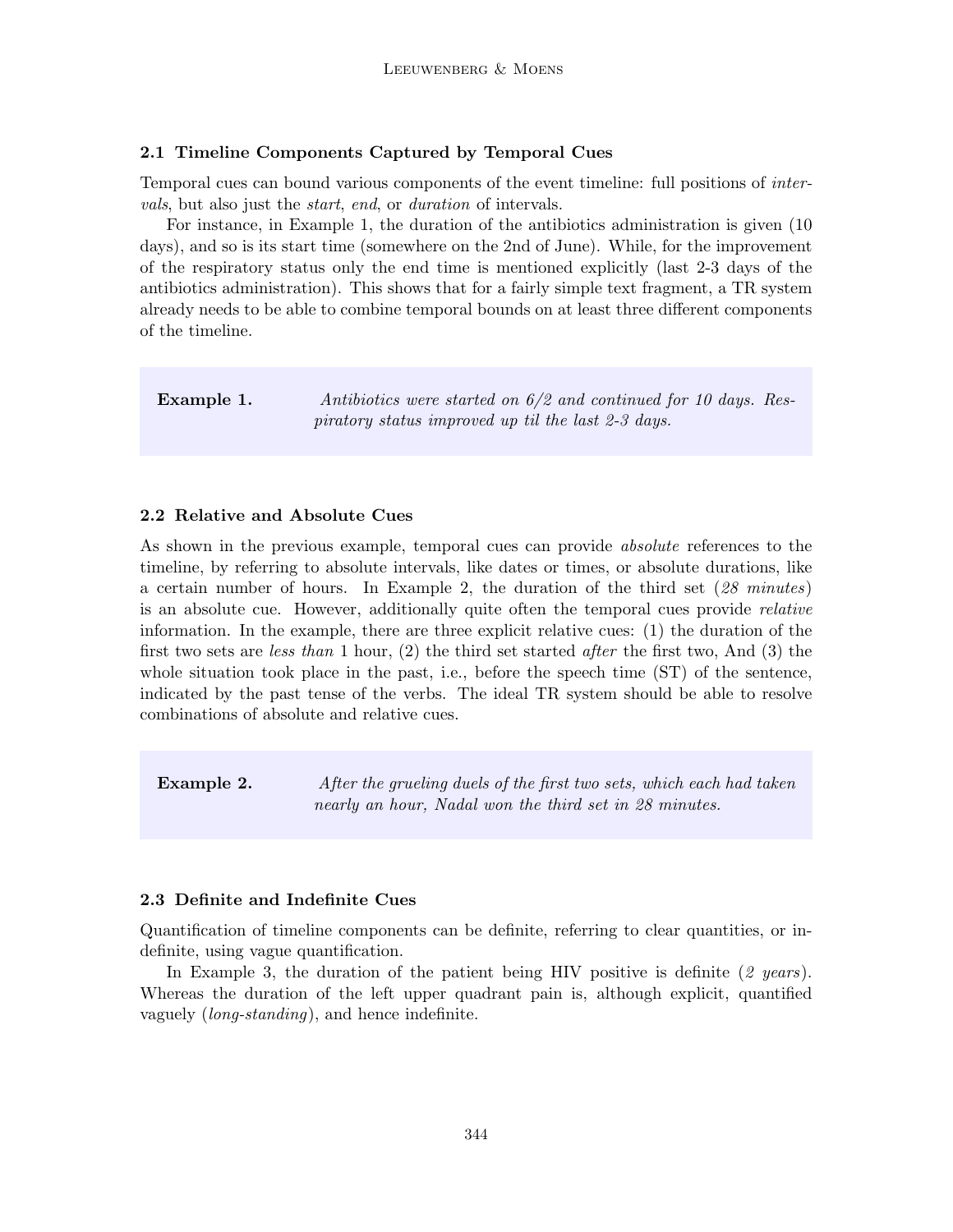**Example 3.** The patient is a 27-year-old woman who is HIV positive for two years. She presented with left upper quadrant pain which is a longstanding complaint.

## 2.4 Implicitness and World Knowledge

A significant part of the temporal information conveyed in text is implicit. Event durations, and event position are often implicit, or considered common world knowledge. In Example 4, although not mentioned explicitly the charges have been made before the judge's question. Also, the man's answer probably lasted only a few seconds, and happened clearly after the judge's question. Whereas, if we would have replaced *answered* with *trembled*, this would probably have lasted longer, and was possibly already going on during the judge's question.

**Example 4.** Wearing a black scarf, slim-fitting navy suit and tortoiseshell glasses, he said little and answered, "I do, your honor", when the judge asked if he understood the charges.

## 2.5 Underspecification

A major aspect of temporal information extraction is underspecification. Almost in all cases, temporal cues do not provide a fully specified timeline (full absolute positioning of events on the calendar), leaving open multiple temporal interpretations. As can be seen in all previous examples 1-4, it was never mentioned, for example, in what year the events took place, allowing multiple valid timeline interpretations, something that temporal reasoning systems should be able to deal with appropriately.

## 3. Frameworks for Temporal Reasoning

In the previous section we observed that language can contain many different types of temporal information. To combine all these different types of temporal information into a coherent temporal view, or timeline, we require temporal reasoning. To reason with different types of temporal information about events, several frameworks have been developed. The temporal interpretation of an event is generally considered as an interval on the timeline. The span of the interval corresponds to the time that the event takes place. Consequently, TR often addresses reasoning with intervals. As a reference, Fisher et al. (2005) provide an overview of general TR, but do not discuss TIE systems in detail. Here, we review the TR frameworks that have been used for TIE, as a back-bone for section 5, where the integration of TR in TIE systems will be discussed.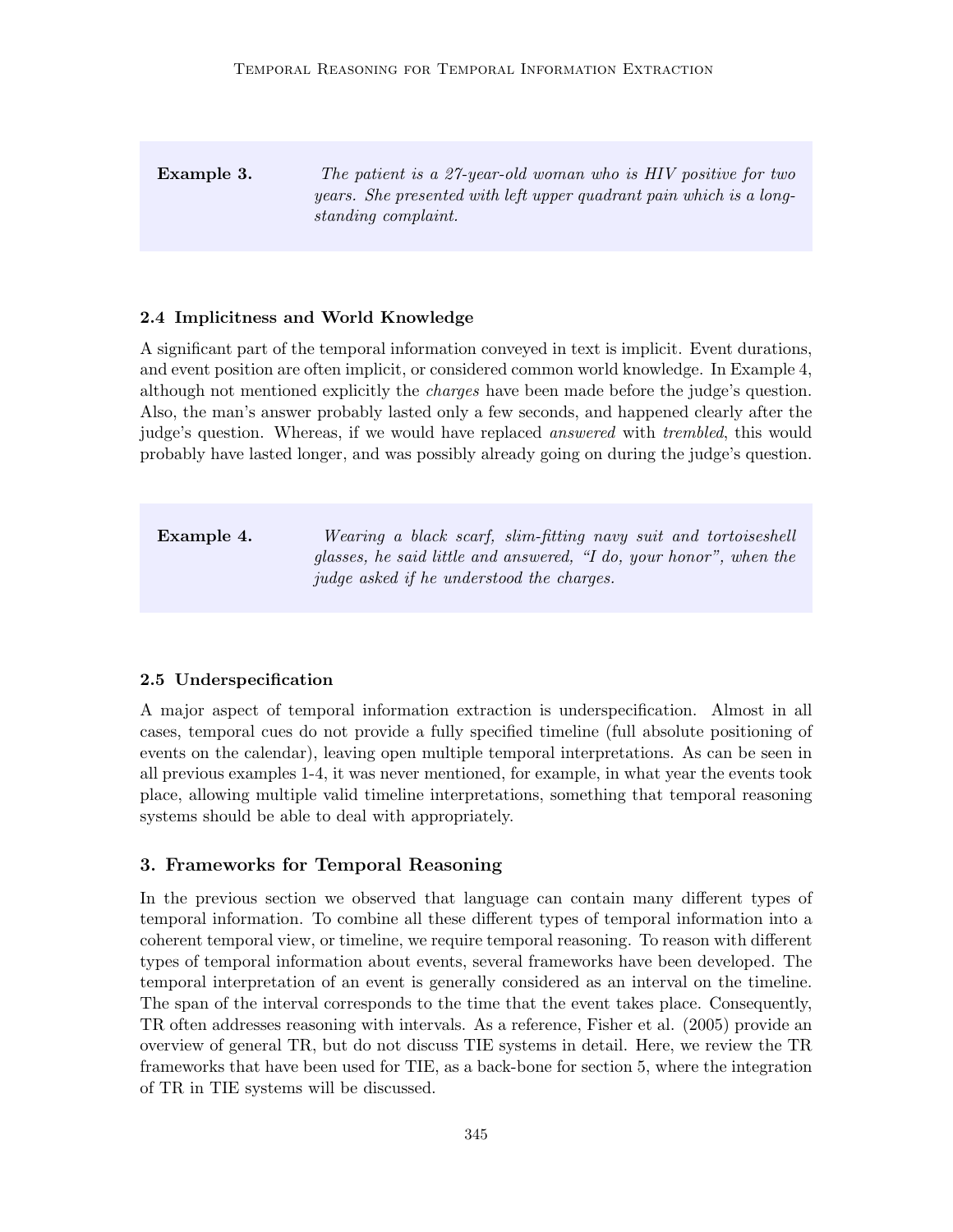

Figure 2: Allen's thirteen basic interval relations.

## 3.1 Allen Interval Relations

One of the most popular TR frameworks used in TIE was proposed by Allen (1983). He proposed a set of thirteen mutually exclusive basic interval relations that could be assigned to any pair of definite intervals. These relations and the corresponding operations are known as Allen's interval algebra. All thirteen basic relations and their visualizations are shown in Figure 2. As can be seen, the thirteen basic relations are six pairs of converse relation pairs, and the *equals* relation, which is symmetric. From these basic relations that can only represent relations between definite intervals, where relative positions of start and end-points are known, indefinite interval relations can be constructed, where the start or end of the intervals might be incomplete. In Allen's algebra each indefinite relation (called a general Allen relation) is represented as a disjunctive set of basic relations. The set representation of a general Allen relation between two events contains all basic relations that are possible between the events, given the (incomplete) information about their starts and endings.

**Example 5.** y started sometime during x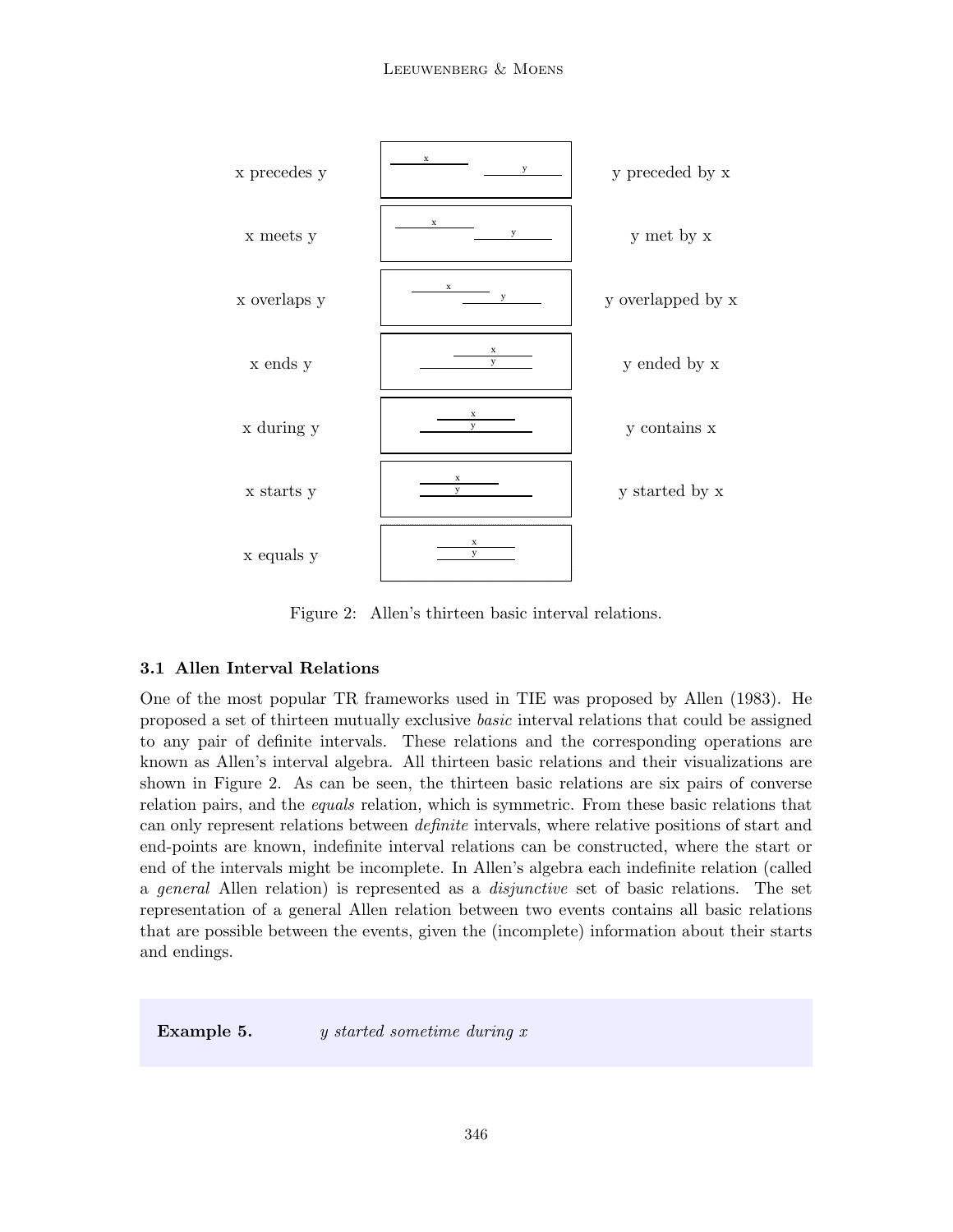

Figure 3: Visualization of Example 5 with the general Allen relation: x {contains, overlaps, ended by} y.

For example, the sentence of Example 5 could be represented by Figure 3. Only relative information about the start of y is known, namely that it lies within the boundaries of x. However, there is no information given about the end of y, making it impossible to assign a basic Allen relation, as the intervals are indefinite. The correct general Allen relation is: x {contains, overlaps, ended by} y, and indicates that any of these three basic relations in the set, *contains*, *overlap*, or *ended by*, could apply to the situation. The full set of Allen interval relations is the power set of the basic relations, resulting in  $2^{13} = 8192$  relations. Notice that when no information about the relation between two intervals (or events) x and y is given, any basic relation is possible. So, in that case the general Allen relation between x and y would be represented by the set containing all basic relations. In other words, the less we know, the more is possible, so the bigger the representation.

## 3.1.1 Temporal Closure

To infer new relations from a set of general Allen relations relating different events, a composition table is used. The table contains transitivity rules for all basic relations, i.e., it shows for any pair of connected relations  $r_1(x, y)$  and  $r_2(y, z)$ , what relation  $r_3(x, z)$ could be inferred. An example for the transitivity for the *precedes* relation is given in Figure 4. Using this principle, a temporal closure (called 'Propagate' in the original paper) can be calculated, adding new relations to the existing set. Computing the full closure, which includes all possible inferences that can be made, is NP-complete, making it highly intractable (Vilain, Kautz, & Van Beek, 1990). Often, in practice, only a subset of the transitivity rules is used.



Figure 4: An example of an inferable precedes relation (dashed) through transitivity: x precedes z is inferred from the fact that x precedes y and y precedes z.

#### 3.1.2 Temporal Consistency

An important task in TR is checking temporal consistency for a set of relations, as a timeline can only be constructed from a consistent set of relations. In Allen's algebra, temporal consistency can be calculated by checking if, when going through all possible chains of inference, the intersection of all inferable relations for each pair is not empty. In other words, an assignment of general Allen relations is consistent if at least one basic Allen relation can be assigned to each pair of intervals, after closure.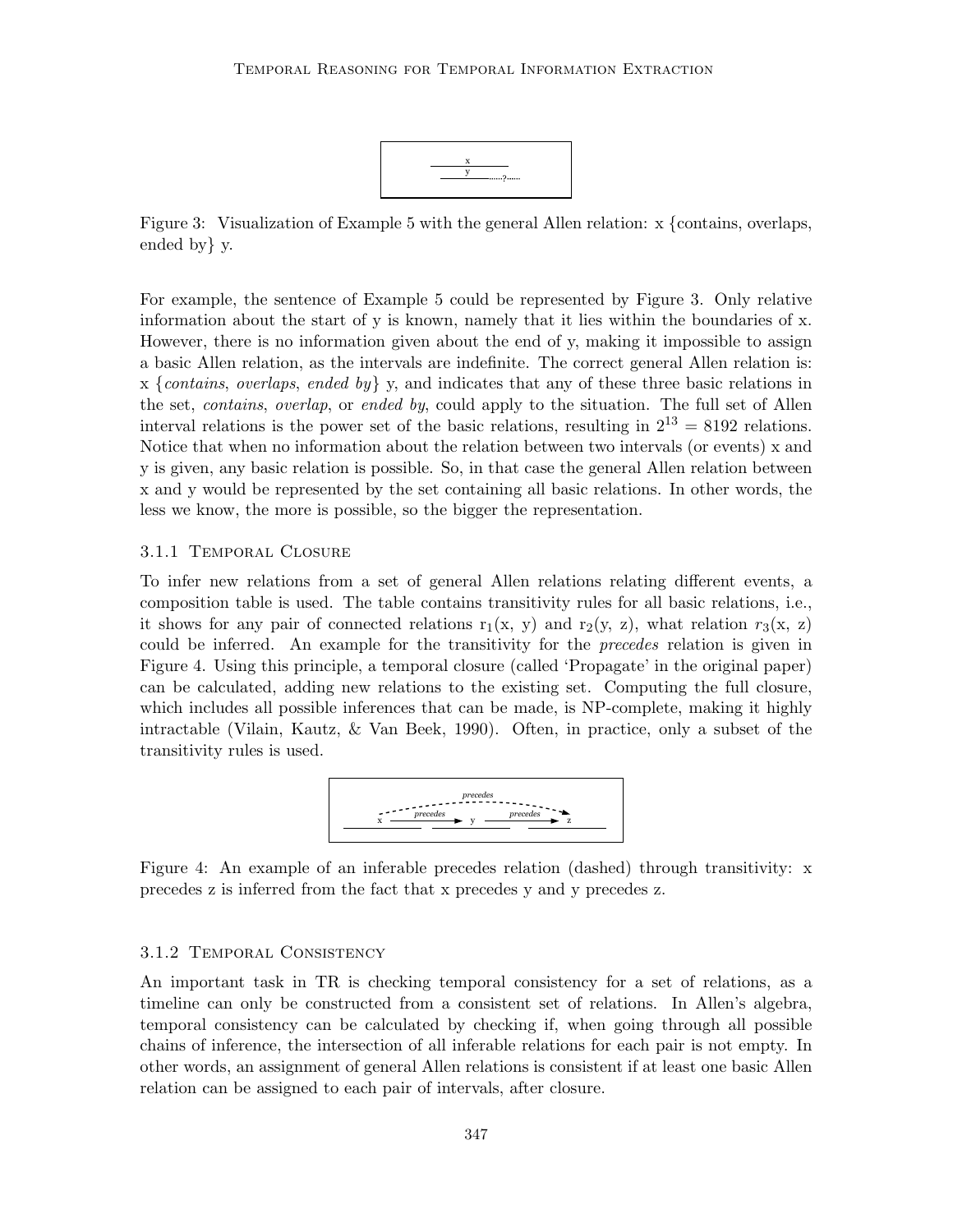

Figure 5: An example of an inconsistent assignment of Allen relations.

An example of an inconsistent assignment of relations is shown in Figure 5. The example is inconsistent because from the fact that x precedes y and y precedes z it can be inferred that x  $\{precedes\}$  z. And, when taking the intersection for pair  $(x, z)$  of the inferred relation x {precedes} z and the already assigned relation x {contains, overlap, ended by} z we end up with the empty set. This indicates there are no possible basic relations for pair  $(x, z)$ . From this we can conclude that the example is not consistent. Calculating temporal consistency is, like the temporal closure, NP complete when using the full Allen algebra (Vilain et al., 1990) as it requires temporal closure. This high computational complexity is not very practical in real applications. For this reason, more efficient solutions have been proposed, which we will cover in the next section.

## 3.2 Subfragments of the Full Allen Algebra and Point Temporal Algebra

Because of the high complexity of calculating temporal closure and consistency for the full Allen algebra, many different more tractable sub-fragments of Allen's interval algebra have been proposed (Vilain et al., 1990; Freksa, 1992a; Nebel & Bürckert, 1995; Ligozat, 1996; Krokhin, Jeavons, & Jonsson, 2003). Some also focus on integrating quantitative reasoning (Dechter, Meiri, & Pearl, 1991; Meiri, 1996; Dechter & Cohen, 2003) or uncertainty (Schockaert & De Cock, 2008). Although most current research in TIE systems has focused on using Allen relations, representing mostly relative interval cues, the ability to combine quantitative temporal cues and being able to deal with uncertainty is very important, as the variance of cues in language is vast, as seen in the previous section. And all cues need to be taken into account to construct a fully coherent temporal view from the text. We will not discuss all the sub-fragments and extensions in this survey as the vast majority of these extensions have not been used in current TIE systems. Rather, we provide a theoretical back-bone on which many of these sub-fragments are built. We also use this back-bone to define a categorization of TR-expressiveness in which we will later classify the different TR approaches used for current TIE systems.

A major insight on which many efficient TR algorithms are built is the fact that the basic Allen interval relations can be expressed as sets of point-relations in the *point temporal* algebra. From this perspective, each pair of intervals  $(x, y)$  can be seen as a set of four points: the starts of both intervals  $x^-$ , and  $y^-$ , and their endings:  $x^+$ , and  $y^+$ . In the point temporal algebra, there are three point-wise relations that can occur between each of these points:  $\lt$ ,  $=$ , and  $>$ . These point-relations can be used to express each basic Allen relation as a *conjunctive* set of point relations on the start and endings of the intervals. For example,  $x$ {equals} y can be expressed by the conjunctive set  $\{x^- = y^-, x^+ = y^+\}$ , i.e., iff the start and endings of intervals x and y are equal, then x and y are also equal. As another example,  $x\{precedes\}y$  can be expressed as  $\{x^+ < y^-\}$ , i.e., iff the end of x lies before the start of y then interval x lies before interval y. In general, because the four points describe starts and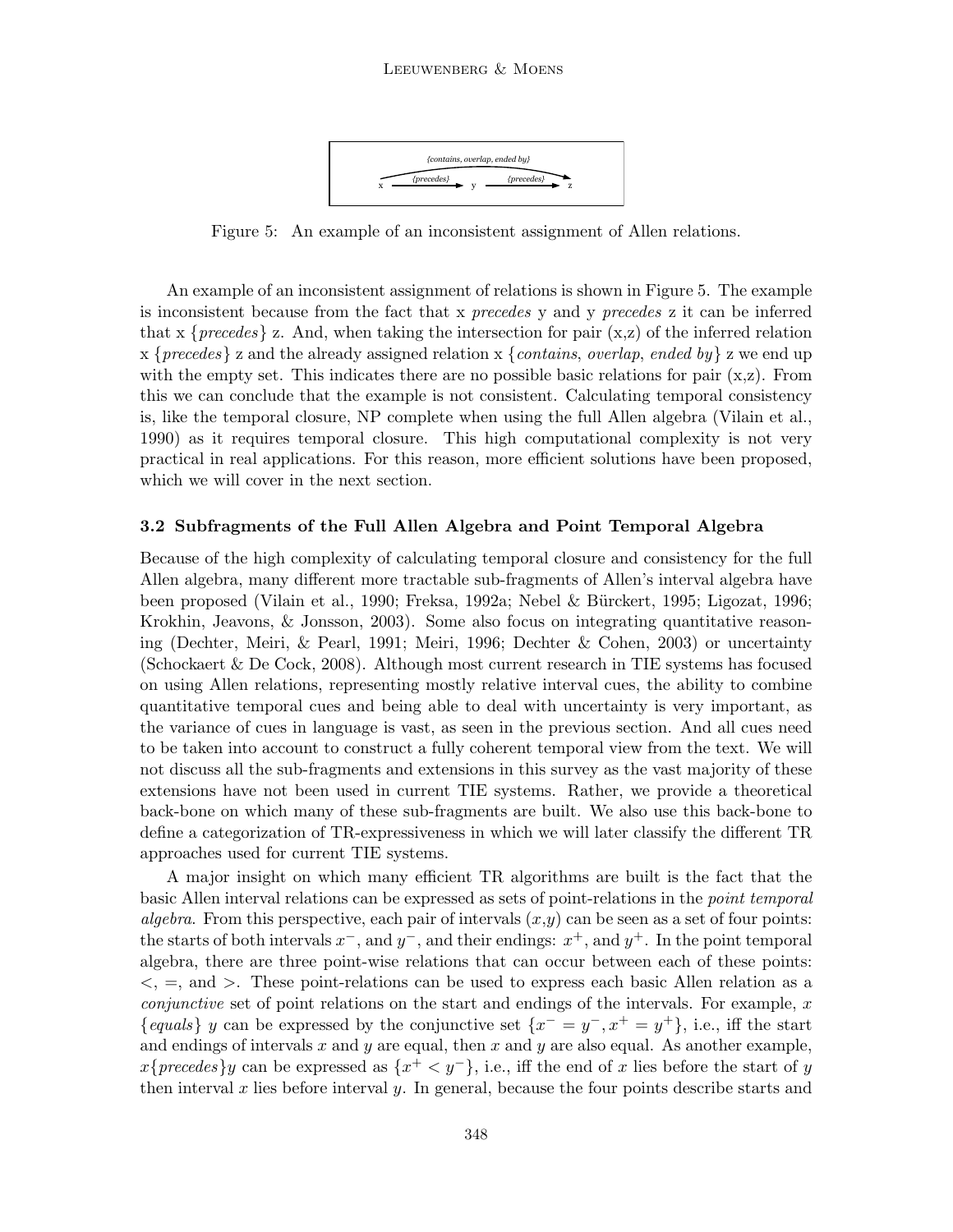

endings of intervals, it is always the case that each interval's start  $x^-$  lies before its end  $x^+$ .

Figure 6: The lattice showing the relation between point algebra and the basic Allen interval relations, and the conceptual neighborhood between interval relations (Freksa, 1992a).

Based on their point algebraic representations, Allen's basic interval relations can be ordered in a very informative lattice (Freksa, 1992a), as shown in Figure 6. From this lattice we can read several things:

- 1. How to convert a basic Allen interval relation to a set of point algebraic constraints: start from a basic interval relation box in the lattice, and then take the union of all point-algebraic constraints on the corresponding outsides of the rectangle.
- 2. How to construct a (general) Allen relation from a set of point-algebraic constraints: start from the point-algebraic constraints on the outside of the rectangle, and take the intersection of the interval relations that are covered by the area inside the rectangle corresponding to the point-algebraic constraints.
- 3. How to determine the conceptual neighborhood between two basic Allen interval relations: count how many boxes have to be crossed to get from one basic interval relation to the other (i.e., how much do the end-points need to shift to change from one interval relation to the other).

For example, if we have a cue saying that the start of event y happens somewhere during event x, i.e.,  $\{x^{-} < y^{-}, x^{+} > y^{-}\}\$  (as in Example 5), we can read from the lattice what relations are covered by the overlapping area of these constraints: {contains, overlaps, ended by, from which we can conclude that the corresponding general Allen relation is  $x$ {contains, overlaps, ended by }  $y$ .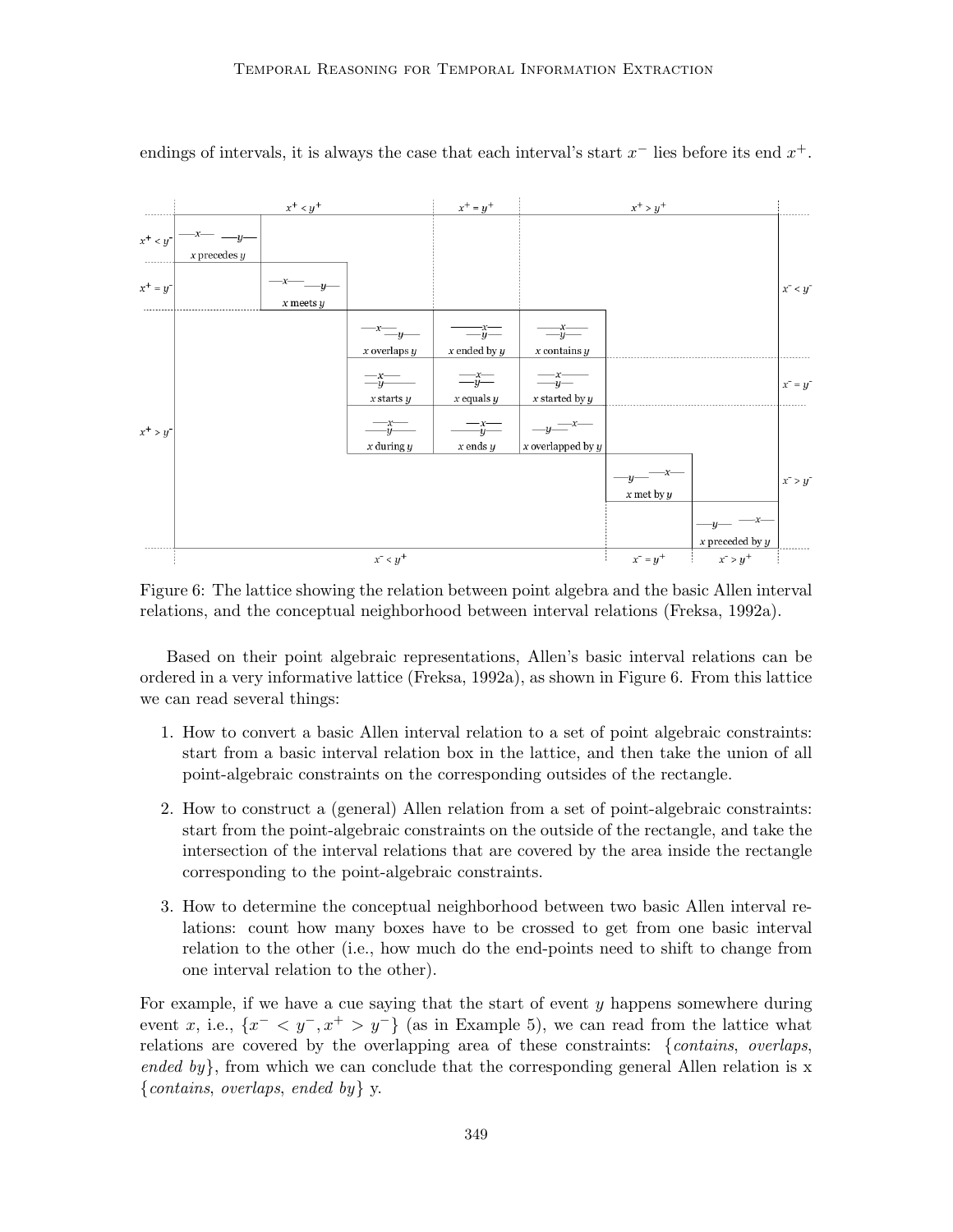Using this link between interval and point relations TR about intervals can be done in the point algebra, which is much more efficient, as it has only three basic relation types, resulting in a much smaller composition table. Additionally, expressing interval relations by conjunctive sets of point relations, instead of disjunctive sets of basic interval relations, ensures that when we have little temporal knowledge, the set representation is smaller, instead of bigger (as with general Allen relations). These two components contribute to the fact that TR in temporal point algebra fragments has only polynomial complexity instead of the NP-completeness of the full Allen algebra (Vilain et al., 1990). This gained efficiency and flexibility in representation are very important when considering practical TIE systems. Even more when combining temporal cues from different documents, or different sources for which complex temporal resolution of the different cues is required to obtain a coherent timeline.

As mentioned in the beginning, we cannot express each general Allen relation as sets of point-algebraic constraints, but only a fragment of them. Point algebra can only express interval relations that can be represented as a conjunction of point-algebraic constraints. For example, the general Allen relation  $x \{ precedes, preceded by\} y$  cannot be expressed as conjunction of point-algebraic constraints. We can see this from the lattice, as we cannot capture these two interval relations in a single rectangle, without including other basic relations as well.



Figure 7: Onion diagram showing four classes of temporal reasoning rules, indicating expressiveness of the temporal reasoning.  $R_b$  stands for any basic Allen relation,  $R_c$  stands for any Allen relation that can be expressed as conjunction of point-algebraic constraints, and  $R_*$  can be any Allen relation. Layer III is the most expressive class that still operates in polynomial time, which is important for practical systems.

#### 3.2.1 Expressiveness of Temporal Reasoning

Later on, in section 5, we review the currently existing TR-based TIE systems and categorize them in various ways in order to compare them. To categorize the TIE models with regard to the expressiveness of their TR component we construct four classes based on the part of the transitivity table that is used for TR. This categorization is shown in Figure 7: The most inner layer covers rules that only use basic Allen relations  $(R_b)$  in the condition and conclusion of the rules. The second layer covers TR rules that have only basic relations in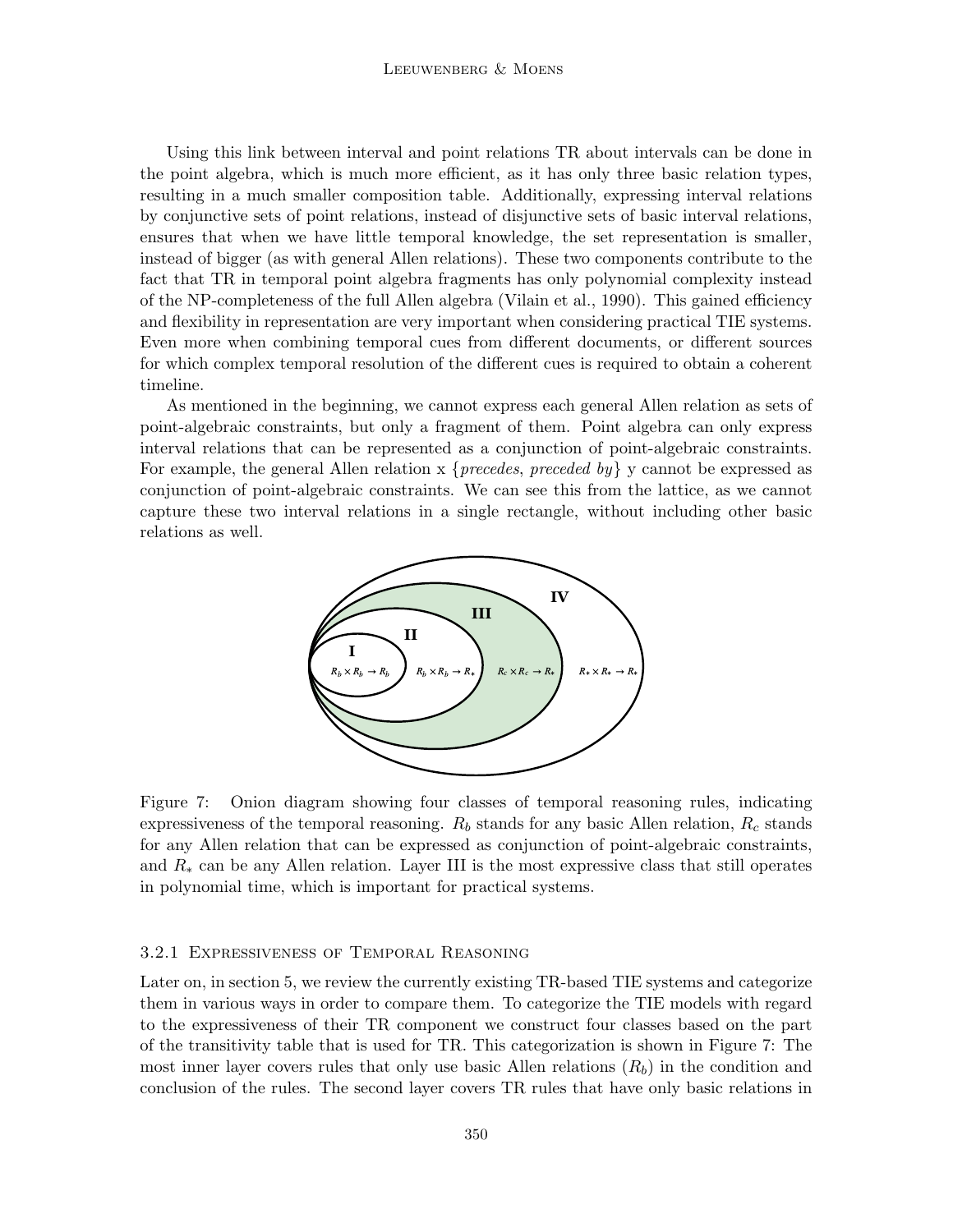

Figure 8: An example of TimeML-style annotation: Events in blue, a (normalized) temporal expression in green, the document-creation-time in red, and arrows indicating the temporal links (TLinks) among them.

their condition, but can have general Allen relations  $(R_*)$  in the conclusion. The third layer covers the sub-fragment that is translatable to point algebra, covering all rules that have relations in the condition of the rule that can be expressed as conjunction of point-algebraic constraints  $(R_c)$ . Finally, the outer layer is the full Allen algebra, covering the full transitivity table. Outer layers include inner layers in terms of rule sets, and are more expressive, but TR can be more computationally complex (depending on the implementation).

Layer I type reasoning is used quite commonly, as most systems build on basic Allen relations, layer II is more expressive but used less, as it involves reasoning with sets of basic relations instead of only basic relations.

For practical TIE systems, layer III is very important for three reasons: (1) It is the most expressive fragment that can be implemented in polynomial time; (2) The full fragment can be mapped to point-algebraic constraints and back, introducing flexibility with regard to combining different types of temporal cues; and (3) It covers all basic Allen relations, which is beneficial as these are often available in the annotated data. Before discussing the TR used in TIE systems (section 5), we will discuss the annotation of temporal information.

## 4. Annotation of Temporal Information

The annotation scheme for temporal annotation in text steers the types of temporal cues that can be extracted by TIE systems, and therefore also how TR can be exploited. The most widely used scheme is TimeML (Pustejovsky, Castano, Ingria, Sauri, Gaizauskas, Setzer, Katz, & Radev, 2003a), which is an ISO-standard for annotating temporal information in text (Pustejovsky, Lee, Bunt, & Romary, 2010). Most temporal corpora have been annotated with TimeML, or a very similar (sub)scheme (Pustejovsky, Hanks, Sauri, See, Gaizauskas, Setzer, Radev, Sundheim, Day, Ferro, et al., 2003b; Sun et al., 2013; Cassidy, McDowell, Chambers, & Bethard, 2014; Styler IV, Bethard, Finan, Palmer, Pradhan, de Groen, Erickson, Miller, Lin, Savova, et al., 2014). And TimeML has been used in TempEval, a series of shared tasks on evaluating temporal information extraction that resulted in many of the existing TIE systems (Verhagen, Gaizauskas, Schilder, Hepple, Katz, & Pustejovsky, 2007; Verhagen, Sauri, Caselli, & Pustejovsky, 2010; UzZaman, Llorens, Derczynski, Allen, Verhagen, & Pustejovsky, 2013; Minard, Speranza, Agirre, Aldabe, van Erp, Magnini, Rigau, & Urizar, 2015; Llorens et al., 2015). We will discuss the shared consequences for TR of the TimeML scheme. In TimeML the core concepts are event ex-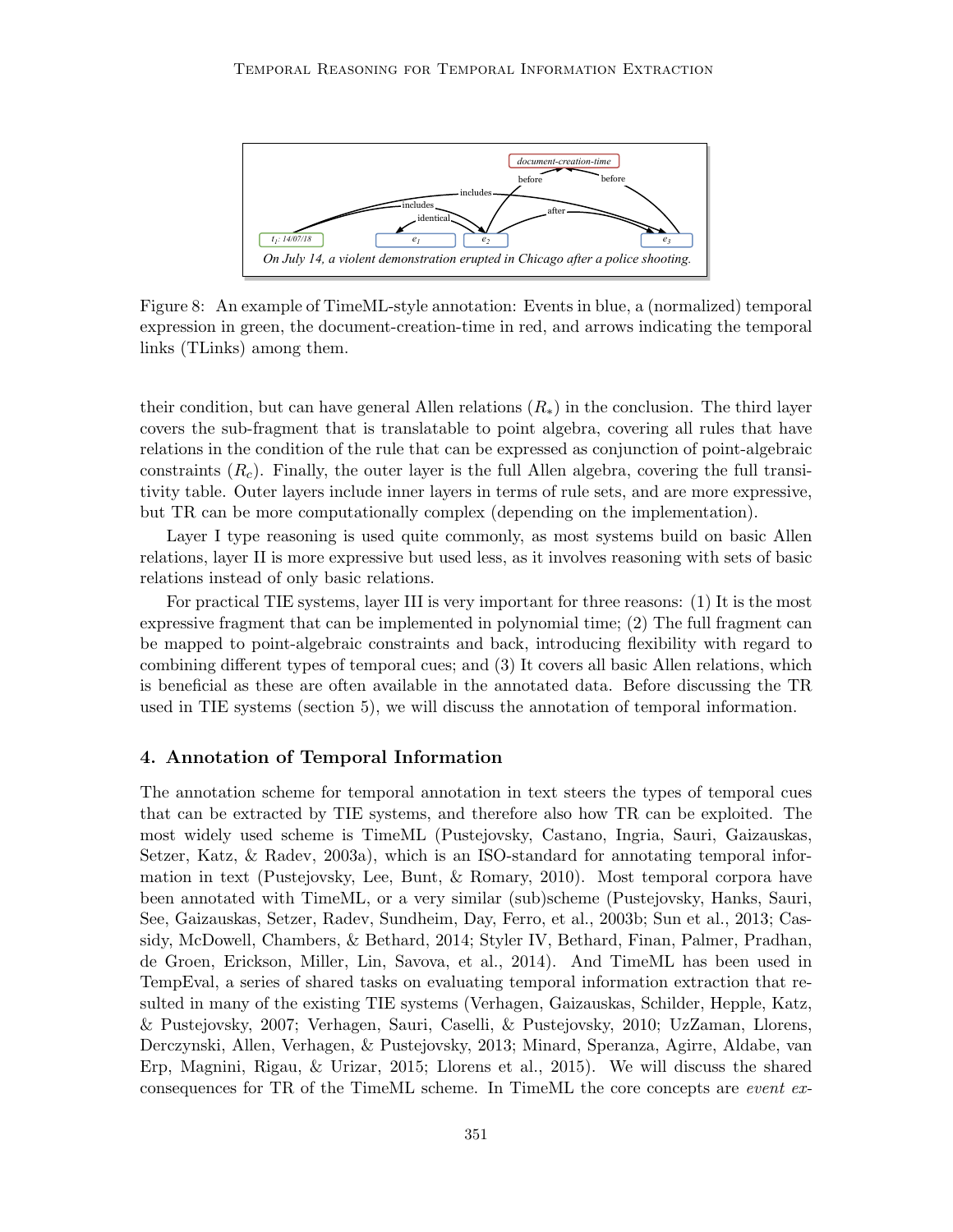|                     |  |  |  |  | Table 1: Temporal link (TLink) types from TimeML and their corresponding basic Allen |  |
|---------------------|--|--|--|--|--------------------------------------------------------------------------------------|--|
| interval relations. |  |  |  |  |                                                                                      |  |

| Basic Allen Relation    |  |  |  |  |  |
|-------------------------|--|--|--|--|--|
| precedes                |  |  |  |  |  |
| preceded by             |  |  |  |  |  |
| contains                |  |  |  |  |  |
| during                  |  |  |  |  |  |
| meets                   |  |  |  |  |  |
| met by                  |  |  |  |  |  |
| starts                  |  |  |  |  |  |
| started by              |  |  |  |  |  |
| ends                    |  |  |  |  |  |
| ended by                |  |  |  |  |  |
| $during \,   \, equals$ |  |  |  |  |  |
| $contains \mid equals$  |  |  |  |  |  |
| overlap                 |  |  |  |  |  |
| <i>overlapped</i> by    |  |  |  |  |  |
| equals                  |  |  |  |  |  |
| equals                  |  |  |  |  |  |
|                         |  |  |  |  |  |

pressions and temporal expressions. Event expressions refer to events in the real world, and can be of different types, like states (e.g.,  $bankrupt$ ), actions (e.g.,  $sailing$ ), occurrences (e.g., meeting), reporting events (e.g., said) among other types. Temporal expressions (timex) refer to calendar dates (e.g., 21st of August, 2018), times (e.g., 1 o'clock), definite durations (e.g., two hours), or sets of times (e.g., 3 times a week). The function of these timex expressions is to anchor events to the calendar timeline. In TimeML, events and timex expressions are temporally connected through temporal links (TLinks). TLinks can have thirteen types that almost (but not exactly) follow Allen's basic interval relations. An example of a TimeML-annotated sentence in shown in Figure 8. The TLink types are shown in Table 1. TLinks can be annotated between three categories of candidate pairs:

- 1. Between events (EE-R).
- 2. Between temporal expressions and events (TE-R)
- 3. Between each event and the document-creation-time (DCT-R).

As can be seen in the Table most TLinks match with a basic Allen relation. However, Allen's overlap, and overlapped by relations are not represented (UzZaman & Allen, 2011), and the temporal interpretation of DURING and DURING INV relations seem similar to IS included and includes, but are not clearly defined (Chambers, Wang, & Jurafsky, 2007; Derczynski, Llorens, & UzZaman, 2013; Derczynski, 2016), and are also sometimes interpreted as simultaneous (UzZaman et al., 2013). The difference between simultaneous and IDENTICAL is that SIMULTANEOUS can apply to two different events happening at the same time, whereas IDENTICAL means two event mentions refer to the exact same event (event co-reference).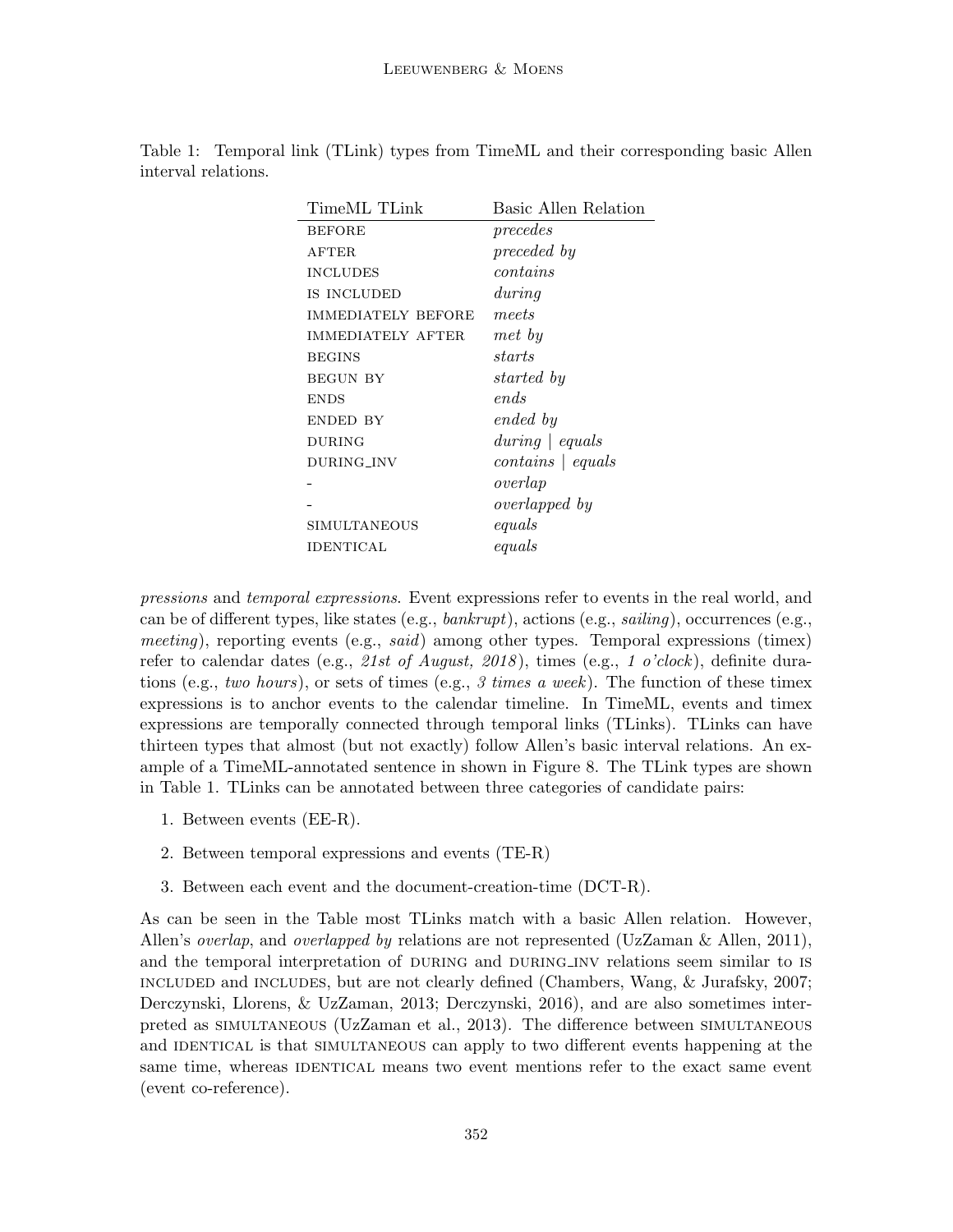In terms of expressiveness, TimeML models a small subset of the full Allen algebra  $(2^{13}$  relations), and sticks to modeling the basic Allen relations. This is because temporal annotation is a complex task for annotators, and annotation complexity needs to be taken into account to obtain high-quality annotations with reasonable inter-annotator agreement.

Nevertheless, the expressiveness of TimeML is expanded by also including timex annotations as calendar anchors. Because timexes of types date and time can be temporally interpreted as absolute intervals with clear positions on the calendar that carry a clear temporal ordering with respect to each other (e.g.,  $1990$  is always before  $1991$ ). And similarly, timex with type duration can be interpreted as quantified interval durations that come with an implicit order on durations (e.g., 1 hour is always shorter than 2 hours). Hence, there is a fourth category of temporal links that can be automatically derived from timex annotations:

#### 4 TLinks between temporal expressions (TT-R).

While using timexes as calendar anchors to increase the amount of temporal information captured, the expressivity of TimeML is limited by the expressivity of basic Allen relations. As shown in sections 2 and 3, the temporal information that can be expressed in language not always concerns definite intervals, for which basic Allen relations are ideal. Underspecification of an event's duration or ending in the text could potentially cause disagreement between annotators, as no basic Allen relation would be suitable. However, including general Allen relations into the annotation scheme, to model temporal uncertainty, could make the annotation task very complex.

As in the construction of many TimeML corpora annotators are not forced to annotate all candidate pairs, this regularly results in sparse TLink annotations. Sparse annotations can (1) make extraction difficult because of class imbalance, and (2) cause problems in evaluation because extraction systems can get penalized for predicting relations that the annotator may have missed. An attempt to address sparse temporal graphs is the TimeBank Dense corpus by Cassidy et al. (2014), who explicitly asked annotators to annotate relations between all events, within a certain token window. Whenever no basic Allen relation could be assigned, annotators are asked to assign the label vague. Although vague does not tell a lot about the degree of temporal uncertainty, and could in fact be replaced with the general Allen relation including all basic relations in terms of reasoning, it does make very clear what pairs have clear orderings, and what pairs do not. An interesting unexplored avenue might be to annotate the vague relations in the TimeBank Dense with their general Allen relations to obtain an even more complete temporal graph.

Ning et al. (2018c) recently addressed the issue of temporal uncertainty as well, and also pose the question whether all events can actually be related to each other temporally. They propose a multi-axis annotation scheme where they first separate events that are anchorable on the timeline, from other events (negated events, opinions, intentions). They assume that if two events are on the same axis, they can be temporally related. In a second step, they ask annotators to annotate temporal point-wise relations (before, after, equals, and vague) between the starting points of the anchorable events, instead of the conventional interval relations, obtaining high inter-annotator agreement even on crowd-sourced annotations. They found when also asking annotators to annotate relations between end-points this was found much more difficult by the annotators. This is possibly explained by the difference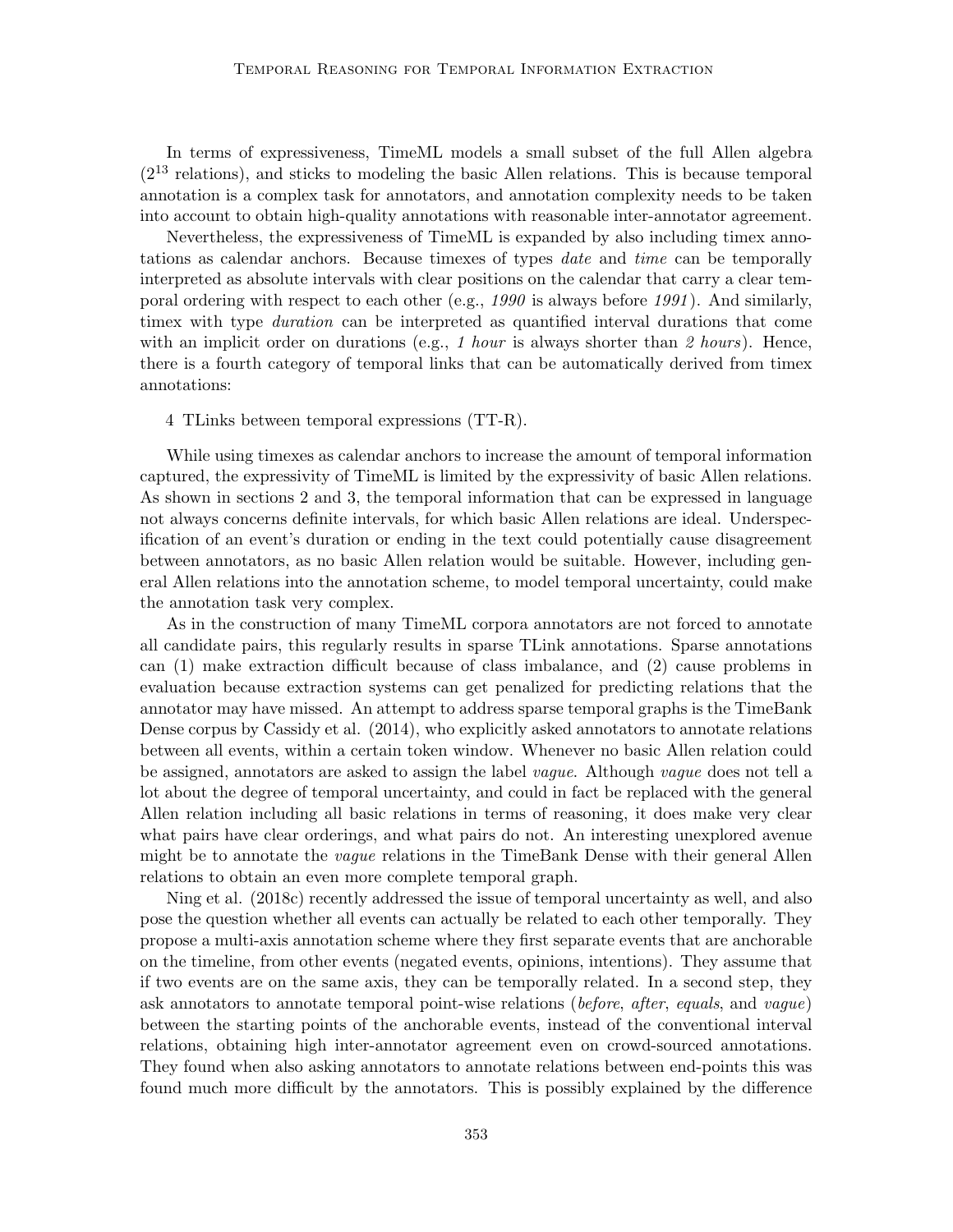in interpretation of event durations between annotators, as these are often not explicitly mentioned in the text, and assume background knowledge shared by the readers and writers. This scheme is interesting as it annotates a different set of relations than the ones used by TimeML. We can see the relation between the two clearly from the lattice in Figure 6, as the relations between start points can be separated by the right y-axis of the lattice  $(x^{-} < y^{-})$ ,  $x^{-}$   $\lt y^{-}$ ,  $x^{-}$   $\gt y^{-}$ ). This shows that if a TR component would be able to deal with both interval and point-relations, data from both schemes could be combined this way to learn or evaluate TIE systems, which could be very useful.

Although Ning et al. (2018c) do not describe duration annotations, TimeML includes duration annotations. In TimeML, cues on duration need to be explicitly mentioned by a timex in the text in order to be annotated. The fact that a long meeting takes longer than a *short meeting* is not annotated as *long* and *short* are not timex expressions. Also background knowledge about typical event duration, in case the duration is not mentioned explicitely by a timex, is not annotated by TimeML. Pan et al. (2006a, 2006b, 2011) proposed an annotations scheme fully dedicated to annotating event durations. They asked annotators to provide quantified bounds on the durations of the events mentioned in the texts (like  $1-10$  minutes, or  $1-2$  days). This annotation is done on the event level and does not explicitely annotate timex expressions. This way annotators are free to use any cues they can find in the text, or their background knowledge<sup>2</sup>.

Another recent scheme including event durations was proposed by Reimers et al. (2016, 2018). They classify events into two coarse duration types: one-day and multi-day events. Similarly to TimeML they annotate timex expressions and link events to these timex expressions when possible. However, when this is not possible, annotators are asked to directly provide calendar bounds on when each event happened (like *after 1992*, and *before 2000*). This way, the events can also be temporally related to calendar anchors that do not occur directly in the text as timex expressions, in contrast to the schemes mentioned earlier. Because this scheme annotates on the event level, and not on the event-pair level, its annotation time is linear. Also, when all events are linked to absolute calendar dates many TLinks can be automatically inferred, by exploiting the order on calendar days. This way a lot of temporal information can be captured by relatively little annotation. Although minor limitations of this scheme are the coarse granularity of the durations, and the fact that now relative ordering statements between events cannot be annotated directly, we believe the direction of annotating on the event level, and allowing non-explicit timeline anchors to be very promising.

We can see that in Allen algebra (and also in point-algebra) it is not possible to directly include quantitative statements about interval durations, even though people clearly express duration information, and have access to it through background knowledge to make temporal inferences. This makes it difficult to combine the duration datasets with the currently interval-based reasoning methods. Combining relative position information, and quantitative duration information during reasoning has - to our knowledge - not been done in the TIE systems in the literature and could be very interesting for future research.

<sup>2.</sup> To obtain this background knowledge on event durations automatically, instead of having to annotate it explicitly, there has been work on extracting typical event durations from the web using lexico-syntactic patterns (Kozareva & Hovy, 2011; Williams & Katz, 2012).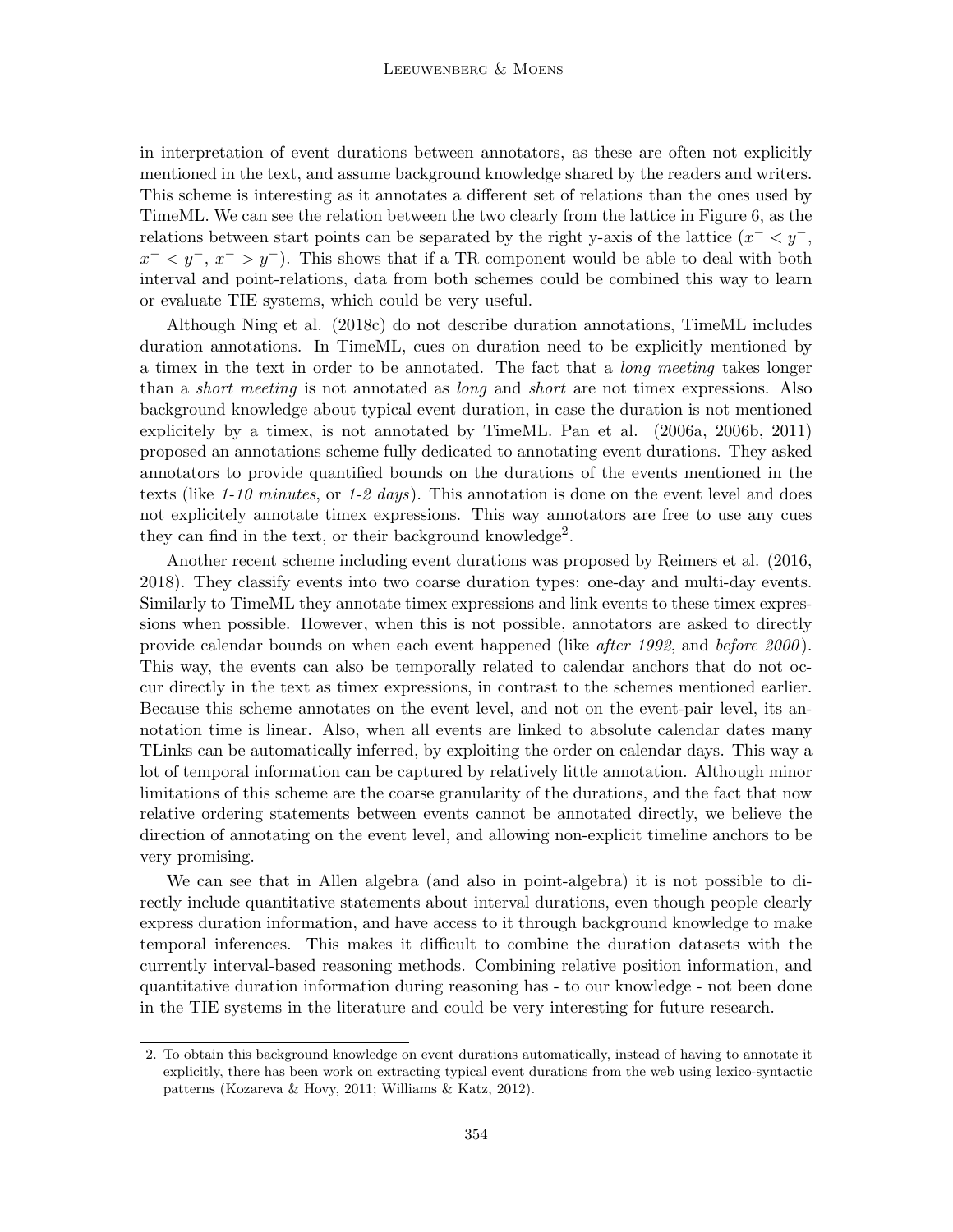

Figure 9: Steps for constructing temporal information extraction models. During each step temporal reasoning can be exploited.

## 5. Temporal Reasoning for Temporal Information Extraction

In this section we will review the development of TIE systems, focusing on approaches that use some form of TR. We do not discuss extraction of events as generally this does not impact TR directly. Extensive research was done on event extraction and timex extraction resulting in strong extraction systems for these tasks (Strötgen & Gertz, 2010; Chang & Manning, 2012; Derczynski, Llorens, & Saquete, 2012; Lee, Artzi, Dodge, & Zettlemoyer, 2014; Strötgen & Gertz, 2015; Miller, Bethard, Dligach, Lin, & Savova, 2015; Bethard & Parker, 2016; Strötgen & Gertz, 2016; Derczynski, Strötgen, Maynard, Greenwood, & Jung, 2016; Laparra, Xu, Elsayed, Bethard, & Palmer, 2018b; Laparra, Xu, & Bethard, 2018a; Olex, Maffey, Morgan, & McInnes, 2018). The normalization of timex, determining the calendar value of relative temporal expressions (e.g., *last year*  $\rightarrow$  2018), does involve TR. Almost all state-of-the-art systems resolve timex normalization successfully using handcrafted rules based on lexical patterns (Mani & Wilson, 2000; Negri & Marseglia, 2004; Verhagen & Pustejovsky, 2008; Strötgen & Gertz, 2010; Kolomiyets & Moens, 2010; Chang & Manning, 2012; Llorens, Derczynski, Gaizauskas, & Saquete, 2012; Lin, Chen, & Brown, 2013; Filannino, Brown, & Nenadic, 2013; Sun, Rumshisky, & Uzuner, 2015; Mirza, 2015; Strötgen & Gertz, 2016; Derczynski et al., 2016; Real, Rademaker, Chalub, & de Paiva, 2018; Olex et al., 2018). We would like to highlight the scheme by Bethard and Parker (2016) for its explicit use of a more general TR method, called SCATE (Semantically Compositional Annotation Scheme for Temporal Expressions), in which the temporal value (interval or duration) of a timex is composed from the individual words of the timex through interval operations. How the words are to be composed is annotated in the corpus through links, which can also be predicted by a relation extraction model (Laparra et al., 2018b, 2018a; Olex et al., 2018).

For the rest of this section we focus on the task of ordering events, which builds on top of event and timex extraction and normalization, and often involves extensive TR, as information on multiple events and temporal expressions has to be combined. For this task the state-of-the-art event ordering systems still perform below application level (Bethard, Derczynski, Savova, Pustejovsky, & Verhagen, 2015; Bethard, Savova, Chen, Derczynski, Pustejovsky, & Verhagen, 2016; Bethard, Savova, Palmer, & Pustejovsky, 2017; Ning, Feng, Wu, & Roth, 2018a; Meng & Rumshisky, 2018). We will discuss the different ways in which TR can be exploited in the different steps of TIE model construction, shown in Figure 9, starting with annotation.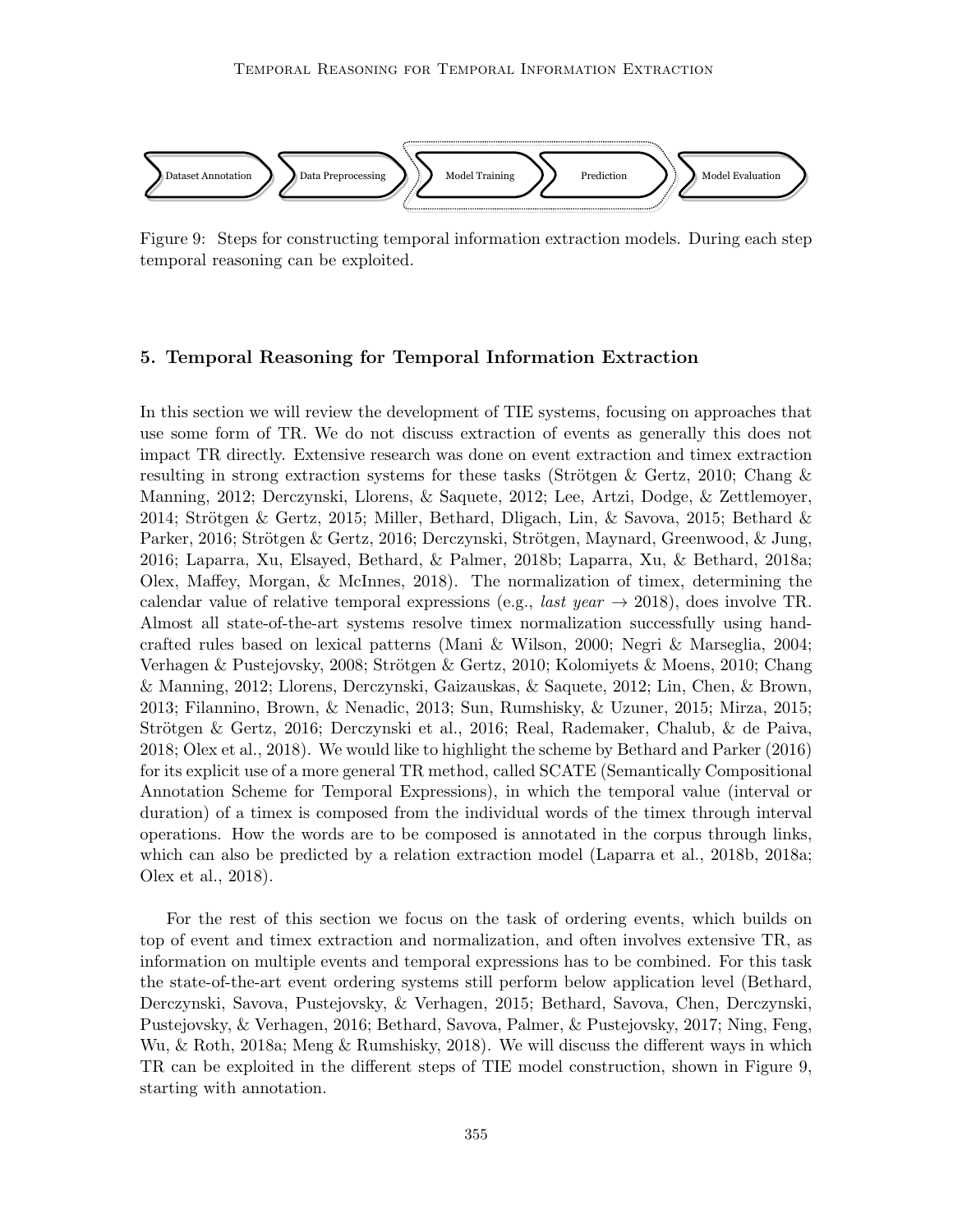## 5.1 Temporal Reasoning for Dataset Annotation (TR-DA)

A widely recognized problem in temporal annotation, is the fact that because of the complex nature of temporal information, annotators tend to miss temporal cues in the text, especially when annotating TLinks between pairs of events (Mani, Verhagen, Wellner, Lee, & Pustejovsky, 2006). Verhagen (2005), and Setzer et al. (2005) argue that when annotating temporal relations, not all event-pairs are equally useful to annotate, as some can be deduced from the already annotated TLinks. To save annotation effort they suggest to incorporate TR in the annotation tool, and only ask annotators to label event pairs for which it is not yet possible to infer a relation from the annotations already present. Another motivation to exploit TR during annotation is that annotators sometimes provide temporally inconsistent labelings, which makes it harder to train TIE systems (Gennari & Vittorini, 2016, 2017). Verhagen et al. (2006) used TR with basic Allen relations in their TANGO toolkit. Also, in the construction of the TimeBank-Dense (Cassidy et al., 2014), where annotators are forced to annotate temporal links between all entity pairs within a certain window, after each annotation a temporal closure is calculated. This way, the annotated corpus obtained interesting properties: (1) its graphs are strongly connected, (2) the resulting corpus is consistent, and (3) all required edges are labeled. As not all events can be related through basic Allen relations, the authors introduced a *vague* relation type for when two events are difficult to relate. These works show that TR can be very beneficial during data annotation, making the use of TR for dataset annotation a very interesting direction of research needed to construct better application-level TIE systems. Also the combination of TR with active learning (Settles, 2012) as a way to collect informative training examples might be very interesting, as temporal annotation is generally considered difficult and consequently time consuming (Boguraev & Ando, 2007; Tissot, Roberts, Derczynski, Gorrell, & Del Fabro, 2015; Derczynski, 2016; Gennari & Vittorini, 2017).

## 5.2 Temporal Reasoning for Data Preprocessing (TR-DP)

Once a dataset has been annotated, a commonly used method is to expand the training data, as annotators frequently miss TLinks. This can be done by applying a transitive closure to infer new TLink annotations based on the ones already present. The firstly used algorithm to calculate a temporal closure for this purpose is called  $SputLink$  (Verhagen, 2004). SputLink is based on a subset of Allen's interval algebra and uses a composition table of 745 axioms (or transitivity rules) to infer new relations. It was used already in one of the first machine learning approaches to temporal relation extraction by Mani et al. (2006). In their experiments, using SputLink increases the number of TLinks by a factor 11. The effect of temporal closure on performance for models that use no TR during prediction is ambivalent. There have been cases where temporal closure increases performance (Mani et al., 2006; Mani, Wellner, Verhagen, & Pustejovsky, 2007), but also where it does not (Chambers & Jurafsky, 2008b), or even decreases performance (Tatu & Srikanth, 2008). When using a model that exploits TR during prediction it has been shown that data expansion through a temporal closure can be very beneficial (Chambers & Jurafsky, 2008a). Models that use TR during prediction will be described in the next section.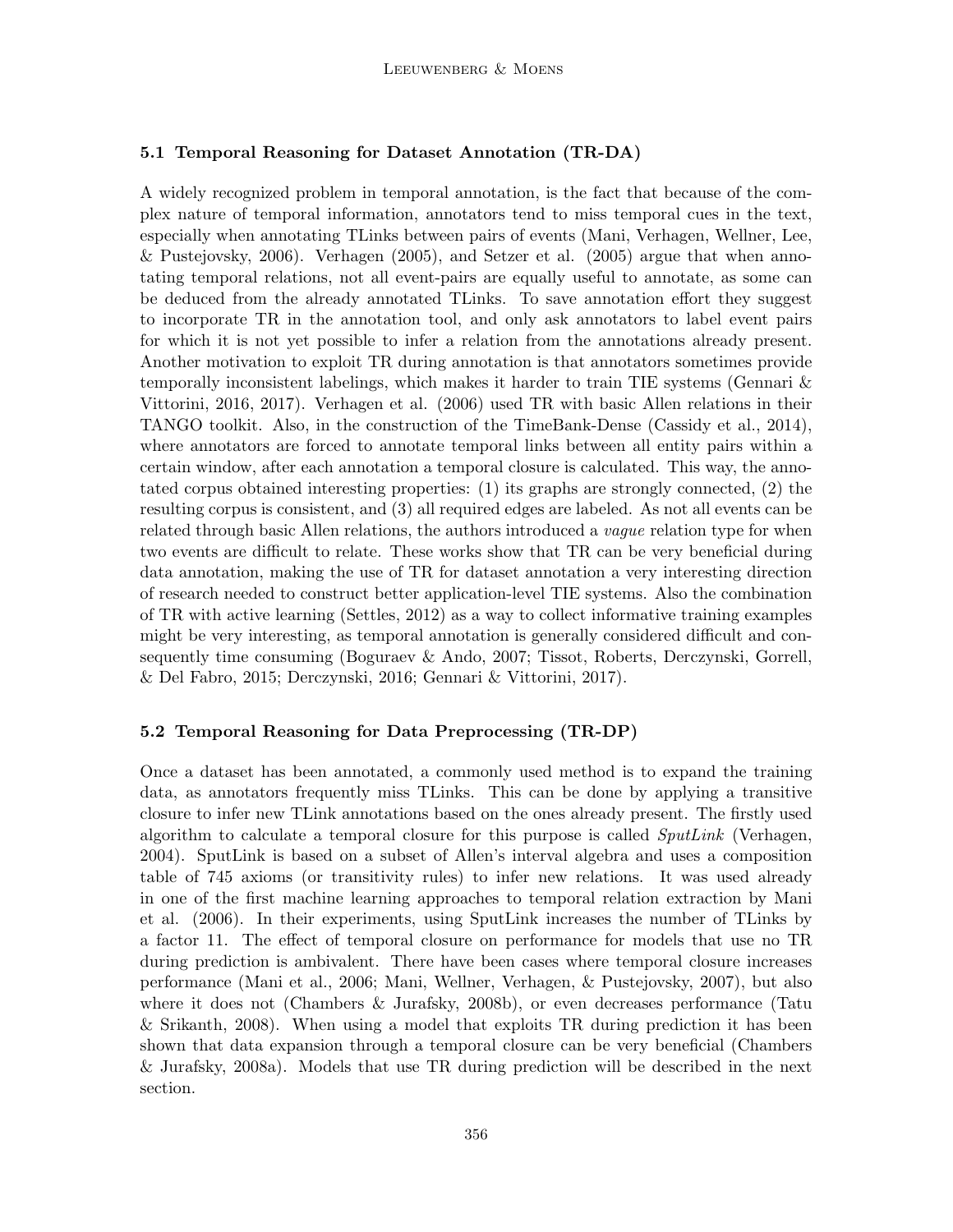## 5.3 Temporal Reasoning for Training or Prediction (TR-TP)

To enhance temporal relation extraction models, TR can be integrated during training, and during prediction. Since training and prediction are so closely related, and often prediction is a sub-procedure of training, we discuss the integration of TR in training and prediction together in a single section.

There are various reasons why integration of TR during training and prediction can improve TIE models: (1) ensure temporal consistency among the predicted relations, and (2) to constrain the output space and improve prediction accuracy.

Predicting consistent temporal information is very important for real applications, as it is not possible to construct a proper timeline from a set of inconsistent TLinks. To ensure consistency of TLinks, the expressiveness of TR is crucial. Computational efficiency of TR is also very important for real applications, especially when the TR needs to be performed for each prediction. So, the ideal TR method for a TIE application has a good trade-off between expressiveness and computational efficiency. Many methods have been explored for incorporating TR during model training and prediction, which we discuss one by one.

#### 5.3.1 Best-First (BF) or Natural Reading Order (NRO) Greedy Inference

One of the first approaches to incorporate TR during prediction was proposed by Bramsen et al. (2006a). They addressed the task of temporally ordering text segments in clinical narratives by first detecting segment boundaries, and afterwards classifying each pair of segments into one of three temporal relations: BEFORE, AFTER, or INCOMPARABLE. To ensure that the finally predicted temporal graph for each document is consistent, they employ a best-first (BF) greedy strategy: (1) All segment pairs are sorted by model confidence (based on the score predicted by a pairwise relation classifier), (2) In order of high-to-low confidence, relations are added one-by-one. After adding each relation a temporal closure is applied to expand the graph, until all pairs are connected.

A slight alteration is to order the relations not by model confidence in step 1, but by natural reading order (NRO). Afterwards, in step 2, the same strategy is applied as with BF: adding relations one-by-one followed by a transitive closure. Regarding performance, both NRO and BF outperform the baseline models that use no TR during prediction at all, and BF obtains the best results (Bramsen, Deshpande, Lee, & Barzilay, 2006b).

#### 5.3.2 Post-Hoc (P-HOC) Conflict Resolution

Many approaches first use greedy prediction to predict a temporal graph, and resolve conflicts post-hoc. These approaches involve the removal of conflict-causing edges, based on model confidence (Verhagen & Pustejovsky, 2008; Tatu & Srikanth, 2008; Cheng, Anick, Hong, & Xue, 2013; Sun, 2014; Meng et al., 2017). Verhagen and Pustejovsky (2008) used different models to predict different parts of the temporal graph, and assign different confidences per model to remove the least confident conflict-causing TLinks. Cheng et al. (2013) resolve conflicts by removing the least confident conflict-causing edge for each within-sentence triangle of relations. Meng et al. (2017) remove conflict-causing TLinks such that the sum of their confidences is as low as possible. Although most works using post-hoc conflict resolution report a positive impact of the resolution, they have not been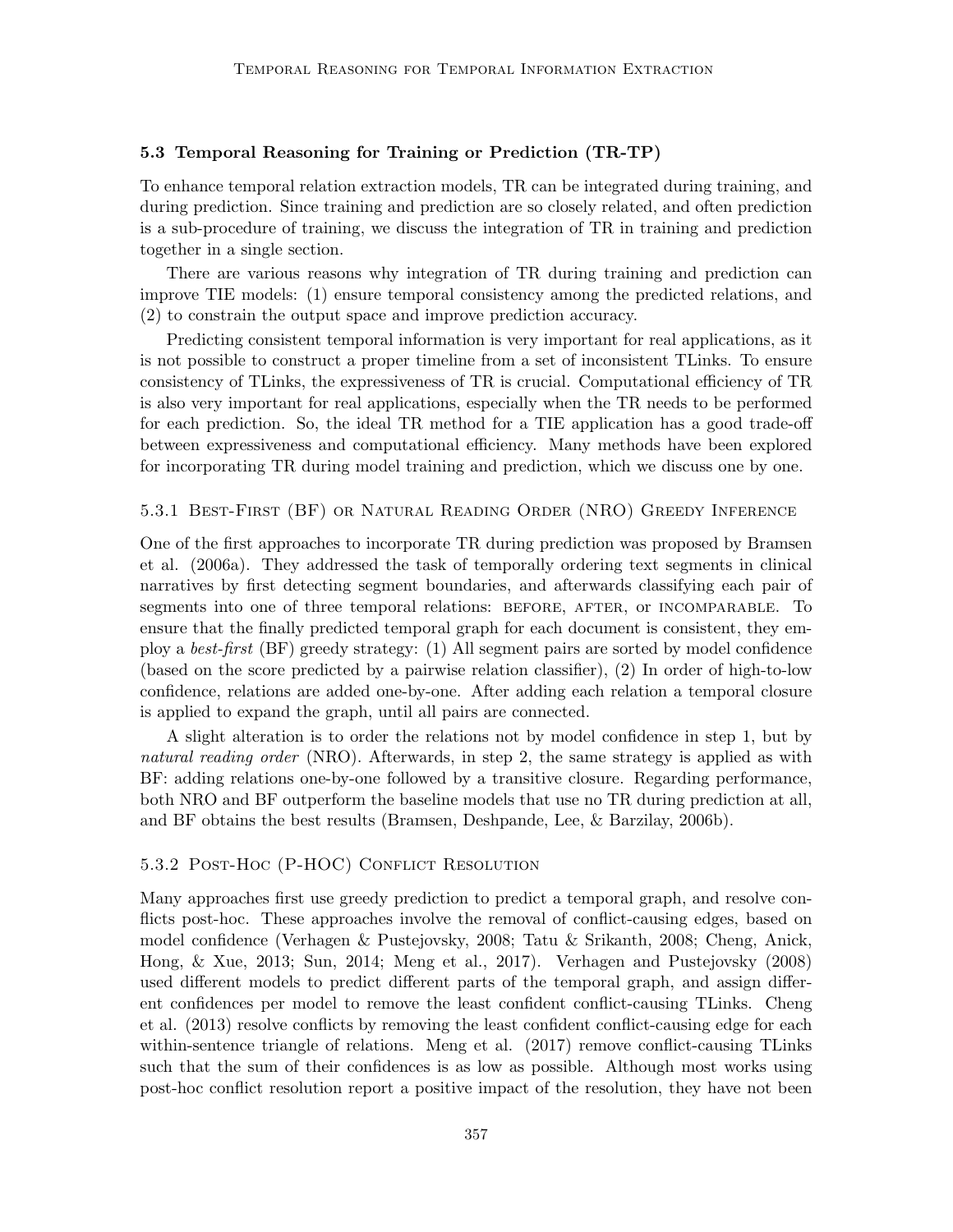compared to each other in a quantitative manner. This could be an interesting comparison for future research.

## 5.3.3 Sieve-Level Inference (SLI) and Stacked Inference (SI)

A popular method for TIE is the sieve-based method (Chambers, Cassidy, McDowell, & Bethard, 2014), as it is a flexible way to incorporate both rule-based and machine learning components. The idea of the sieve-based approach is that TLinks are extracted in different consecutive phases by different model components (or sieves). Each sieve extracts TLinks, using the original input text, and the outputs from earlier sieves. TR is incorporated into sieve-based TIE systems by taking a transitive closure on the extracted TLinks after applying each sieve. This way later sieves are prevented from assigning TLinks that are inconsistent with those extracted by earlier sieves. Another way to look at this is that the closure in fact makes the output space smaller after each sieve. Typically the sieves are ordered by precision, making the sieve-level inference (SLI) similar to the greedy BF approach, except relations that are not added one-by-one, but in groups, i.e., sieve-by-sieve. Very similar approaches have been adopted by Mirza and Tonelli (2016) and McDowell et al. (2017). Mirza and Tonelli (2016) separately evaluated the effect of this reasoning approach, and report an increase in recall contributing to an increase in performance when including the sieve-closure.

Another approach that exploits TR in multiple prediction stages is the stacked inference (SI) approach of Laokulrat et al. (2014, 2015). In the first stage their model predicts TLinks using pairwise local logistic regression classifiers, as many approaches do. However, on top of that they apply a transitive closure. Then, in a second stage, they learn a new TLink classification model that additionally takes the predicted relations from stage 1, and their corresponding probabilities as input features. An example of a stage 2 feature used to predict a TLink for some given entity pair is the set of all phase-1 TLink-paths connecting the two events. This way their model can learn to predict TLinks in context of other TLinks, resulting in a learned inference procedure.

A recent similar SI approach was used by Meng and Rumshisky (2018), inspired by neural Turing machines (Graves, Wayne, & Danihelka, 2014). Instead of using a pretrained pairwise logistic regression model as local pairwise model in stage 1, like Laokulrat et al. (2015), Meng and Rumshisky (2018) employ a Long Short-Term Neural (LSTM) network classifier (Hochreiter & Schmidhuber, 1997). In the second stage, to classify the TLink relation for a candidate pair, they use the surrounding TLink predictions from the pre-trained model as input features in their final model. Another difference with Laokulrat et al. (2015) is that Meng and Rumshisky (2018) train their two stages jointly.

So for both Laokulrat et al. (2015) and Meng and Rumshisky (2018), the second phase uses no explicit knowledge about temporal reasoning (like reasoning rules). The label-label associations are learned from the data. An advantage of this is that the model can explicitly learn to correct mistakes of the local pairwise model from stage 1, which improves model performance. A disadvantage is that there are no guarantees on consistency.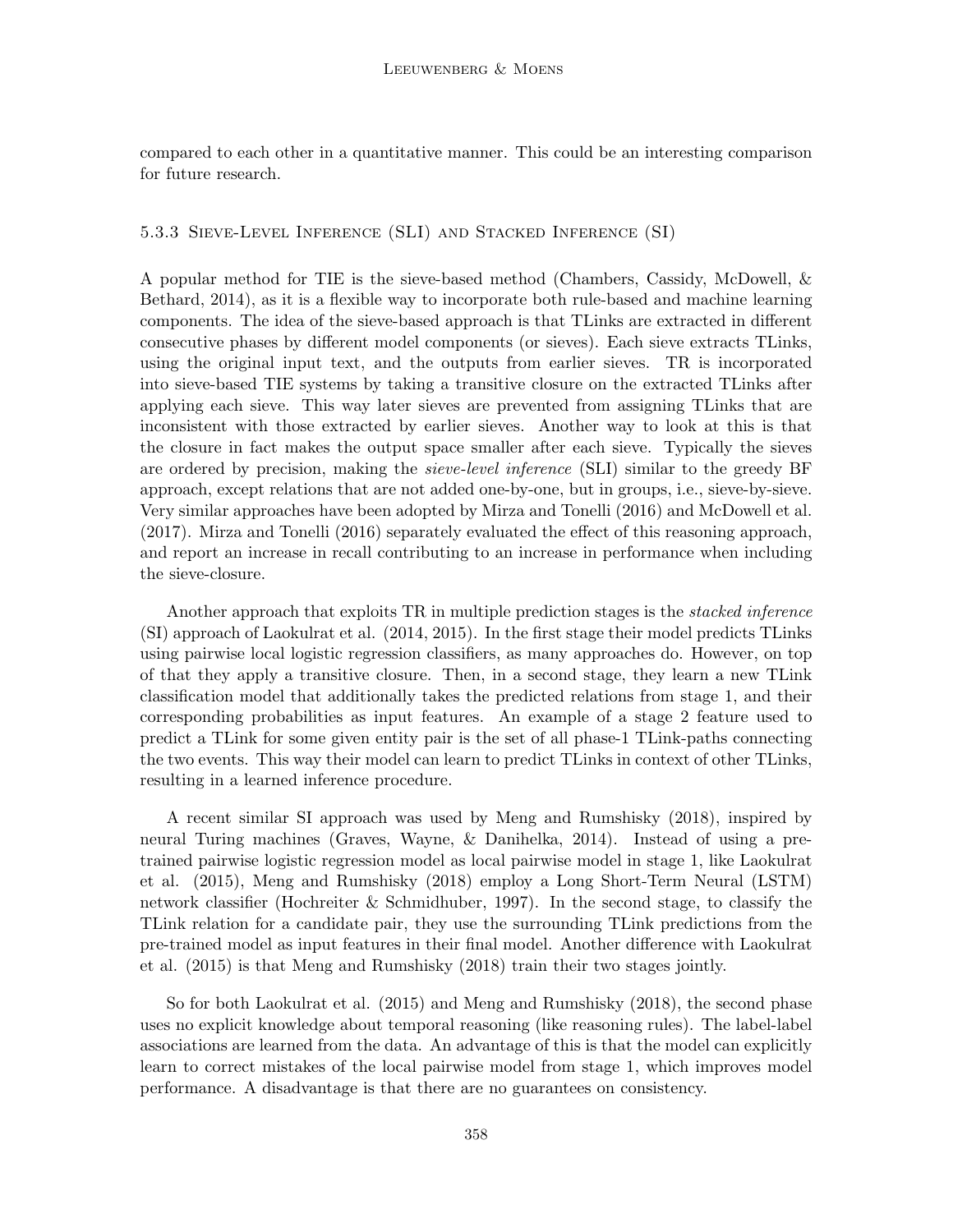## 5.3.4 Random Restart Hill Climbing (RRHC)

A less conventional TR approach was used by McClosky and Manning (2012), who addressed the task of temporal knowledge base population (KBP) slot filling (Ji, Grishman, Dang, Griffitt, & Ellis, 2010). Here the focus lies on finding the temporal bounds of a certain subset of events called fluents, which are semantic relations between entities that hold for a certain period of time, like attends-school, or has-parent. Their aim was to find the bounds of such events by detecting the following four types of TLinks (called *meta-relations* in the original paper) between the events and time expressions: BEGUN BY, ENDED BY, DURING (called start, end, and start and end in the original paper), and a class unrelated. They employ local pairwise classifiers to obtain scores for each relation type, that are combined in a joint inference to obtain a globally consistent prediction using random restart hill climbing (RRHC). They define a global scoring function to score each set of predictions, which takes into account temporal consistency, and also the local scores from the pairwise classifiers. They find good scoring solution by iterating through all TE pairs, and at each pair adding the TLink that results in the setting with the highest score. Since this procedure depends on the initial order through which they randomly restart this procedure ten times, and pick the setting that gives the highest score from the ten final settings. This approach has not yet been evaluated in a more elaborate TIE setting, using a wider range of event types and temporal relation types.

## 5.3.5 Integer Linear Programming (ILP)

Another, more widely used, method to combine locally predicted TLink scores into a consistent temporal graph is integer linear programming (ILP). This technique was first exploited for TR by Bramsen et al. (2006b). They experiment with two greedy inference strategies: (1) following reading order, and (2) by in order of confidence, as described in the previous section. They also experimented with exact inference using integer linear programming (ILP). To formulate the problem as an integer linear program, it should be represented as a linear objective possibly extended with a set of linear constraints. Solving an ILP is in principle NP-complete, however there exist many efficient (often approximate) solvers (Berkelaar, Eikland, Notebaert, et al., 2004; Makhorin, 2008; Gu, Rothberg, & Bixby, 2012). Bramsen et al. (2006b) formulate the objective as the sum of all scores of the pairwise classifiers (for BEFORE, AFTER, and INCOMPARABLE). Additionally, they model three constraints:

- 1. Each segment pair is assigned only one label. (mutual exclusivity)
- 2. The BEFORE and AFTER relations follow transitivity. (**transitivity**)
- 3. Each segment is connected through at least one edge other than incomparable. (connectivity)

Their experimental results show that using ILP performs better than greedy approaches like BF and NRO. Similar results were obtained as well by Mirroshandel and Ghassem-Sani (2012).

Chambers and Jurafsky (2008a) use a similar approach using TimeML-style data, predicting the same TLink types as Bramsen et al. (2006b), and also modeling transitivity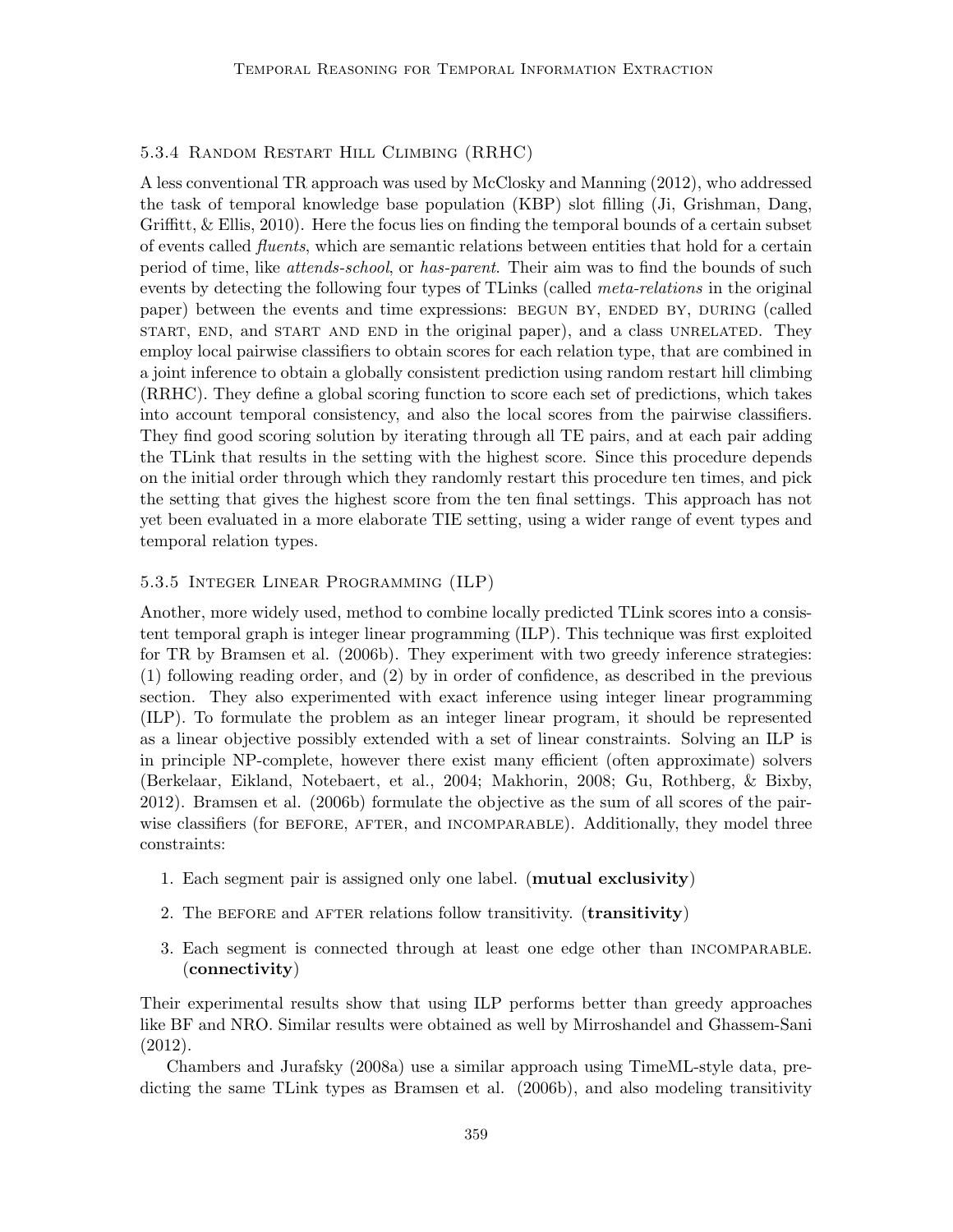through ILP inference, but considering TLinks between events (EE-R) instead of between text segments.

They also show that using TR during prediction is more effective on densely connected temporal graphs. To obtain a densely connected temporal graph from the initially sparsely annotated annotations, they apply an extensive temporal closure to infer new EE-R. To compute the closure, they also exploit other TLink types (e.g., INCLUDES, and SIMULTAneous) and also the other relation categories: TE-R, DCT-R, and TT-R, later also used by others Tatu and Srikanth, Denis and Muller, Laokulrat et al., Ning et al. (2008, 2011, 2015, 2018a). The importance of densely connected graphs for TR-MI was also recognized by later research (Denis & Muller, 2011; Do, Lu, & Roth, 2012; Leeuwenberg & Moens, 2017).

Both Bramsen et al. (2006b), and Chambers and Jurafsky (2008a) only used two TimeML relations in their joint inference, working on a restricted problem setting, compared to using all twelve TLink types. When taking into account all twelve TLink types TR becomes much more computationally complex. This complexity problem is addressed by Denis and Muller (2011). In contrast to earlier approaches, they propose to formulate TR-based prediction using point-algebra instead of Allen algebra, exploiting the mapping proposed by Vilain et al. (1990), shown earlier in the lattice of Figure 6. This is done by translating the TLinks between intervals into relations between start and end points (>,  $\langle$ , and  $=$ ). Their ILP objective maximizes the score from local pairwise classifiers, similar to Bramsen et al. (2006b), except that the ILP decision variables correspond to decisions about the translated point-wise relations, resulting in four times less variables. Because there are also fewer point-wise relation types (three) compared to interval relation types (twelve), they need a factor fifty fewer constraints to model the same reasoning fragment. After solving the ILP, the resulting point-wise decisions are translated back to TimeML interval relations. This shows that exploiting the connection between interval and point space greatly increases the computational efficiency of TR-based prediction with ILP. We argue that this method is very important for practical TIE systems. Compared to earlier ILP formulations, computational efficiency is gained, while at the same time expressiveness is increased. The full conjunctive sub-fragment discussed in section 3 is covered instead of just covering a handful of basic transitivity rules as is often done. Interestingly, more recently Kerr et al. (2014) used a quite large set of transitivity rules, using ILP to construct an ensemble from many local pairwise TLink extraction models, showing clear improvements. Although they used a large set of transitivity rules, they did not exploit the efficient point-algebraic formulation by Denis and Muller (2011).

A second modification to save computation has to do with temporal reasoning on subgroups of events, instead of all events in the document. The intuition is that people describe events in time frames, also called *narrative containers* (Pustejovsky & Stubbs, 2011), which has been adopted in later annotation works, and their corresponding systems (Styler IV et al., 2014; Bethard et al., 2015, 2016, 2017). This intuition of narrative containers is similar to the segments of Bramsen et al.  $(2006b)$ , that correspond to larger phrases instead of individual events. Denis and Muller (2011) obtain these sub-graphs from ground-truth structures of connected events, and through events that correspond to the same temporal expression, and show how this can be used for more efficient TR.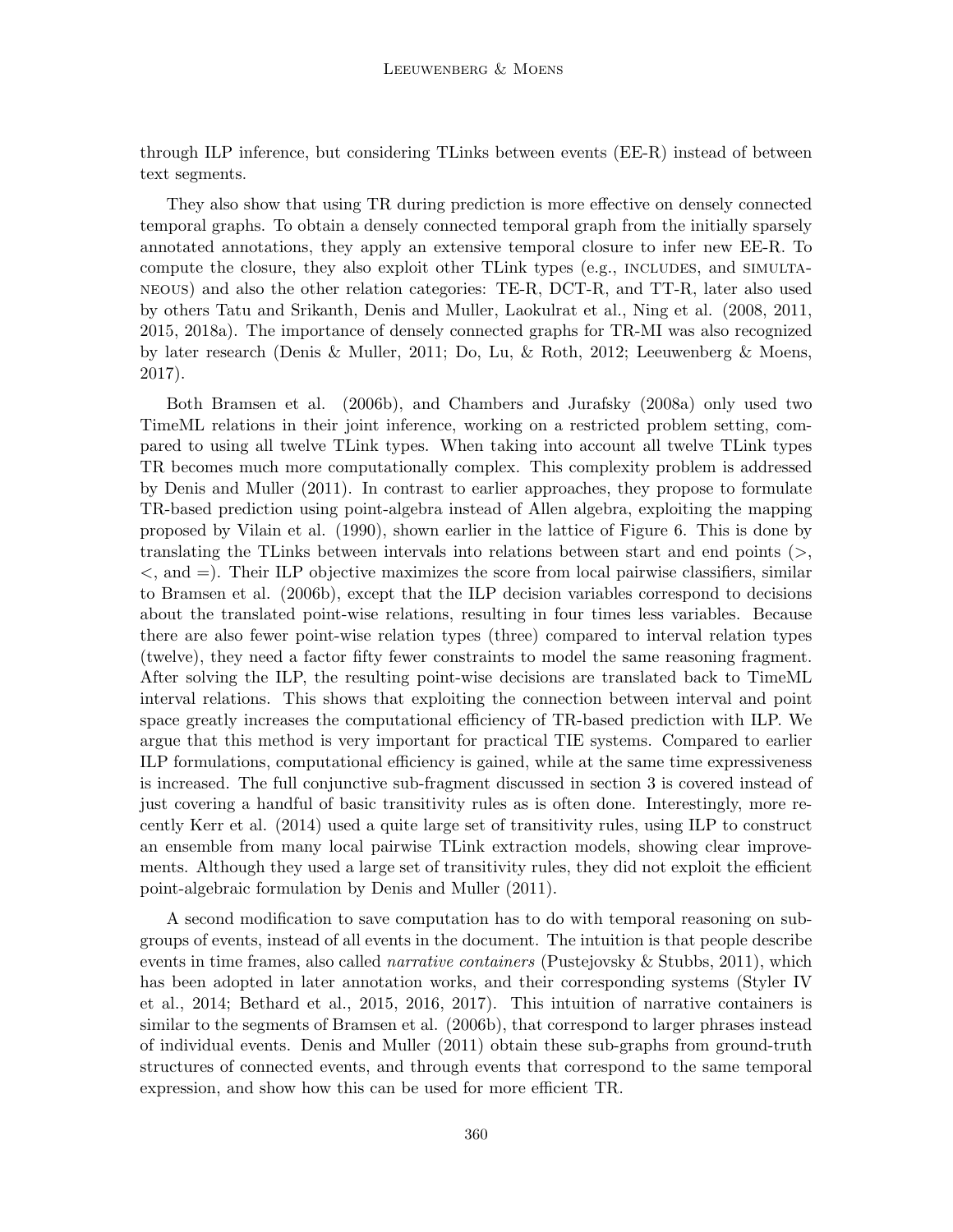## 5.3.6 Markov Logic Networks (MLN)

Another important method that has been proposed for TR-based prediction are Markov Logic Networks (MLN) (Richardson & Domingos, 2006). These were first explored for TIE by Yoshikawa et al. (2009), and later also by Ling and Weld (2010), and Ha et al. (2010). An major difference between MLN and the inference methods mentioned earlier, is that instead of combining locally trained models in a global inference setting, MLN also exploit the temporal constraints during training. Also, the weights for TR constraints can be learned, allowing the model to also learn soft correlations between TLinks, instead of hard rules.

To set up a MLN for a discriminative prediction problem, like predicting TLinks between events, one has to: (1) define a set of hidden first-order predicates that are observable during training that you want to predict (e.g., TLinks between different events), (2) define a set of observed predicates, available at both training and test-time (e.g., event features), and (3) define association rules among the predicates, which will get assigned a weight (e.g., feature-label associations, and label-label associations, like transitivity of certain TLinks). And (4), once the MLN is defined, a training and inference regime has to be determined to estimate probabilities for the hidden predicates and the association rules. This last step is often provided by MLN interpreters (Niu, Ré, Doan,  $\&$  Shavlik, 2011). Yoshikawa et al. (2009) model different transitivity rules connecting the EE-R, TE-R, and DCT-R TLinks, and show that using MLN to incorporate TR outperforms local models that use no TR during prediction. MLN have been less popular in more recent works for scalability reasons (Leeuwenberg & Moens, 2017; Mojica & Ng, 2016). MLN constraints are soft (predicate assignments can become less likely, but not impossible), in contrast to approaches that model hard constraints, like ILP, that allow cutting off large areas from the search space to find solutions efficiently.

#### 5.3.7 Structured Perceptron with Integer Linear Programming (SP+ILP)

Another approach to exploit TR in both training and prediction was proposed by Abend et al. (2015), in the domain of cooking recipes. They learn a global model formulating TIE as a structured learning problem. For this they combine an averaged structured perceptron (Freund & Schapire, 1999) with ILP inference. Abend et al. (2015) focused only on precedence relations between events, which was sufficient for cooking recipes. Similar approaches but for more extensive TimeML-based relations were proposed by Leeuwenberg and Moens  $(2017)$  in the clinical domain, and by Ning et al.  $(2017)^3$  in the news domain. In these structured learning approaches, a scoring function is learned that scores groups of TLink assignments rather than single TLink assignments, as local models do. Model inference then corresponds to finding the assignment of TLinks with the highest overall score by the model. The naive inference method is to enumerate all possible TLinks assignments for a document, and pick the assignment with the highest score, which is usually highly computationally intractable. To formulate a more efficient inference procedure ILP is used

<sup>3.</sup> Which was later extended to deal with sparse annotations (Ning, Yu, Fan, & Roth, 2018d), jointly reason with causal relations (Ning et al., 2018a), and to include statistical knowledge from other resources (Ning, Wu, Peng, & Roth, 2018b).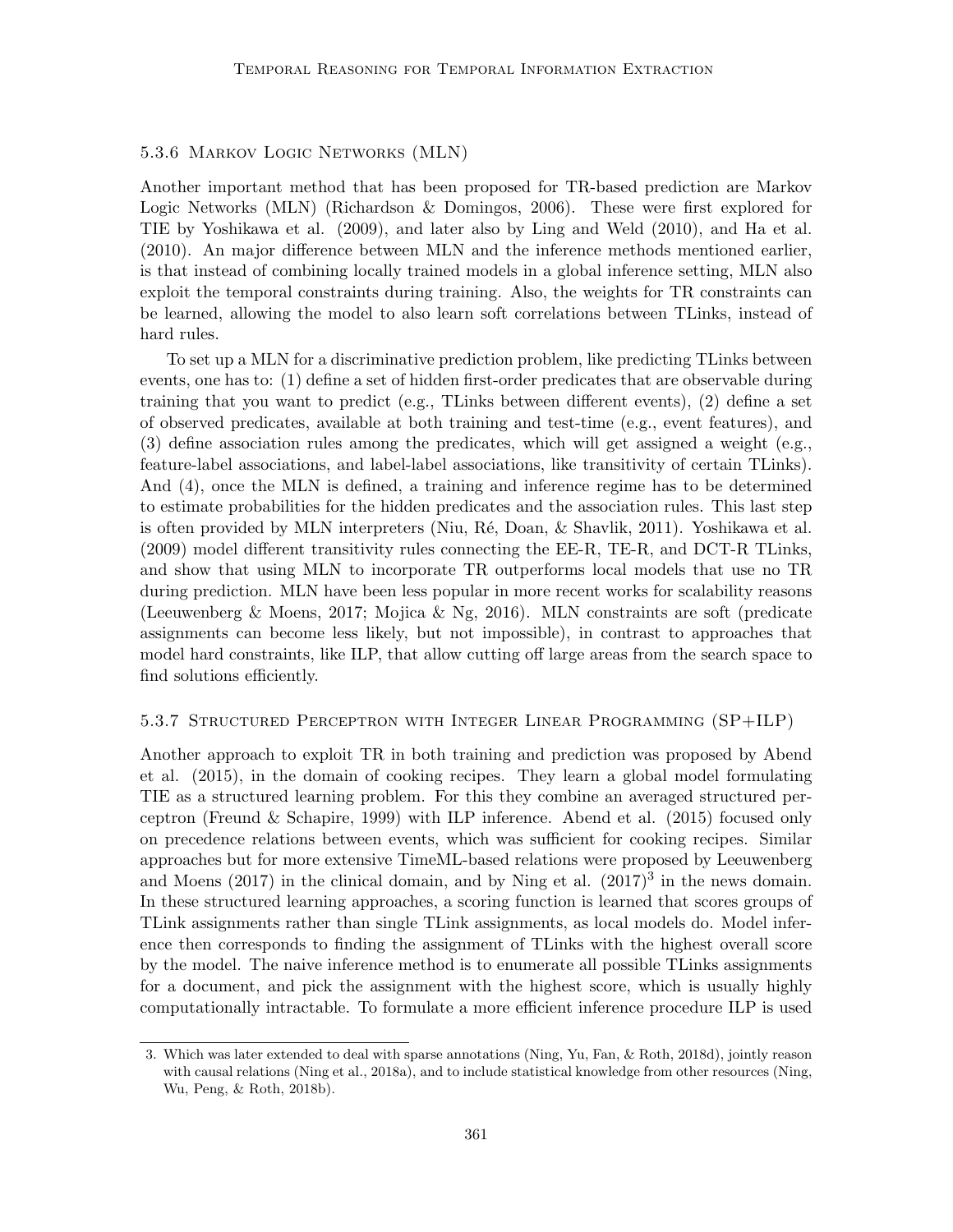to constrain the search space, similar to the approaches mentioned in the previous section. During training of the structured perceptron, the same ILP-style inference is used.

There are a few differences between the three SP+ILP approaches: Abend et al. (2015) focused on precedence relations between the events only. For this reason, their objective was to find a single chain of relations in which each event is visited only once, whereas the other two works use a more extensive rule set, making inference more complex. Also, Leeuwenberg and Moens (2017) besides hard-coded transitivity rules, also exploited soft learned labellabel constraints. And, Ning et al. (2017) used an even more extensive transitivity table for TR, including more expressive rules that infer also some general Allen relations (disjunctions of TLinks), resulting in more expressive TR (class II). Similar to most approaches all works prune the total set of TLink candidate pairs to reduce computational complexity, and in all cases it was reported that TR during both training and prediction generally performs better compared to combining local classifiers with ILP.

#### 5.3.8 Direct Timeline Models (DTLM)

Recently, a new type of approach to temporal event ordering was proposed by Leeuwenberg and Moens (2018a). Instead of predicting TLinks among events and temporal expressions, their model directly predicts the start and end points of events. An advantage of this approach is that it is fast, as predicting start and end points for each event is linear in the number of events, in contrast to predicting a set of TLinks, which is quadratic or requires pruning. To train their model they exploit TR to convert TLinks to sets of point-algebraic constraints. The loss function to train the model represents the distance that start and end points of events still need to shift to make all annotated temporal order relations valid on the predicted timeline. Another advantage of this approach is that its predicted timelines are consistent by definition. The main limitation of the approach is that there is no probabilistic interpretation of confidence for predictions, which is mentioned as future work.

## 5.4 Temporal Reasoning during Model Evaluation (TR-ME)

Initially, temporal information extraction systems were evaluated using either accuracy or F1-measure of extracted TLinks. Setzer et al. (2003) proposed to exploit TR to address a problem of straightforward calculation of accuracy or F1-measure:

• The same temporal situation can be represented using different TLinks (e.g., A BE-FORE B represents the same situation as B AFTER A with different labels).

To counter this problem they proposed to apply a temporal closure using all TLink types before evaluating F1-measure. However, this way, all TLinks are weighted equally, predicted and inferred TLinks. Tannier et al. (2008) addressed this problem by evaluating only with regard to core relations. From a set of TLinks, the core relations can be obtained by removing relations one-by-one, for as long as the inferable set of relations does not change (i.e., no information is lost). A problem with this approach however is that when comparing only core relations, not all inference information is captured, as already pointed out by Tannier et al. (2008) and Tannier and Muller (2011).

UzZaman and Allen (2011) have proposed a metric that deals with this issue, called temporal-awareness. They calculate a harmonic mean of precision and recall, i.e., an F-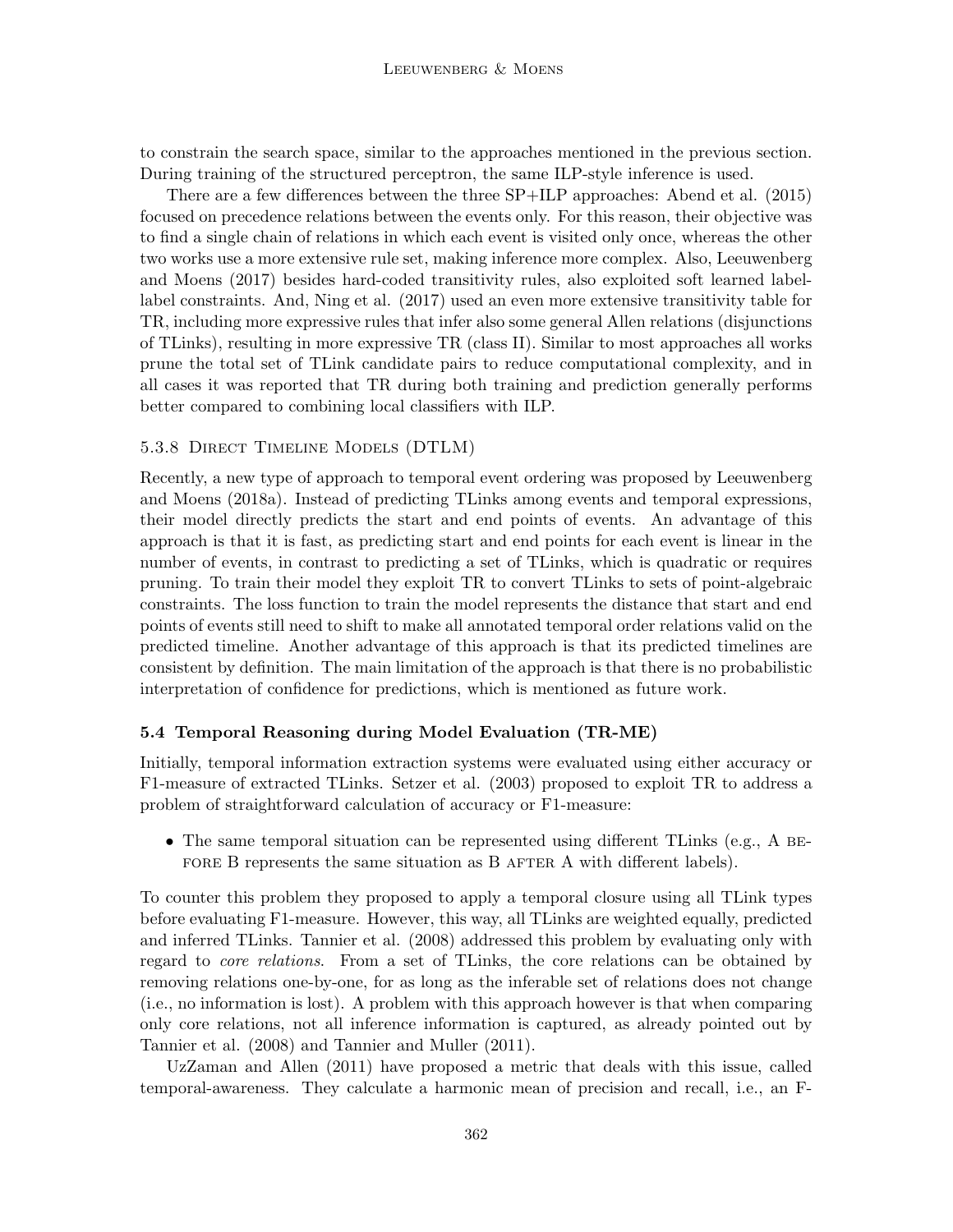score. A crucial difference with Setzer et al. (2003), and Tannier et al. (2008) is that to calculate their precision and recall they do not modify the original relations, but rather change the criterion on whether a relation is correctly classified with regard to the reference or not, using TR. Their precision metric is calculated as the percentage of system relations that can be *verified* from the reference relations using TR. Recall is calculated as the percentage of reference relations that can be verified from the system relations, using TR. To perform TR, they exploit TimeGraph (Miller & Schubert, 1990), an efficient TR algorithm based on the mapping between intervals and point algebra mentioned in Figure 6. Time-Graph conducts TR in the non-disjunctive sub-fragment of Allen's algebra, i.e., expressivity class III. The temporal-awareness is now used widely for evaluating TIE systems.

#### 5.5 Overview of TR in TIE

There are some striking differences between the usage of TR in the different phases of model construction. During annotation, TR has shown positive results, and can help to reduce annotation work, and ensure consistency in the annotations. However, exploiting TR is not yet common practice in corpus construction.

In Table 2, we construct an overview of - to our knowledge - all TIE systems described in the literature that employ some form of interval or point-based reasoning for event ordering in the past three decades. We can see in the overview that in earlier approaches fewer TLink categories have been used for TR, focusing mostly on precedence relations (P) between event-event pairs (EE-R). In later approaches more relation types are predicted, like temporal inclusion (I), temporal equivalence (E), and overlap relations (O). This shows that the research focus in the community slowly grows in the direction of the challenge of full TIE, where *all* temporal cues from the text are extracted and combined at the same time, making TR an increasingly important aspect of TIE systems.

If we look at the use of TR to expand the training data (TR-DE) we observe mixed effects. Approaches that report high improvements above 10% improvement (Mani et al., 2006, 2007; Tatu & Srikanth, 2008) do so while splitting the training and test set on the relation instance level after TR. When splitting on the document-level, which is more realistic setting, the improvements are much smaller or even negative (Mani et al., 2007; Tatu & Srikanth, 2008; Nikfarjam et al., 2013; Mirza, 2014).

TR-based prediction approaches (TR-TP) are reported to outperform those that do not exploit TR, where ILP based approaches generally outperform greedy approaches (Bramsen et al., 2006b; Denis & Muller, 2011; Mirroshandel & Ghassem-Sani, 2012). A trend also seen in the table, is that more systems exploit TR not only during prediction (NRO, BF, ILP, SLI, RRHC), but also during training (SI, MLN, SP+ILP, DTLM), as this has shown to improve performance even further (Leeuwenberg & Moens, 2017; Ning et al., 2017), stressing the importance of integration of TR in TIE models.

The expressivity of the TR-based prediction approaches (in column TR-TP) mostly concerns basic Allen relations (class I). Ning et al. (2017, 2018a) extend this to transitivity rules with disjunctions of Allen relations in the conclusion (class II), but they still perform reasoning with the interval-level transitivity table. The vast majority of TR approaches that go beyond Allen's composition table of basic relations (from class I or II to class III) in TR expressiveness almost all perform reasoning in point algebra to remain tractable. This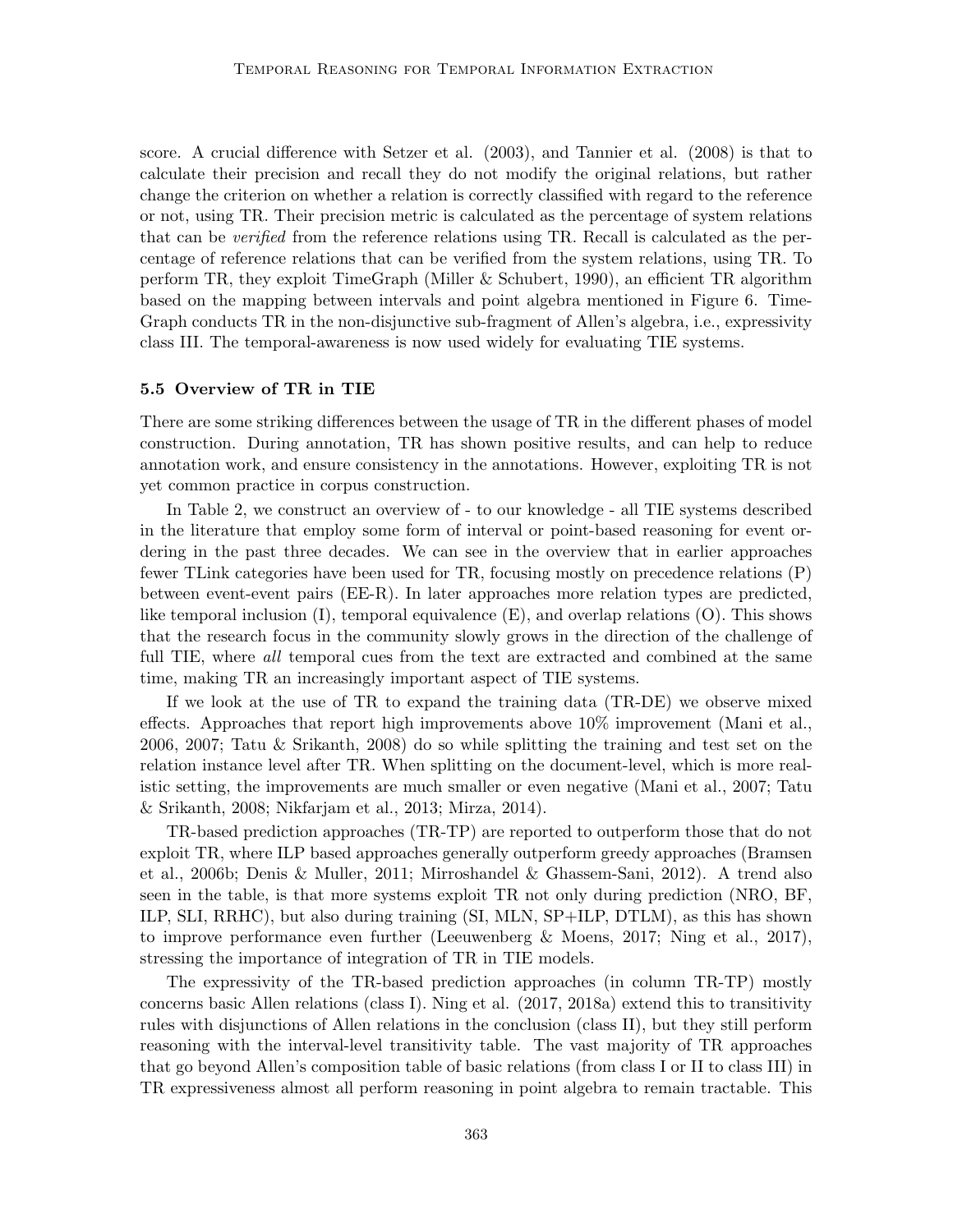Table 2: Overview of event ordering TIE systems using interval or point-based TR. The first column shows the reference, the second the types of the predicted temporal interval relations: precedence relations (P: precedes, preceded by, meets, met by) inclusion relations (I: during, contains, starts, started by, ends, ended by), overlap relations (O: *overlap, overlapped by)* or equivalence relations (E: equals). The next three columns indicate whether TR was used for data expansion (TR-DE), during training or prediction (TR-TP), or for model evaluation (TR-ME), where roman numerals indicate the expressivity class from section 3. The last column shows among what types of entities the relations are predicted (from section 4), where † indicates if ground truth relations were used in TR. If a reference directly evaluated the effect of TR, we report baseline score(s) and the change in score due to usage of TR (reported in  $\%$ ) for each experiment (separated by  $\ell$ ). Scores and improvements are incomparable across references, as datasets, tasks, and evaluation metrics vary.

| Reference                                    | Rel. Types  | TR-DE                        | TR-TP                                                                                                      | $\operatorname{TR-ME}$   | Candidate Pairs                          |
|----------------------------------------------|-------------|------------------------------|------------------------------------------------------------------------------------------------------------|--------------------------|------------------------------------------|
| Mani et al. $(2006)$                         | P, I, E     | $\sqrt{76+11}$               |                                                                                                            |                          | EE, TE-R                                 |
| Mani et al. $(2007)$                         | P, I, E     | $\times$ 60+14/-11           |                                                                                                            |                          | EE, TE-R                                 |
| Bramsen et al. (2006a)                       | $\mathbf P$ | $\checkmark$                 | BF <sub>T</sub>                                                                                            |                          | $SS-R$                                   |
| Bramsen et al. (2006b)                       | $\rm P$     | $\checkmark$                 | $\mathrm{NRO}_{\mathrm{I}}{}^{72+2},\,\mathrm{BF}_{\mathrm{I}}{}^{+6},\,\mathrm{ILP}_{\mathrm{I}}{}^{+12}$ | $\overline{a}$           | $SS-R$                                   |
| Chambers and Jurafsky (2008a)                | $\mathbf P$ | ✓                            | $\mathrm{ILP_{I}}^{72+2}$                                                                                  |                          | EE, TE <sup>†</sup> , TT <sup>†</sup> -R |
| Verhagen and Pustejovsky (2008)              | P, I, E     | $\checkmark$                 | $P-HOCI$                                                                                                   |                          | $EE-R$                                   |
| Tatu and Srikanth (2008)                     | P, I, E     | $\times$ <sup>57+1/+15</sup> | $\mathrm{P\text{-}HOC_I}^{50-3}$                                                                           |                          | EE, $TE^{\dagger}$ , $TT^{\dagger}$ -R   |
| Yoshikawa et al. (2009)                      | P, I, E     |                              | $MLNI67+2$                                                                                                 |                          | EE, TE, DCT-R                            |
| Ling and Weld $(2010)$                       | P, O        |                              | $MLN_I$                                                                                                    |                          | TE-R                                     |
| Ha et al. $(2010)$                           | P, O        |                              | $MLN_I$                                                                                                    |                          | EE, TE-R                                 |
| Denis and Muller (2011)                      | P, I, E     | $\checkmark$                 | $\mathrm{NRO}_{\mathrm{I}}{}^{11+14}, \, \mathrm{ILP}_{\mathrm{III}}{}^{+30}$                              |                          | EE, $TE^{\dagger}$ , $TT^{\dagger}$ -R   |
| Mirroshandel and Ghassem-Sani (2012) P, I, E |             |                              | $BF_I^{48+3/49+1}$ , $ILP_I^{+4/+2}$                                                                       |                          | $EE-R$                                   |
| Do et al. $(2012)$                           | P, O        | $\checkmark$                 | ILP <sub>T</sub>                                                                                           |                          | EE, TE, DCT-R                            |
| McClosky and Manning (2012)                  | $\mathbf I$ |                              | $\mathbf{RRHC_{I}}^{71+1}$                                                                                 |                          | TE-R                                     |
| Costa and Branco $(2013)$                    | P, O        | $\checkmark$                 | NRO <sub>I</sub>                                                                                           |                          | EE, TE, DCT, TT-R                        |
| Nikfarjam et al. (2013)                      | P, O        | $\smash{\checkmark}^{63+1}$  |                                                                                                            | $\overline{\phantom{a}}$ | TE-R                                     |
| Cheng et al. $(2013)$                        | P, O        |                              | $P-HOCI$                                                                                                   | $\sqrt{1}$ III           | EE,TE-R                                  |
| Sun(2014)                                    | P, O        |                              | $P-HOCI$                                                                                                   | $\sqrt{1}$ III           | EE, TE-R                                 |
| Chambers et al. (2014)                       | P, I, E     |                              | $\mathrm{SLI_{I}}^{32+8}$                                                                                  | $\sim$                   | EE, TE, DCT, TT-R                        |
| Mirza $(2014)$                               | P, I, E     | $\checkmark^{\rm 48-2}$      |                                                                                                            | $\sqrt{11}$              | EE, TE, DCT-R                            |
| Kerr et al. $(2014)$                         | P, I, E, O  | $\omega$                     | ILP <sub>III</sub>                                                                                         | $\checkmark_{\rm III}$   | EE, TE, DCT-R                            |
| Laokulrat et al. $(2015)$                    | P, I, E     | $\checkmark$                 | $\mathrm{SI_{I}}^{69+1}$                                                                                   | $\sqrt{111}$             | EE, TE, DCT, TT <sup>†</sup> -R          |
| Abend et al. $(2015)$                        | P, E        |                              | $SP + ILPI66+4/+5$                                                                                         | $\checkmark$             | $EE-R$                                   |
| Mirza and Tonelli (2016)                     | P, I, E     | $\checkmark$                 | $\mathrm{SLI}\mathrm{_{I}}^{61+1/49+2}$                                                                    | $\sqrt{111}$             | EE, TE, DCT-R                            |
| Li et al. $(2016)$                           | P, O        |                              | $ILPI62+2/+6$                                                                                              | $\overline{\phantom{a}}$ | $EE-R$                                   |
| Cornegruta and Vlachos (2016)                | L           | $\overline{\phantom{a}}$     |                                                                                                            | $\sqrt{1}$ III           | TE-R                                     |
| Meng et al. $(2017)$                         | P, I, E, O  | $\overline{\phantom{a}}$     | $P-HOC152+1/+4$                                                                                            | $\sqrt{111}$             | EE, TE, DCT, TT <sup>†</sup> -R          |
| Leeuwenberg and Moens (2017)                 | P, I, O     | $\checkmark$                 | $ILPI83+1, SP+ILPI+2$                                                                                      | $\checkmark$ III         | EE, TE, DCT-R                            |
| Ning et al. (2017)                           | P, I, E     | $\checkmark$                 | $\mathrm{ILP_{II}}^{57+5},\,\mathrm{SP{+}ILP_{II}{+}10}$                                                   | $\sqrt{111}$             | EE, TE, DCT-R                            |
| McDowell et al. $(2017)$                     | P, I, E     |                              | $\mathrm{SLI_{I}}^{49+2}$                                                                                  | $\sim$                   | EE, TE, DCT-R                            |
| Ning et al. $(2018a)$                        | P, I, E     | $\checkmark$                 | $SP+ILP_{II}^{46+4/+5}$                                                                                    | $\sqrt{111}$             | EE, TE, DCT, TT <sup>†</sup> -R          |
| Meng and Rumshisky (2018)                    | P, I, E     |                              | $SII$ <sup>53+1</sup>                                                                                      | $\mathcal{L}^{\pm}$      | EE, TE, DCT, TT <sup>†</sup> -R          |
| Leeuwenberg and Moens (2018a)                | P, I, E     |                              | $DTLM_{III}$                                                                                               | $\sqrt{111}$             | EE, TE, DCT-R                            |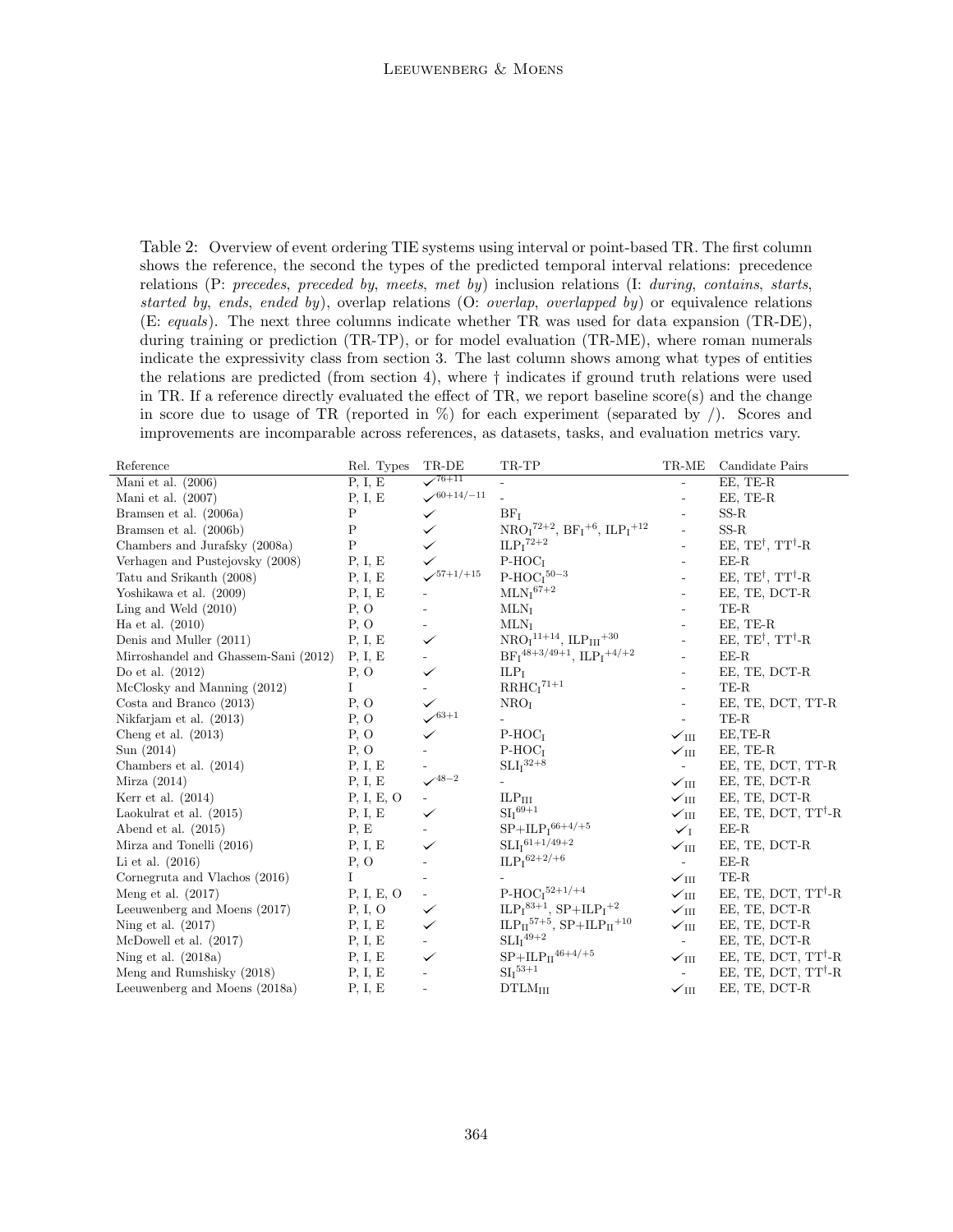is observed in all areas of TIE: data expansion (Verhagen, 2005), training and prediction (Denis & Muller, 2011; Leeuwenberg & Moens, 2018a), and for evaluation (UzZaman & Allen, 2011). This indicates the importance of exploiting the point-interval mapping when considering practical systems, where expressivity and efficiency are both important.

It can be seen that during evaluation the expressivity of TR is frequently of class III. This is because the temporal awareness metric by (UzZaman & Allen, 2011) was adopted in the TempEval challenges (UzZaman et al., 2013; Minard et al., 2015; Bethard et al., 2016, 2017), and hence became a standard evaluation metric to use.

## 6. Future Directions and Discussion

In this section we discuss the results from the survey and aim to point out areas that have been relatively unexplored or that we believe are promising for future work.

In the previous section, we observed that TR during prediction improves over using no TR, global methods outperform local greedy methods, and integrating TR in both prediction and training can improve model performance even further.

Efficiency of TR has not been compared explicitly across models in the existing TIE literature. However, it is used as motivation for many works to choose for a certain method. In general, greedy methods and sieve-based methods (BF, NRO, SI), which look for local optimal solutions, are faster than global methods like ILP, MLN, and RRHC, possibly at the cost of performance. There has been some work on comparing efficiency of ILP-style inference and MLN, which suggests that ILP is more efficient for currently existing solvers (Mojica & Ng, 2016). Also, SP+ILP methods are generally slower in training time than ILP-based methods, as their more complex inference procedure is also performed during training, however as seen in Table 2, it also often provides further improvements. To choose the degree of TR may depend on your dataset as well, as predicting densely connected graphs generally benefits more from TR. As mentioned in section 3, irrespective of the degree of TR, point-based TR methods are generally faster than equally expressive interval-based TR methods.

In this light, we observe that more recent works focus more on annotating and predicting relations between start and end points of events, rather than relations between events or intervals (Reimers et al., 2016, 2018; Ning et al., 2018c; Ning, Zhou, Feng, Peng, & Roth, 2018e; Leeuwenberg & Moens, 2018a). We believe this is a promising and important change in perspective also with regard to TR. To increase expressivity of a TR component up to class III while remaining tractable reasoning in point-algebra is crucial. Additionally, representing the temporality of events by their start and end points provides flexibility when combining different annotation schemes, as most schemes can be converted to point-algebra.

Also, this flexibility could be very beneficial when incorporating other types of reasoning. Many questions that involve temporality cannot be solved using TR alone, but require other types of semantic reasoning about events and entities (Höffner et al., 2017; Pampari et al., 2018; Suster & Daelemans, 2018), including (but not limited to) co-reference (Do et al., 2012), spatial reasoning, which has strong similarities with temporal reasoning (Guesgen, 1989; Mukerjee & Joe, 1990; Freksa, 1992b; Walsh, 2003), and causal reasoning and extraction (Bethard, Corvey, Klingenstein, & Martin, 2008; Mirza & Tonelli, 2014; Mirza, 2014;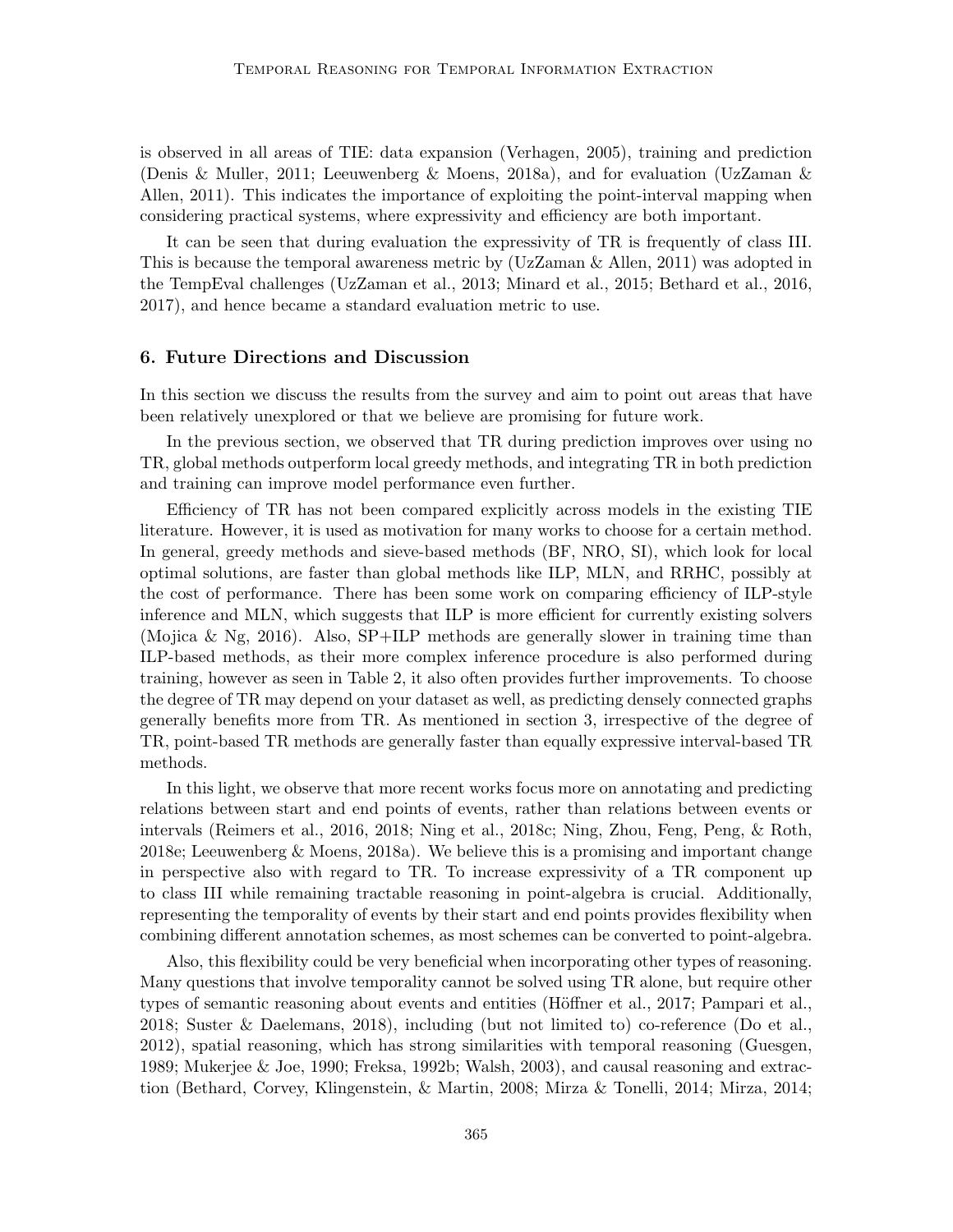Mirza & Tonelli, 2016; Mostafazadeh, Grealish, Chambers, Allen, & Vanderwende, 2016; Dunietz, Levin, & Carbonell, 2017; Ning et al., 2018a).

To incorporate these different types of information into single TIE models we believe neural networks could be a suitable model class, as they are very flexible in combining multiple tasks, and incorporating background knowledge like typical event orders (Chklovski & Pantel, 2004; Pichotta & Mooney, 2016), durations (Vempala, Blanco, & Palmer, 2018), or times of the day (Noro, Inui, Takamura, & Okumura, 2006). Currently, many neural TIE approaches follow the pairwise TLink classification paradigm, and are based on LSTM (Tourille, Ferret, Neveol, & Tannier, 2017; Cheng & Miyao, 2017; Leeuwenberg & Moens, 2018b; Meng et al., 2017; Choubey & Huang, 2017; Lin, Miller, Dligach, Amiri, Bethard, & Savova, 2018; Lin, Miller, Dligach, Bethard, & Savova, 2019), convolutional neural networks (CNN) (Dligach, Miller, Lin, Bethard, & Savova, 2017; Lin, Miller, Dligach, Bethard, & Savova, 2017), tree-based LSTM networks (Galvan, Okazaki, Matsuda, & Inui, 2018), and attention networks (Liu, Wang, Chaudhary, & Liu, 2019). However, currently the exploitation of TR for neural TIE has been very limited in neural TIE systems leaving room for future research.

Another area we would like to address is the challenging area of cross-document TIE. For TR in cross-document TIE temporal cues from multiple documents need to be combined, stressing the importance of computational efficiency. Cross-document TIE has not been discussed elaborately in this survey as the amount of TR in this research area has been very limited, possibly for this very reason of computational efficiency. Barzilay and McKeown (2005) were one of the first to dive into this area of research, and used iconicity, the heuristic that in narrative texts events are often mentioned in chronological order, to temporally order sentences in a multi-document summarization task. There has been work on generating course grained entity-focused timelines from multiple news articles as a means to do multidocument summarization (Yan, Kong, Huang, Wan, Li, & Zhang, 2011; Zhao, Guo, Yan, He, & Li, 2013; Lin, Efron, Wang, & Sherman, 2014; Wang, Shou, Chen, Chen, & Mehrotra, 2015; Althoff, Dong, Murphy, Alai, Dang, & Zhang, 2015). However, the focus of most of the research in this area lies mainly on the informativeness of sentences for the summary, and less on the temporal aspect. In most cases, TIE is very limited, and it is simply assumed that all events mentioned in each text occur at the document-creation time, leaving many opportunities for TIE and TR. Besides computational efficiency, a challenge in a cross-document TIE setting is that event mentions of the same event should be linked across documents, called cross-document event co-reference. Event co-reference is strongly connected to TIE as a single event can only occur at a single time. Do et al. (2012) modeled this principle connecting TIE and event co-reference in their TR-based prediction using ILP. However, this was in a within-document setting. This could be a good starting point for cross-document ILP formulations. Minard et al. (2015) provided a setup for evaluating this problem in a shared task. However, TR has not yet been explored by the participants of this shared task. Also the ECB+ corpus (Cybulska & Vossen, 2014), which contains event co-reference and temporal information annotations across documents could be an interesting resource.

With regard to general TIE, considering both cross-document but also within-document relations, we can observe from the overview in the previous section that the state-of-theart systems using TR focus mainly on ordering events, and anchoring events to temporal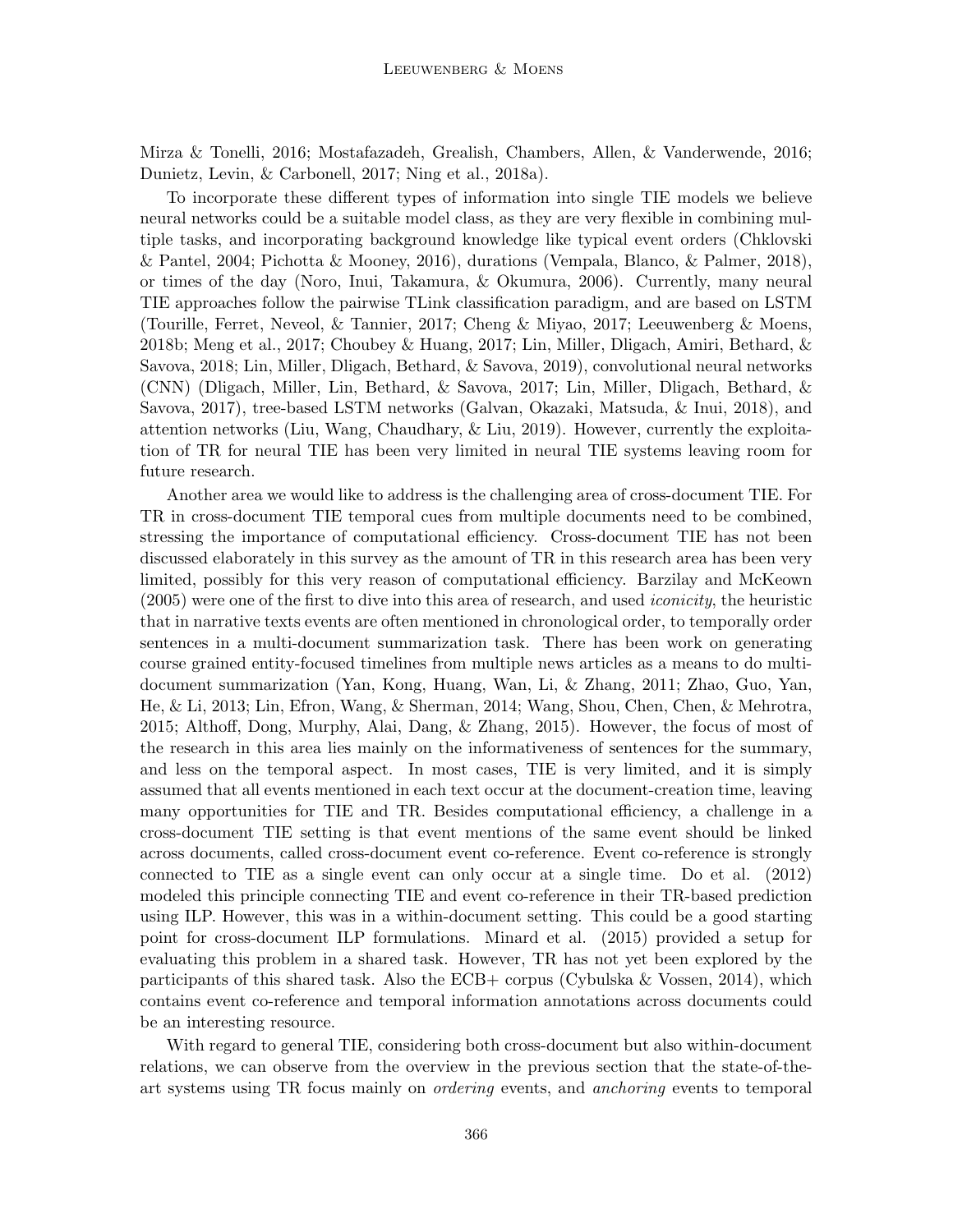expressions, using TimeML-style data. Since TimeML only annotates duration cues that are definite, quantified and explicit it does not contain implicit or background event duration information, nor explicit indefinite quantification (long meeting). There have been TIE systems that also use implicit duration information (Pan et al., 2006b; Reimers et al., 2018). However, these systems do not exploit TR, nor TimeML-style annotations, leaving a gap in the literature: systems that are able to combine different data sources, like TimeML and event duration annotations (Pan et al., 2011; Reimers et al., 2016). Combining different types of information and learning from different data sources presents new challenges for TR. For the TR aspect it might be interesting to explore temporal constraint networks, that are able to deal with quantification (Dechter  $\&$  Cohen, 2003). Two systems for which we believe further integration of event duration information would be straightforward are: (1) the direct timeline models by Leeuwenberg and Moens (2018a), and (2) the work of Reimers et al. (2018), as both approaches already predict and combine event position and duration.

## 7. Conclusions

We presented a comprehensive survey on how temporal reasoning mechanisms can be exploited for temporal information extraction, covering the literature of the last three decades in this research area.

To explain the complexity of the temporal information that is present in language we provided an exemplified overview of the different types of temporal information present in language: absolute v.s. relative cues, definite and indefinite cues, implicit cues, and background knowledge. Many types of temporal cues, like explicit event position cues, and event durations can already be extracted by different types of temporal information extraction systems from the literature.

There appears to be a trend towards more complete TR, going from only reasoning about EE-R, towards including also TE-R, DCT-R, and even TT-R. Although still no systems seem to combine all temporal cues as of yet. For example, information about the relative ordering of events and quantified duration information have not yet been combined in TR, although data is available, accommodating room for future work on joint models.

To provide a back-bone for the state-of-the-art TIE systems using TR, a comprehensive explanation of the most widely used temporal reasoning frameworks in temporal information extraction systems was given. We reviewed Allen's interval algebra and its relation to point algebra in detail, giving insight into the considerations with regard to expressiveness of temporal reasoning and computational efficiency. We argue that for obtaining practical systems point-algebraic approaches for TR are preferred, as they strike a good balance between expressiveness and efficiency instead of reasoning directly with Allen's interval relations.

In the core of the survey, we reviewed the different methods to exploit temporal reasoning for constructing temporal information extraction models and distilled the most widely confirmed conclusions. TR during annotation has been proposed already early on, and is effective for ensuring connectivity and consistency in annotations but has been used to a limited degree in existing corpora. To expand the often only sparsely annotated TimeML data, a transitive closure is used frequently to densify the annotated temporal graphs. This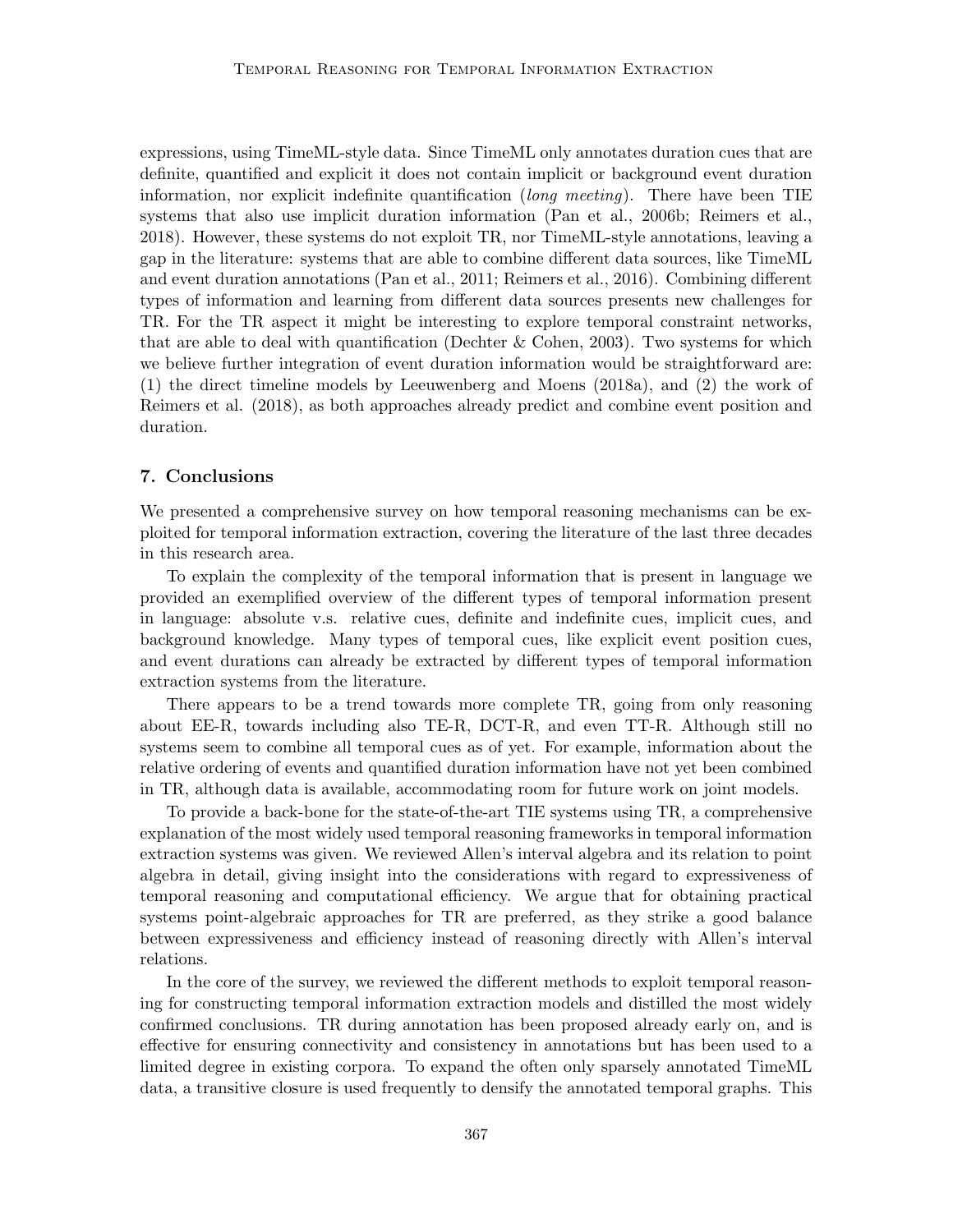has been found mostly beneficial when TR is also used during model inference, as TR during model inference appears to work better on densely connected temporal graphs. Generally, usage of TR for model inference appears to increase model performance. Some approaches use TR only during training, and some both during training and inference. Inference-only approaches include: BF, ILP, RRHC, and SLI, and approaches that use TR also during training include: MLN, SI, SP+ILP, and DTLM. The last category of approaches has been researched most recently and has been reported to perform better than inference-only approaches. For evaluation the research community has converged on using the TR-based temporal awareness measure.

In closing, it is clear that TR is crucial for TIE, and widely used in all aspects of model construction. However, most current research on TIE still addresses sub-fragments of the complete TIE problem, focusing on extraction of specific types of temporal cues, instead of extracting all cues jointly which would allow them to complement each other. Consequently, it remains an open research question how to perform efficient and expressive TR involving all types of temporal cues. We believe to answer this question, a flexible, expressive and efficient reasoning framework is required. For this, we believe important directions of research are point-based reasoning approaches, striking a good balance between efficiency and expressiveness, and deep learning methods, that facilitate flexibility in model construction, multi-task learning, and sharing of representations.

## Acknowledgements

The authors thank Geert Heyman and the reviewers for their constructive comments which helped us to improve the paper. This work was supported by the ERC Advanced Grant CALCULUS (788506), the KU Leuven project MARS (C22/15/16), and by the IWT-SBO project ACCUMULATE (150056).

## References

- Abend, O., Cohen, S. B., & Steedman, M. (2015). Lexical event ordering with an edgefactored model. In Proceedings of the Annual Conference of the North American Chapter of the Association for Computational Linguistics: Human Language Technologies (NAACL-HLT), pp. 1161–1171. ACL.
- Allen, J. F. (1983). Maintaining knowledge about temporal intervals. In Communications of the  $ACM$ , pp. 832–843. ACM.
- Althoff, T., Dong, X. L., Murphy, K., Alai, S., Dang, V., & Zhang, W. (2015). TimeMachine: Timeline generation for knowledge-base entities. In Proceedings of the ACM SIGKDD International Conference on Knowledge Discovery & Data Mining, pp. 19–28. ACM.
- Augusto, J. C. (2005). Temporal reasoning for decision support in medicine. In Artificial Intelligence in Medicine, Vol. 33, pp. 1–24. Elsevier.
- Barzilay, R., & McKeown, K. R. (2005). Sentence fusion for multidocument news summarization. In Computational Linguistics, Vol. 31, pp. 297–328. MIT Press.
- Berkelaar, M., Eikland, K., Notebaert, P., et al. (2004). lpsolve: Open source (mixed-integer) linear programming system. In Eindhoven University of Technology.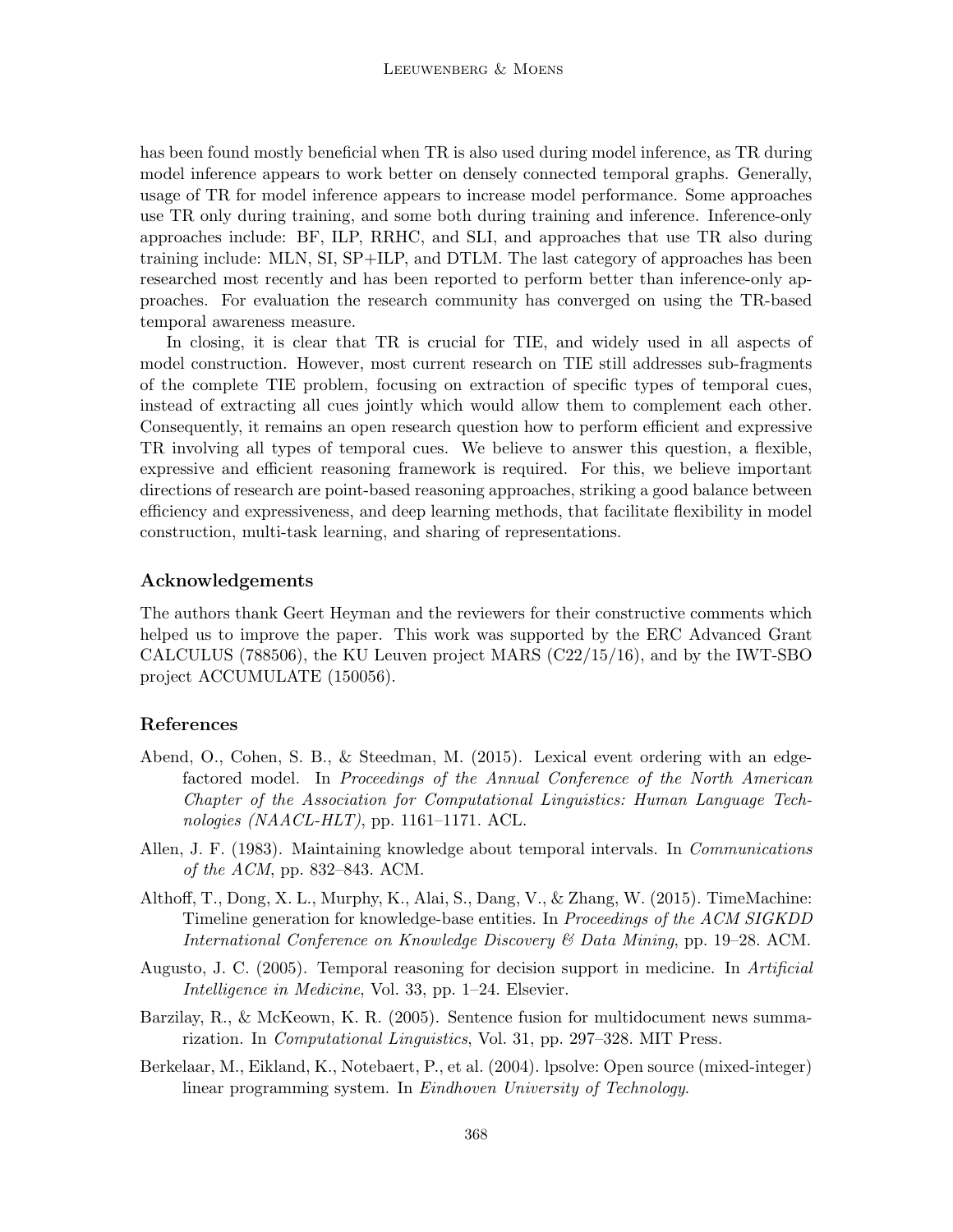- Bethard, S., Corvey, W. J., Klingenstein, S., & Martin, J. H. (2008). Building a corpus of temporal-causal structure. In Proceedings of the International Conference on Language Resources and Evaluation (LREC), pp. 908–915. ELRA.
- Bethard, S., Derczynski, L., Savova, G., Pustejovsky, J., & Verhagen, M. (2015). Semeval-2015 Task 6: Clinical TempEval. In Proceedings of the International Workshop on Semantic Evaluation (SemEval), pp. 806–814. ACL.
- Bethard, S., & Parker, J. (2016). A semantically compositional annotation scheme for time normalization. In Proceedings of the International Conference on Language Resources and Evaluation (LREC), pp. 3779–3786, Paris, France. ELRA.
- Bethard, S., Savova, G., Chen, W.-T., Derczynski, L., Pustejovsky, J., & Verhagen, M. (2016). Semeval-2016 Task 12: Clinical TempEval. In Proceedings of the International Workshop on Semantic Evaluation (SemEval), pp. 1052–1062. ACL.
- Bethard, S., Savova, G., Palmer, M., & Pustejovsky, J. (2017). SemEval-2017 Task 12: Clinical TempEval. In Proceedings of the International Workshop on Semantic Evaluation (SemEval), pp. 565–572, Vancouver, Canada. ACL.
- Boguraev, B., & Ando, R. K. (2007). Effective use of TimeBank for TimeML analysis. In Annotating, Extracting and Reasoning about Time and Events, pp. 41–58. Springer.
- Bramsen, P., Deshpande, P., Lee, Y. K., & Barzilay, R. (2006a). Finding temporal order in discharge summaries. In *Proceedings of the AMIA Annual Symposium*, Vol. 2006, p. 81:5. American Medical Informatics Association.
- Bramsen, P., Deshpande, P., Lee, Y. K., & Barzilay, R. (2006b). Inducing temporal graphs. In Proceedings of the Conference on Empirical Methods in Natural Language Processing (EMNLP), pp. 189–198. ACL.
- Campos, R., Dias, G., Jorge, A. M., & Jatowt, A. (2015). Survey of temporal information retrieval and related applications. ACM Computing Surveys,  $47(2)$ , 15.
- Cassidy, T., McDowell, B., Chambers, N., & Bethard, S. (2014). An annotation framework for dense event ordering. In Proceedings of the Annual Meeting of the Association for Computational Linguistics (ACL), Vol. 2, pp. 501–506. ACL.
- Chambers, N., Cassidy, T., McDowell, B., & Bethard, S. (2014). Dense event ordering with a multi-pass architecture. In Transactions of the Association for Computational Linguistics, Vol. 2, pp. 273–284.
- Chambers, N., & Jurafsky, D. (2008a). Jointly combining implicit constraints improves temporal ordering. In Proceedings of the Conference on Empirical Methods in Natural Language Processing (EMNLP), pp. 698–706. ACL.
- Chambers, N., & Jurafsky, D. (2008b). Unsupervised learning of narrative event chains. In Proceedings of the Annual Meeting of the Association for Computational Linguistics  $(ACL)$ , pp. 789–797.
- Chambers, N., Wang, S., & Jurafsky, D. (2007). Classifying temporal relations between events. In Proceedings of the Annual Meeting of the Association for Computational Linguistics  $(ACL)$ , pp. 173–176. ACL.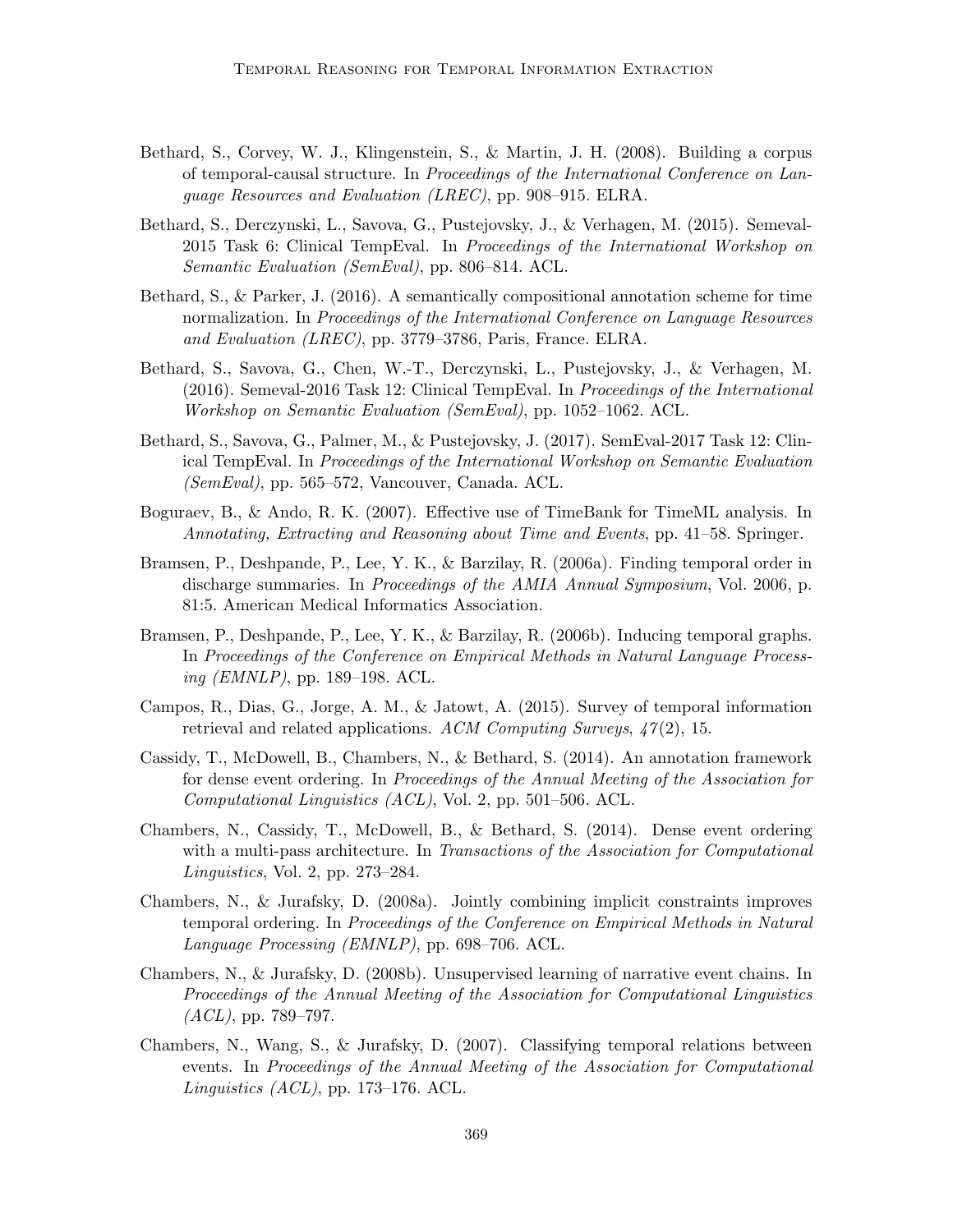- Chang, A. X., & Manning, C. D. (2012). SUTime: A library for recognizing and normalizing time expressions. In *Proceedings of the International Conference on Language* Resources and Evaluation (LREC), Vol. 2012, pp. 3735–3740. ELRA.
- Cheng, F., & Miyao, Y. (2017). Classifying temporal relations by bidirectional LSTM over dependency paths. In Proceedings of the Annual Meeting of the Association for Computational Linguistics (ACL), Vol. 2, pp. 1–6. ACL.
- Cheng, Y., Anick, P., Hong, P., & Xue, N. (2013). Temporal relation discovery between events and temporal expressions identified in clinical narrative. In *Journal of Biomed*ical Informatics, Vol. 46, pp. S48–S53. Elsevier.
- Chklovski, T., & Pantel, P. (2004). VerbOcean: Mining the Web for fine-grained semantic verb relations. In Proceedings of the Conference on Empirical Methods in Natural Language Processing (EMNLP), pp. 33–40. ACL.
- Choi, E., Bahadori, M. T., Sun, J., Kulas, J., Schuetz, A., & Stewart, W. (2016a). Retain: An interpretable predictive model for healthcare using reverse time attention mechanism. In Advances in Neural Information Processing Systems, pp. 3504–3512.
- Choi, E., Schuetz, A., Stewart, W. F., & Sun, J. (2016b). Using recurrent neural network models for early detection of heart failure onset. In Journal of the American Medical Informatics Association, Vol. 24, pp. 361–370. Oxford University Press.
- Choubey, P. K., & Huang, R. (2017). A sequential model for classifying temporal relations between intra-sentence events. In Proceedings of the Conference on Empirical Methods in Natural Language Processing (EMNLP), pp. 1796–1802. ACL.
- Cornegruta, S., & Vlachos, A. (2016). Timeline extraction using distant supervision and joint inference. In Proceedings of the Conference on Empirical Methods in Natural Language Processing (EMNLP), pp. 1936–1942. ACL.
- Costa, F., & Branco, A. (2013). Temporal relation classification based on temporal reasoning. In Proceedings of IWCS, pp. 59–70.
- Cybulska, A., & Vossen, P. (2014). Using a sledgehammer to crack a nut? Lexical diversity and event coreference resolution. In Proceedings of the International Conference on Language Resources and Evaluation (LREC), pp. 4545–4552. ELRA.
- Dechter, R., & Cohen, D. (2003). Constraint processing.. Morgan Kaufmann.
- Dechter, R., Meiri, I., & Pearl, J. (1991). Temporal constraint networks. In Artificial Intelligence, Vol. 49, pp. 61–95. Elsevier.
- Denis, P., & Muller, P. (2011). Predicting globally-coherent temporal structures from texts via endpoint inference and graph decomposition. In Proceedings of the International Joint Conference on Artificial Intelligence, pp. 1788–1793. AAAI Press.
- Derczynski, L. (2016). Representation and learning of temporal relations. In *Proceedings* of the International Conference on Computational Linguistics (COLING), pp. 1937– 1948. ACL.
- Derczynski, L., Llorens, H., & Saquete, E. (2012). Massively increasing TIMEX3 resources: A transduction approach. In Proceedings of the International Conference on Language Resources and Evaluation (LREC), pp. 3754–3761. ELRA.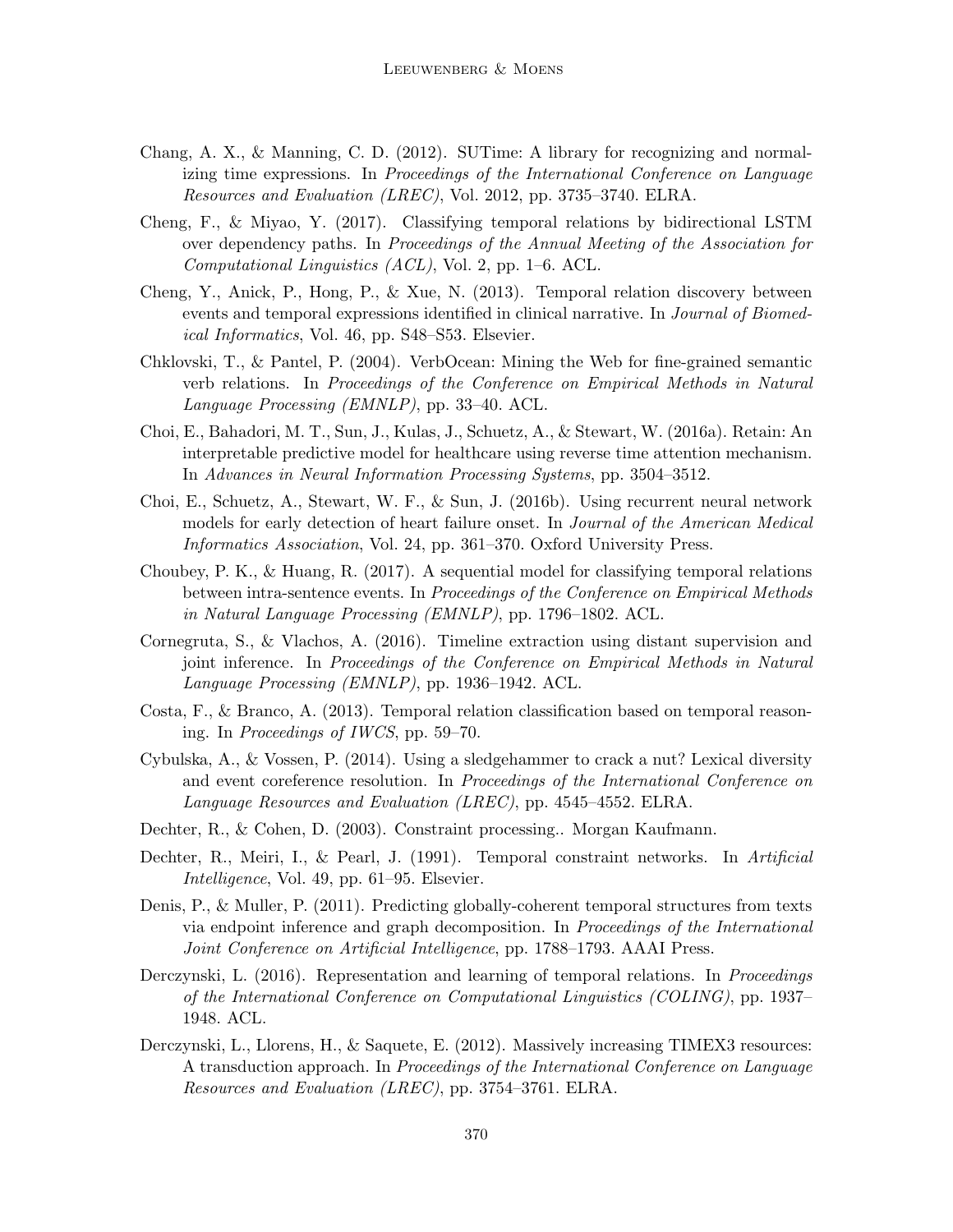- Derczynski, L., Llorens, H., & UzZaman, N. (2013). TimeML-strict: clarifying temporal annotation. In arXiv preprint arXiv:1304.7289.
- Derczynski, L., Strötgen, J., Maynard, D., Greenwood, M. A., & Jung, M. (2016). GATE-Time: Extraction of temporal expressions and event. In Proceedings of the International Conference on Language Resources and Evaluation (LREC), pp. 3702–3708. ELRA.
- Derczynski, L. R. (2017). Automatically Ordering Events and Times in Text. Springer.
- Dligach, D., Miller, T., Lin, C., Bethard, S., & Savova, G. (2017). Neural temporal relation extraction. In Proceedings of the Conference of the European Chapter of the Association for Computational Linguistics (EACL), Vol. 2, pp. 746–751.
- Do, Q. X., Lu, W., & Roth, D. (2012). Joint inference for event timeline construction. In Proceedings of the Conference on Empirical Methods in Natural Language Processing and Computational Natural Language Learning (EMNLP-CoNLL), pp. 677–687. ACL.
- Dunietz, J., Levin, L., & Carbonell, J. (2017). The BECauSE corpus 2.0: Annotating causality and overlapping relations. In Proceedings of the Linguistic Annotation Workshop, pp. 95–104.
- Filannino, M., Brown, G., & Nenadic, G. (2013). ManTIME: Temporal expression identification and normalization in the TempEval-3 challenge. In Proceedings of the International Workshop on Semantic Evaluation (SemEval), Vol. 2, pp. 53–57. ACL.
- Fisher, M. D., Gabbay, D. M., & Vila, L. (2005). Handbook of temporal reasoning in artificial intelligence.. Vol. 1. Elsevier.
- Freksa, C. (1992a). Temporal reasoning based on semi-intervals. In Artificial Intelligence, Vol. 54, pp. 199–227. Elsevier.
- Freksa, C. (1992b). Using orientation information for qualitative spatial reasoning. In Theories and Methods of Spatio-temporal Reasoning in Geographic Space, pp. 162– 178. Springer.
- Freund, Y., & Schapire, R. E. (1999). Large margin classification using the perceptron algorithm. In Machine Learning, Vol. 37, pp. 277–296. Springer.
- Galvan, D., Okazaki, N., Matsuda, K., & Inui, K. (2018). Investigating the challenges of temporal relation extraction from clinical text. In Proceedings of the Ninth International Workshop on Health Text Mining and Information Analysis, pp. 55–64.
- Gennari, R., & Vittorini, P. (2016). Qualitative temporal reasoning can improve on temporal annotation quality: How and why. In Applied Artificial Intelligence, Vol. 30, pp. 690– 719. Taylor & Francis.
- Gennari, R., & Vittorini, P. (2017). Time out of joint in temporal annotations of texts: Challenges for artificial intelligence and human computer interaction. In Proceedings of the AI\*IA Workshop on Deep Understanding and Reasoning, pp. 50–55. CEUR-WS. org.
- Graves, A., Wayne, G., & Danihelka, I. (2014). Neural Turing machines. In  $arXiv$  preprint arXiv:1410.5401.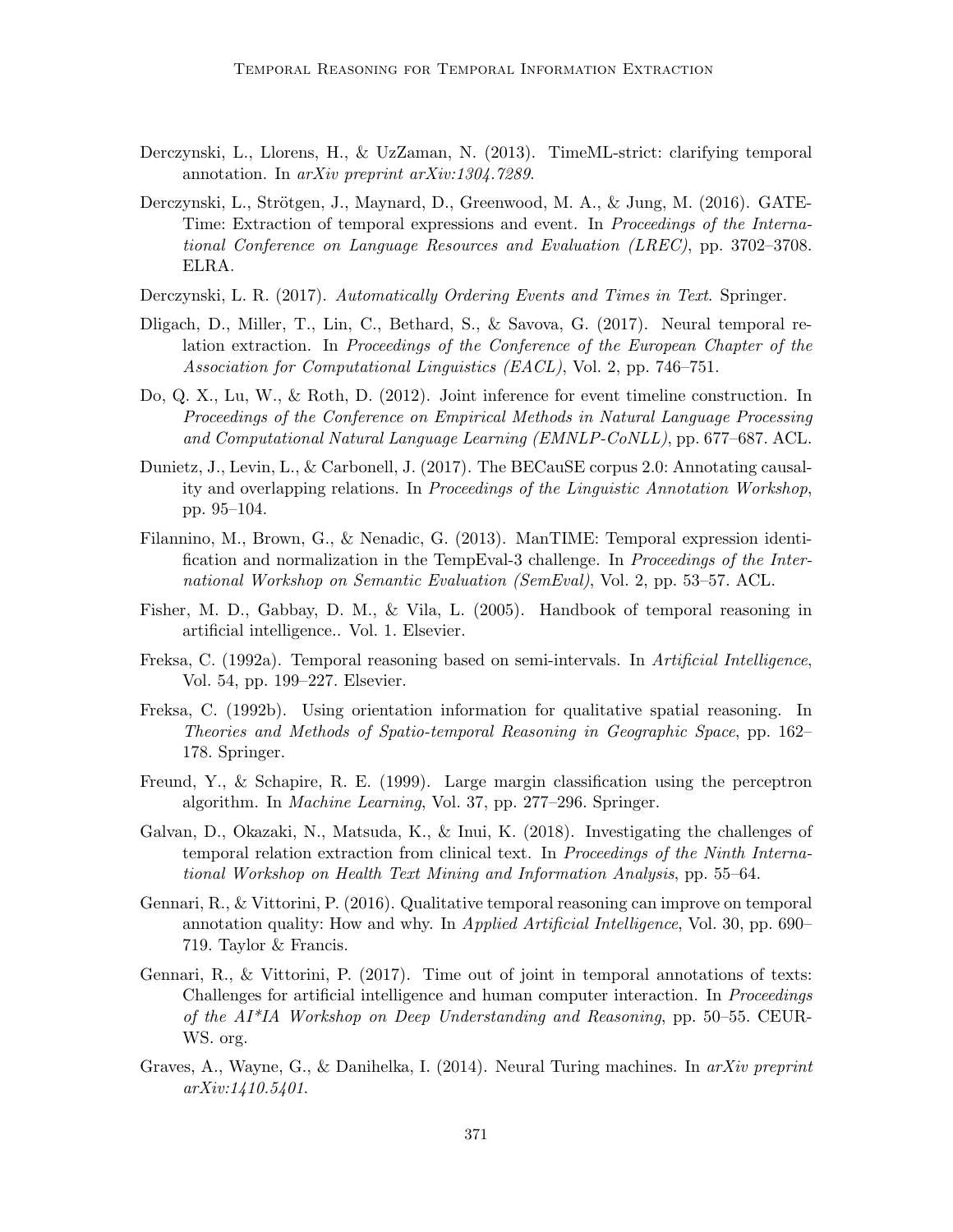- Gu, Z., Rothberg, E., & Bixby, R. (2012). Gurobi optimizer reference manual, version 5.0. In Gurobi Optimization Inc., Houston, USA.
- Guesgen, H. W. (1989). Spatial Reasoning Based on Allen's Temporal Logic. International Computer Science Institute Berkeley.
- Ha, E. Y., Baikadi, A., Licata, C., & Lester, J. C. (2010). NCSU: Modeling temporal relations with Markov logic and lexical ontology. In Proceedings of the International Workshop on Semantic Evaluation (SemEval), pp. 341–344. ACL.
- Hochreiter, S., & Schmidhuber, J. (1997). Long short-term memory. In Neural Computation, Vol. 9, pp. 1735–1780. MIT Press.
- Höffner, K., Walter, S., Marx, E., Usbeck, R., Lehmann, J., & Ngonga Ngomo, A.-C. (2017). Survey on challenges of question answering in the semantic web. Semantic Web,  $8(6)$ , 895–920.
- Ji, H., Grishman, R., Dang, H. T., Griffitt, K., & Ellis, J. (2010). Overview of the TAC 2010 knowledge base population track. In Proceedings of the Third Text Analysis Conference, Vol. 3, pp. 3–3.
- Jung, H., Allen, J., Blaylock, N., De Beaumont, W., Galescu, L., & Swift, M. (2011). Building timelines from narrative clinical records: initial results based-on deep natural language understanding. In Proceedings of the Workshop on Biomedical Natural Language Processing, pp. 146–154. ACL.
- Kerr, C., Hoare, T., Carroll, P., & Marecek, J. (2014). Integer-programming ensemble of temporal-relations classifiers. In arXiv preprint arXiv:1412.1866.
- Kolomiyets, O., & Moens, M.-F. (2010). KUL: recognition and normalization of temporal expressions. In Proceedings of the International Workshop on Semantic Evaluation (SemEval), pp. 325–328. ACL.
- Kozareva, Z., & Hovy, E. (2011). Learning temporal information for states and events. In Proceedings of the International Conference on Semantic Computing, pp. 424–429. IEEE.
- Krokhin, A., Jeavons, P., & Jonsson, P. (2003). Reasoning about temporal relations: The tractable subalgebras of Allen's interval algebra. In Journal of the ACM, Vol. 50, pp. 591–640. ACM.
- Laokulrat, N., Miwa, M., & Tsuruoka, Y. (2014). Exploiting timegraphs in temporal relation classification. In Proceedings of the Workshop on Graph-based Methods for Natural Language Processing, pp. 6–14.
- Laokulrat, N., Miwa, M., & Tsuruoka, Y. (2015). Stacking approach to temporal relation classification with temporal inference. In Journal of Natural Language Processing, Vol. 22, pp. 171–196.
- Laparra, E., Xu, D., & Bethard, S. (2018a). From characters to time intervals: New paradigms for evaluation and neural parsing of time normalizations. In Transactions of the Association of Computational Linguistics, Vol. 6, pp. 343–356.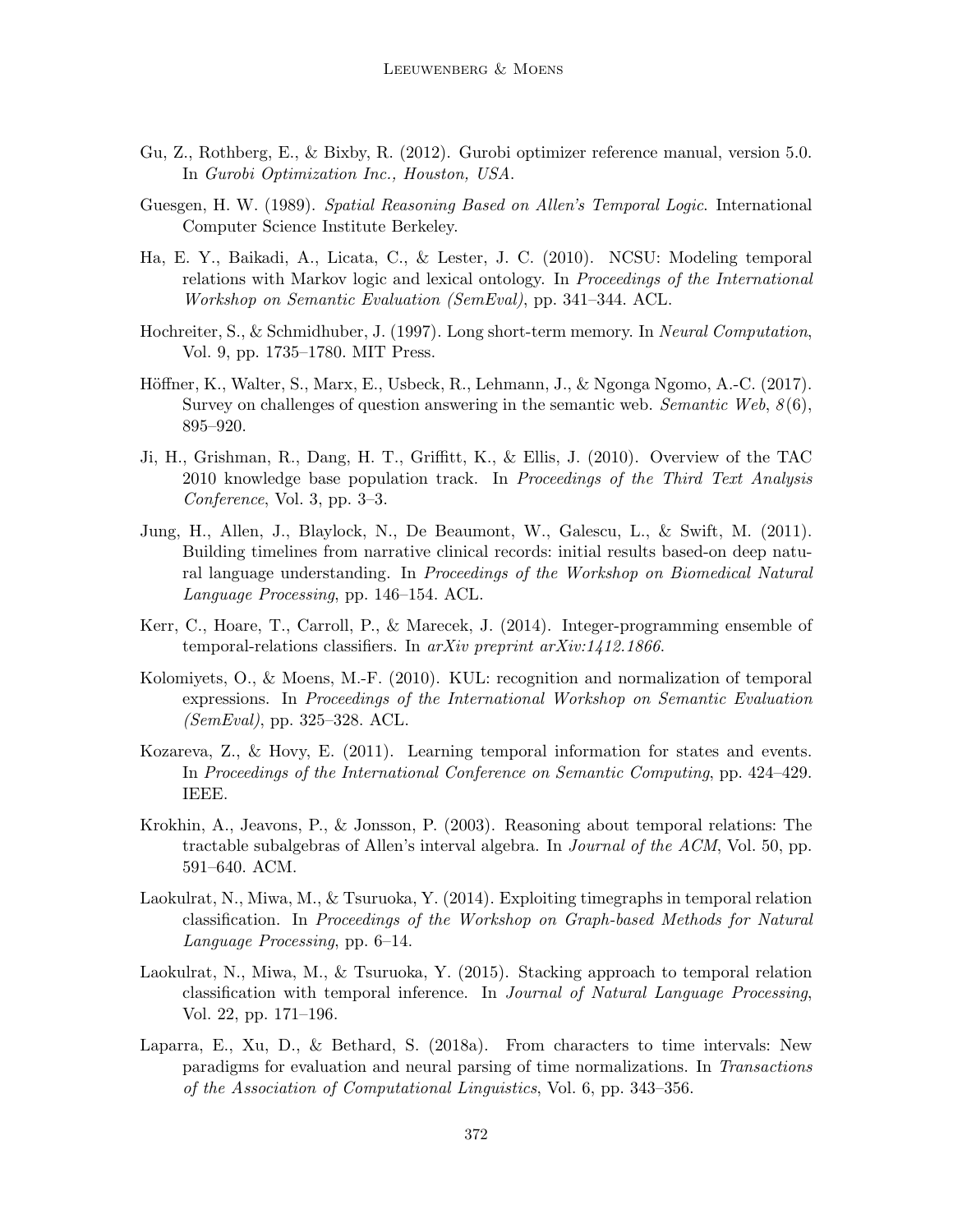- Laparra, E., Xu, D., Elsayed, A., Bethard, S., & Palmer, M. (2018b). SemEval 2018 Task 6: Parsing time normalizations. In Proceedings of the International Workshop on Semantic Evaluation (SemEval), pp. 88–96. ACL.
- Lee, K., Artzi, Y., Dodge, J., & Zettlemoyer, L. (2014). Context-dependent semantic parsing for time expressions. In Proceedings of the Annual Meeting of the Association for Computational Linguistics (ACL), Vol. 1, pp. 1437–1447. ACL.
- Leeuwenberg, A., & Moens, M.-F. (2017). Structured learning for temporal relation extraction from clinical records. In Proceedings of the Conference of the European Chapter of the Association for Computational Linguistics (EACL), pp. 1150–1158. ACL.
- Leeuwenberg, A., & Moens, M.-F. (2018a). Temporal information extraction by predicting relative time-lines. In *Proceedings of the Conference on Empirical Methods in Natural* Language Processing (EMNLP), pp. 1237–1246, Brussels, Belgium. ACL.
- Leeuwenberg, A., & Moens, M.-F. (2018b). Word-level loss extensions for neural temporal relation classification. In Proceedings of the International Conference on Computational Linguistics (COLING), pp. 3436–3447. ACL.
- Li, P., Zhu, Q., Zhou, G., & Wang, H. (2016). Global inference to Chinese temporal relation extraction. In Proceedings of the International Conference on Computational Linguistics (COLING), pp. 1451–1460. ACL.
- Ligozat, G. (1996). A new proof of tractability for ORD-Horn relations. In Proceedings of the AAAI Conference on Artificial Intelligence, pp. 395–401.
- Lin, C., Miller, T., Dligach, D., Amiri, H., Bethard, S., & Savova, G. (2018). Self-training improves recurrent neural networks performance for temporal relation extraction. In Proceedings of the Ninth International Workshop on Health Text Mining and Information Analysis, pp. 165–176.
- Lin, C., Miller, T., Dligach, D., Bethard, S., & Savova, G. (2017). Representations of time expressions for temporal relation extraction with convolutional neural networks. In Proceedings of the Workshop on Biomedical Natural Language Processing, pp. 322– 327.
- Lin, C., Miller, T., Dligach, D., Bethard, S., & Savova, G. (2019). A BERT-based universal model for both within-and cross-sentence clinical temporal relation extraction. In Proceedings of the Clinical Natural Language Processing Workshop, pp. 65–71.
- Lin, J., Efron, M., Wang, Y., & Sherman, G. (2014). Overview of the TREC-2014 microblog track. Tech. rep., Maryland University College Park.
- Lin, Y.-K., Chen, H., & Brown, R. A. (2013). MedTime: A temporal information extraction system for clinical narratives. In *Journal of Biomedical Informatics*, Vol. 46, pp. S20– S28. Elsevier.
- Ling, X., & Weld, D. S. (2010). Temporal information extraction. In Proceedings of the AAAI Conference on Artificial Intelligence, Vol. 10, pp. 1385–1390.
- Liu, S., Wang, L., Chaudhary, V., & Liu, H. (2019). Attention neural model for temporal relation extraction. In Proceedings of the Clinical Natural Language Processing Workshop, pp. 134–139, Minneapolis, Minnesota, USA. ACL.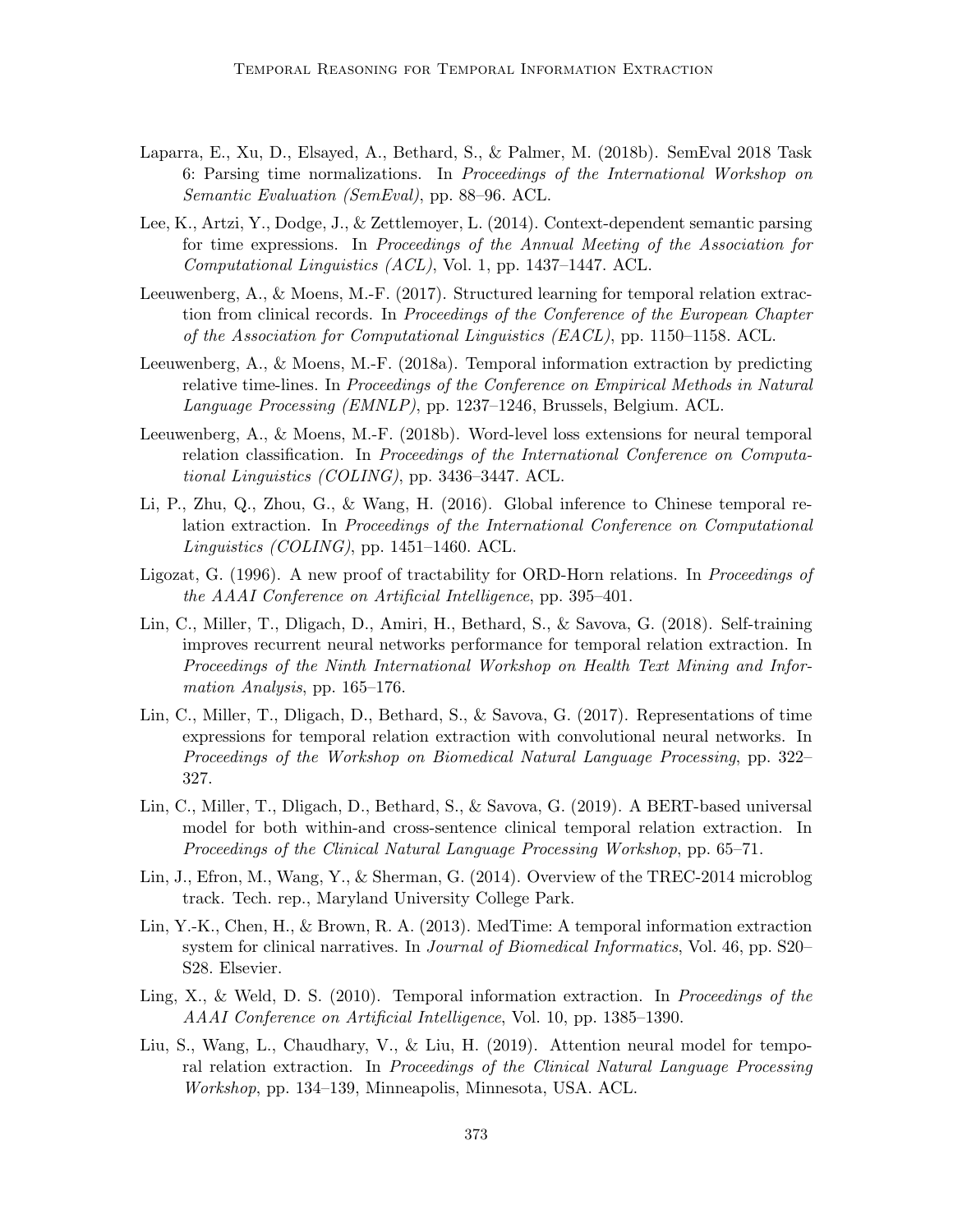- Llorens, H., Chambers, N., UzZaman, N., Mostafazadeh, N., Allen, J., & Pustejovsky, J. (2015). SemEval-2015 task 5: QA TempEval - evaluating temporal information understanding with question answering. In Proceedings of the International Workshop on Semantic Evaluation (SemEval), pp. 792–800. ACL.
- Llorens, H., Derczynski, L., Gaizauskas, R. J., & Saquete, E. (2012). TIMEN: An open temporal expression normalisation resource. In Proceedings of the International Conference on Language Resources and Evaluation (LREC), pp. 3044–3051. ELRA.
- Makhorin, A. (2008). GLPK (GNU linear programming kit). In http://www.gnu.org/s/glpk/glpk.html.
- Mani, I., Verhagen, M., Wellner, B., Lee, C. M., & Pustejovsky, J. (2006). Machine learning of temporal relations. In Proceedings of the International Conference on Computational Linguistics and the Annual Meeting of the Association for Computational Linguistics (COLING-ACL), pp. 753–760. ACL.
- Mani, I., Wellner, B., Verhagen, M., & Pustejovsky, J. (2007). Three approaches to learning TLINKS in TimeML. In Technical Report CS-07–268, Computer Science Department.
- Mani, I., & Wilson, G. (2000). Robust temporal processing of news. In Proceedings of the Annual Meeting of the Association for Computational Linguistics (ACL), pp. 69–76. ACL.
- McClosky, D., & Manning, C. D. (2012). Learning constraints for consistent timeline extraction. In Proceedings of the Conference on Empirical Methods in Natural Language Processing and Computational Natural Language Learning (EMNLP-CoNLL), pp. 873–882. ACL.
- McDowell, B., Chambers, N., Ororbia II, A., & Reitter, D. (2017). Event ordering with a generalized model for sieve prediction ranking. In Proceedings of the International Joint Conference on Natural Language Processing (IJCNLP), Vol. 1, pp. 843–853. ACL.
- Meiri, I. (1996). Combining qualitative and quantitative constraints in temporal reasoning. In Artificial Intelligence, Vol. 87, pp. 343–385. Elsevier.
- Meng, Y., & Rumshisky, A. (2018). Context-aware neural model for temporal information extraction. In Proceedings of the Annual Meeting of the Association for Computational  $Linguistics (ACL), Vol. 1, pp. 527-536. ACL.$
- Meng, Y., Rumshisky, A., & Romanov, A. (2017). Temporal information extraction for question answering using syntactic dependencies in an LSTM-based architecture. In Proceedings of the Conference on Empirical Methods in Natural Language Processing  $(EMNLP)$ , pp. 887–896. ACL.
- Miller, S., & Schubert, L. (1990). Time revisited. In *Computational Intelligence*, Vol. 6, pp. 108–118. Blackwell.
- Miller, T., Bethard, S., Dligach, D., Lin, C., & Savova, G. (2015). Extracting time expressions from clinical text. In Proceedings of the Workshop on Biomedical Natural Language Processing, pp. 81–91, Beijing, China. ACL.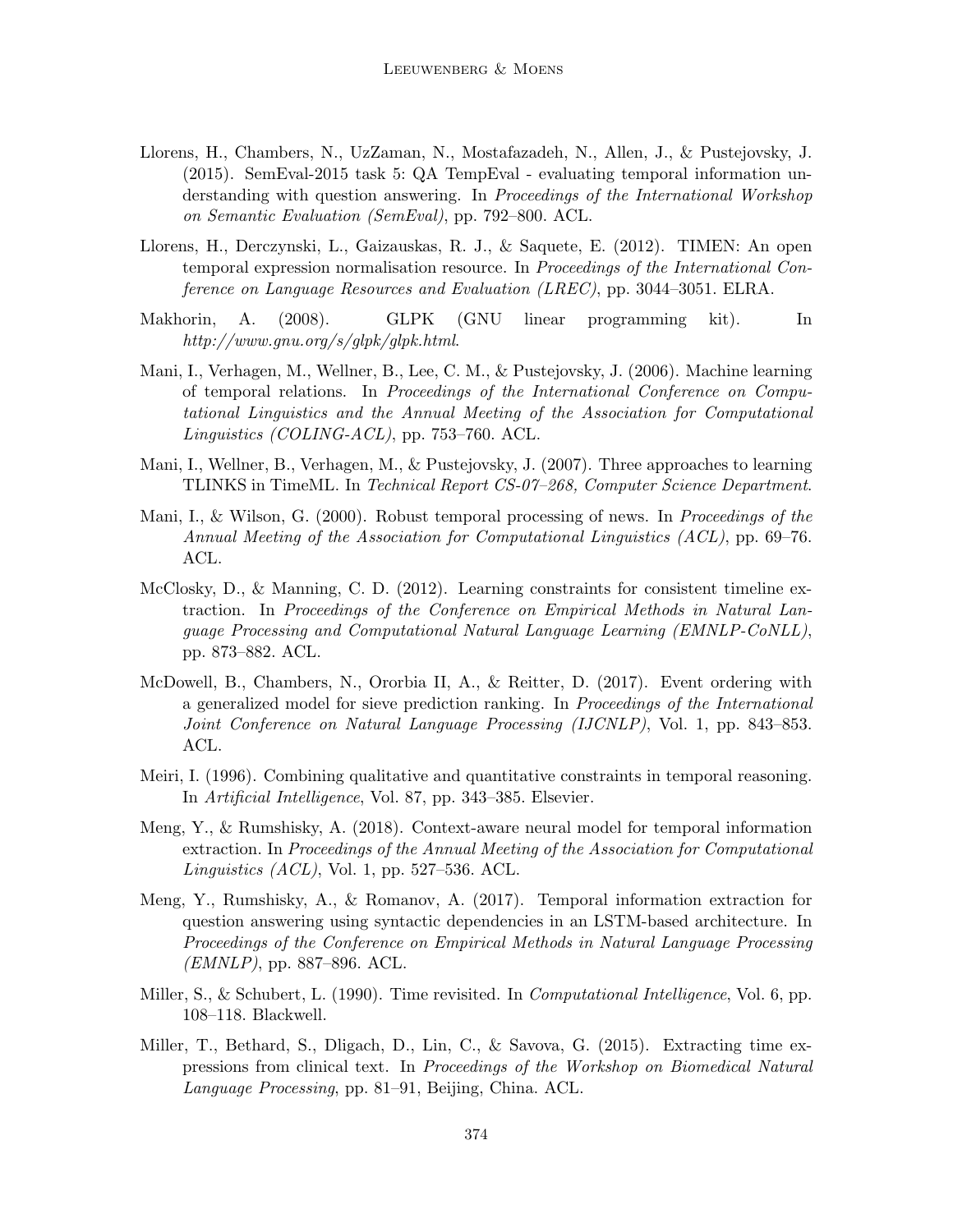- Minard, A.-L., Speranza, M., Agirre, E., Aldabe, I., van Erp, M., Magnini, B., Rigau, G., & Urizar, R. (2015). Semeval-2015 Task 4: Timeline: Cross-document event ordering. In Proceedings of the International Workshop on Semantic Evaluation (SemEval), pp. 778–786. ACL.
- Mirroshandel, S. A., & Ghassem-Sani, G. (2012). Towards unsupervised learning of temporal relations between events. In Journal of Artificial Intelligence Research, Vol. 45, pp. 125–163.
- Mirza, P. (2014). Extracting temporal and causal relations between events. In *Proceedings of* the Annual Meeting of the Association for Computational Linguistics Student Research Workshop, pp. 10–17.
- Mirza, P. (2015). Recognizing and normalizing temporal expressions in Indonesian texts. In Conference of the Pacific Association for Computational Linguistics, pp. 135–147. Springer.
- Mirza, P., & Tonelli, S. (2014). An analysis of causality between events and its relation to temporal information. In Proceedings of the International Conference on Computational Linguistics (COLING), pp. 2097–2106. ACL.
- Mirza, P., & Tonelli, S. (2016). Catena: Causal and temporal relation extraction from natural language texts. In Proceedings of the International Conference on Computational Linguistics (COLING), pp. 64–75. ACL.
- Mojica, L. G., & Ng, V. (2016). Markov Logic Networks for text mining: A qualitative and empirical comparison with integer linear programming. In *Proceedings of the* International Conference on Language Resources and Evaluation (LREC), pp. 4388– 4395. ELRA.
- Mostafazadeh, N., Grealish, A., Chambers, N., Allen, J., & Vanderwende, L. (2016). CaTeRS: Causal and temporal relation scheme for semantic annotation of event structures. In Proceedings of the Workshop on Events, pp. 51–61.
- Mukerjee, A., & Joe, G. (1990). A Qualitative Model for Space. Texas A and M University. Computer Science Department.
- Nebel, B., & B¨urckert, H.-J. (1995). Reasoning about temporal relations: a maximal tractable subclass of Allen's interval algebra. In Journal of the ACM, Vol. 42, pp. 43–66. ACM.
- Negri, M., & Marseglia, L. (2004). Recognition and normalization of time expressions: ITC-irst at TERN 2004. In Rapport interne, ITC-irst, Trento.
- Ng, J.-P., Chen, Y., Kan, M.-Y., & Li, Z. (2014). Exploiting timelines to enhance multidocument summarization. In Proceedings of the Annual Meeting of the Association for Computational Linguistics (ACL), Vol. 1, pp. 923–933. ACL.
- Nikfarjam, A., Emadzadeh, E., & Gonzalez, G. (2013). Towards generating a patient's timeline: extracting temporal relationships from clinical notes. In Journal of Biomedical Informatics, Vol. 46, pp. S40–S47. Elsevier.
- Ning, Q., Feng, Z., & Roth, D. (2017). A structured learning approach to temporal relation extraction. In Proceedings of the Conference on Empirical Methods in Natural Language Processing (EMNLP), pp. 1027–1037. ACL.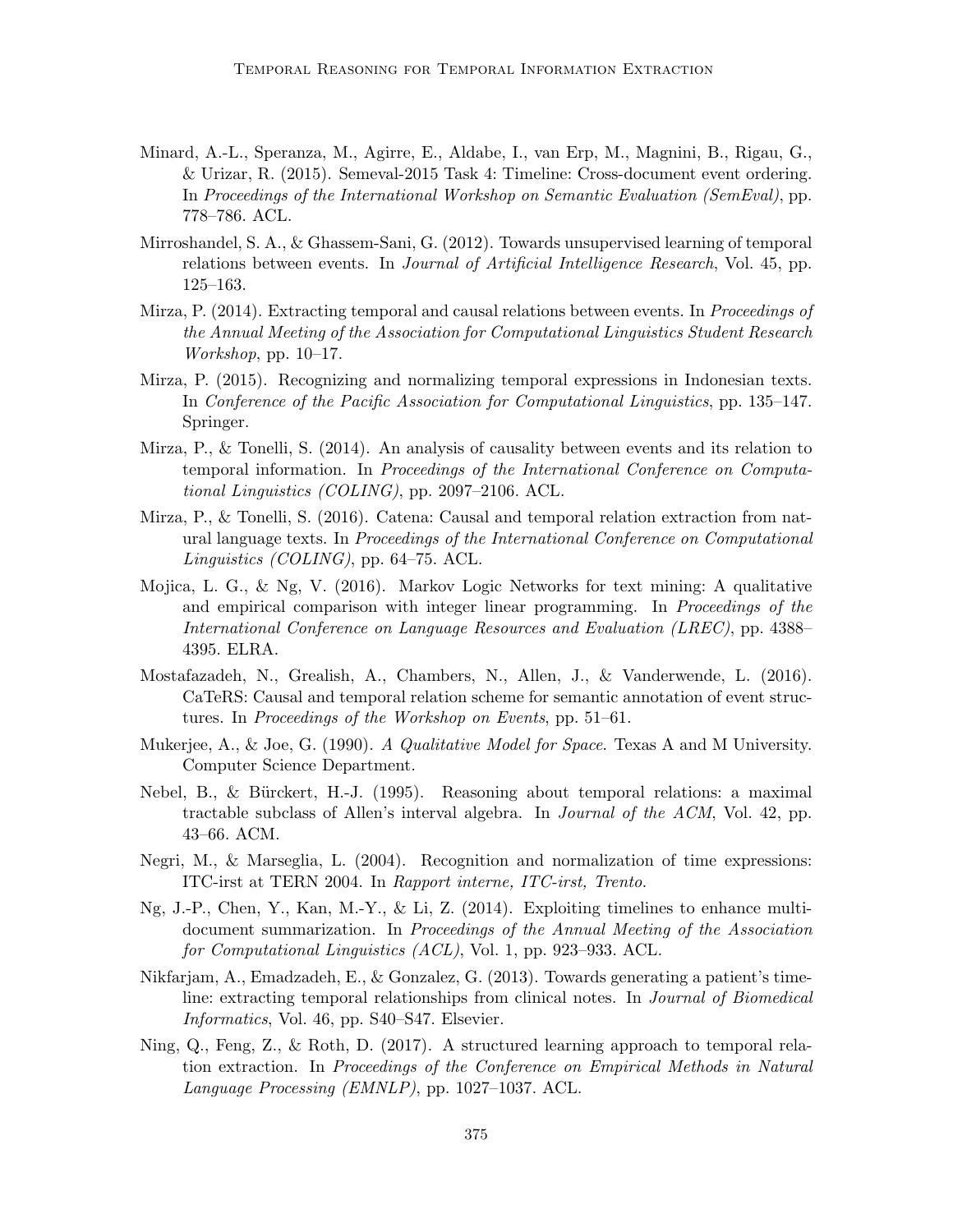- Ning, Q., Feng, Z., Wu, H., & Roth, D. (2018a). Joint reasoning for temporal and causal relations. In Proceedings of the Annual Meeting of the Association for Computational Linguistics (ACL), pp. 2278–2288. ACL.
- Ning, Q., Wu, H., Peng, H., & Roth, D. (2018b). Improving temporal relation extraction with a globally acquired statistical resource. In Proceedings of the Annual Conference of the North American Chapter of the Association for Computational Linguistics  $(NAACL)$ , pp. 841–851, New Orleans, Louisiana. ACL.
- Ning, Q., Wu, H., & Roth, D. (2018c). A multi-axis annotation scheme for event temporal relations. In Proceedings of the Annual Meeting of the Association for Computational Linguistics (ACL), pp. 1318–1328, Melbourne, Australia. ACL.
- Ning, Q., Yu, Z., Fan, C., & Roth, D. (2018d). Exploiting partially annotated data for temporal relation extraction. In Proceedings of Joint Conference on Lexical and Computational Semantics (\*SEM), pp. 148–153. ACL.
- Ning, Q., Zhou, B., Feng, Z., Peng, H., & Roth, D. (2018e). CogCompTime: A tool for understanding time in natural language. In Proceedings of the Conference on Empirical Methods in Natural Language Processing: System Demonstrations (EMNLP), pp. 72– 77, Brussels, Belgium. ACL.
- Niu, F., R´e, C., Doan, A., & Shavlik, J. (2011). Tuffy: Scaling up statistical inference in Markov logic networks using an RDBMS. In *Proceedings of the VLDB Endowment*, Vol. 4, pp. 373–384. VLDB Endowment.
- Noro, T., Inui, T., Takamura, H., & Okumura, M. (2006). Time period identification of events in text. In Proceedings of the International Conference on Computational Linguistics and the Annual Meeting of the Association for Computational Linguistics  $(COLING-ACL)$ , pp. 1153-1160. ACL.
- Olex, A., Maffey, L., Morgan, N., & McInnes, B. (2018). Chrono at SemEval-2018 Task 6: A system for normalizing temporal expressions. In Proceedings of the International Workshop on Semantic Evaluation (SemEval), pp. 97–101. ACL.
- Pampari, A., Raghavan, P., Liang, J., & Peng, J. (2018). emrQA: A large corpus for question answering on electronic medical records. In Proceedings of the Conference on Empirical Methods in Natural Language Processing (EMNLP), pp. 2357–2368. ACL.
- Pan, F., Mulkar-Mehta, R., & Hobbs, J. R. (2006a). An annotated corpus of typical durations of events. In Proceedings of the International Conference on Language Resources and Evaluation (LREC), pp. 77–82. ELRA.
- Pan, F., Mulkar-Mehta, R., & Hobbs, J. R. (2006b). Learning event durations from event descriptions. In Proceedings of the International Conference on Computational Linguistics and the Annual Meeting of the Association for Computational Linguistics  $(COLING-ACL)$ , pp. 393-400. ACL.
- Pan, F., Mulkar-Mehta, R., & Hobbs, J. R. (2011). Annotating and learning event durations in text. In Computational Linguistics, Vol. 37, pp. 727–752. MIT Press.
- Pichotta, K., & Mooney, R. J. (2016). Learning statistical scripts with LSTM recurrent neural networks. In Proceedings of the AAAI Conference on Artificial Intelligence, pp. 2800–2806.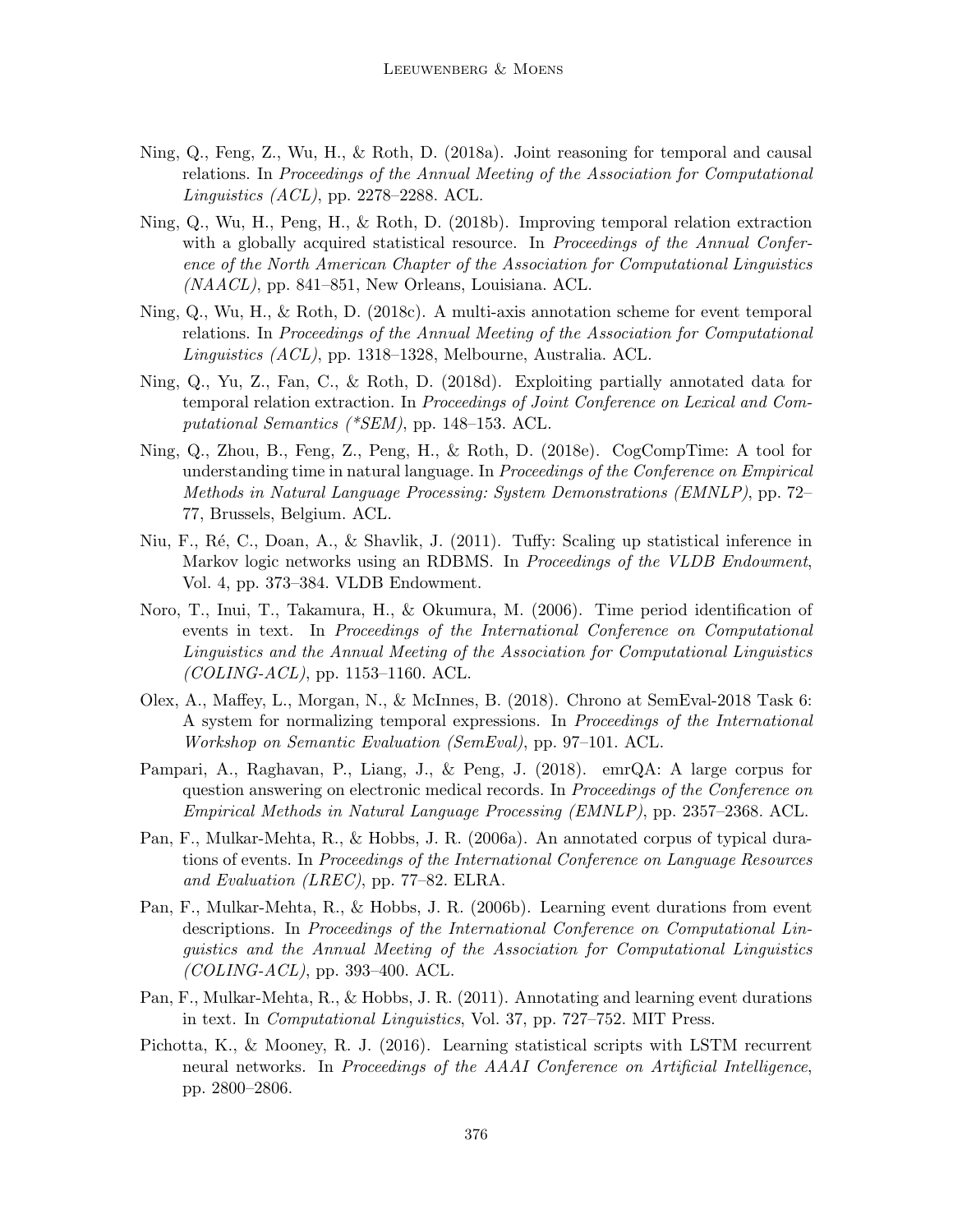- Pustejovsky, J., Castano, J. M., Ingria, R., Sauri, R., Gaizauskas, R. J., Setzer, A., Katz, G., & Radev, D. R. (2003a). TimeML: Robust specification of event and temporal expressions in text. In New directions in Question Answering, Vol. 3, pp. 28–34.
- Pustejovsky, J., Hanks, P., Sauri, R., See, A., Gaizauskas, R., Setzer, A., Radev, D., Sundheim, B., Day, D., Ferro, L., et al. (2003b). The TimeBank corpus. In Corpus Linguistics, Vol. 2003, p. 40. Lancaster, UK.
- Pustejovsky, J., Lee, K., Bunt, H., & Romary, L. (2010). ISO-TimeML: An international standard for semantic annotation. In Proceedings of the International Conference on Language Resources and Evaluation (LREC), Vol. 10, pp. 394–397.
- Pustejovsky, J., & Stubbs, A. (2011). Increasing informativeness in temporal annotation. In Proceedings of the Linguistic Annotation Workshop, pp. 152–160. ACL.
- Raghavan, P., Chen, J. L., Fosler-Lussier, E., & Lai, A. M. (2014). How essential are unstructured clinical narratives and information fusion to clinical trial recruitment?. In Proceedings of the AMIA Summits on Translational Science, Vol. 2014, pp. 218–223. American Medical Informatics Association.
- Real, L., Rademaker, A., Chalub, F., & de Paiva, V. (2018). Towards temporal reasoning in Portuguese. In Proceedings of the International Conference on Language Resources and Evaluation (LREC). ELRA.
- Reimers, N., Dehghani, N., & Gurevych, I. (2016). Temporal anchoring of events for the TimeBank corpus. In Proceedings of the Annual Meeting of the Association for Computational Linguistics (ACL), Vol. 1, pp. 2195–2204.
- Reimers, N., Dehghani, N., & Gurevych, I. (2018). Event time extraction with a decision tree of neural classifiers. In Transactions of the Association for Computational Linguistics, Vol. 6, pp. 77–89. ACL.
- Richardson, M., & Domingos, P. (2006). Markov logic networks. In Machine Learning, Vol. 62, pp. 107–136. Springer.
- Schockaert, S., & De Cock, M. (2008). Temporal reasoning about fuzzy intervals. In Artificial Intelligence, Vol. 172, pp. 1158–1193. Elsevier.
- Settles, B. (2012). Active learning. In Synthesis Lectures on Artificial Intelligence and Machine Learning, Vol. 6, pp. 1–114. Morgan & Claypool Publishers.
- Setzer, A., Gaizauskas, R., & Hepple, M. (2003). Using semantic inferences for temporal annotation comparison. In Proceedings of the International Workshop on Inference in Computational Semantics.
- Setzer, A., Gaizauskas, R., & Hepple, M. (2005). The role of inference in the temporal annotation and analysis of text. In Language Resources and Evaluation, Vol. 39, pp. 243–265. Springer.
- Strötgen, J., & Gertz, M.  $(2010)$ . HeidelTime: High quality rule-based extraction and normalization of temporal expressions. In *Proceedings of the International Workshop* on Semantic Evaluation (SemEval), pp. 321–324. ACL.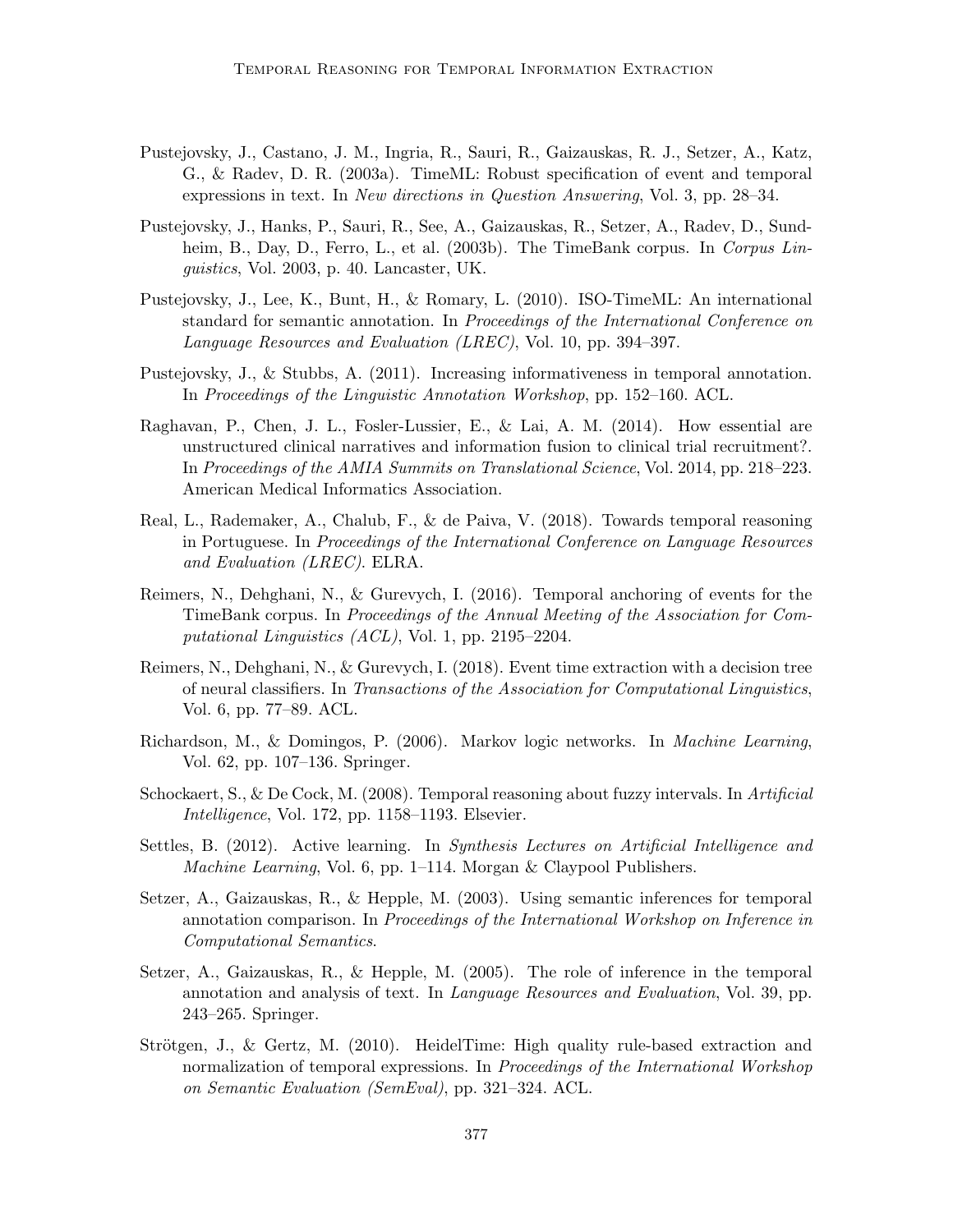- Strötgen, J., & Gertz, M. (2015). A baseline temporal tagger for all languages. In *Proceedings* of the Conference on Empirical Methods in Natural Language Processing (EMNLP), pp. 541–547. ACL.
- Strötgen, J., & Gertz, M.  $(2016)$ . Domain-sensitive temporal tagging. In Synthesis Lectures on Human Language Technologies, Vol. 9, pp.  $1-151$ . Morgan & Claypool Publishers.
- Styler IV, W. F., Bethard, S., Finan, S., Palmer, M., Pradhan, S., de Groen, P. C., Erickson, B., Miller, T., Lin, C., Savova, G., et al. (2014). Temporal annotation in the clinical domain. In Transactions of the Association for Computational Linguistics, Vol. 2, pp. 143–154. MIT Press.
- Sun, W. (2014). Time will tell: Temporal reasoning in clinical narratives and beyond.. State University of New York at Albany.
- Sun, W., Rumshisky, A., & Uzuner, O. (2013). Annotating temporal information in clinical narratives. In *Journal of Biomedical Informatics*, Vol. 46, pp. S5–S12. Elsevier.
- Sun, W., Rumshisky, A., & Uzuner, O. (2015). Normalization of relative and incomplete temporal expressions in clinical narratives. In Journal of the American Medical Informatics Association, Vol. 22, pp. 1001–1008. Oxford University Press.
- Sun, Y., Cheng, G., & Qu, Y. (2018). Reading comprehension with graph-based temporalcasual reasoning. In Proceedings of the International Conference on Computational Linguistics (COLING), pp. 806–817. ACL.
- Suster, S., & Daelemans, W. (2018). CliCR: a dataset of clinical case reports for machine reading comprehension. In Proceedings of the Annual Conference of the North American Chapter of the Association for Computational Linguistics: Human Language Technologies (NAACL-HLT), pp. 1551–1563. ACL.
- Tannier, X., & Muller, P. (2011). Evaluating temporal graphs built from texts via transitive reduction. In Journal of Artificial Intelligence Research, Vol. 40, pp. 375–413.
- Tannier, X., Muller, P., et al. (2008). Evaluation metrics for automatic temporal annotation of texts. In Proceedings of the International Conference on Language Resources and Evaluation (LREC), pp. 150–155. ELRA.
- Tatu, M., & Srikanth, M. (2008). Experiments with reasoning for temporal relations between events. In Proceedings of the International Conference on Computational Linguistics  $(COLING)$ , pp. 857–864. ACL.
- Tissot, H., Roberts, A., Derczynski, L., Gorrell, G., & Del Fabro, M. D. (2015). Analysis of temporal expressions annotated in clinical notes. In Proceedings of the Workshop on Interoperable Semantic Annotation. ACL.
- Tourille, J., Ferret, O., Neveol, A., & Tannier, X. (2017). Neural architecture for temporal relation extraction: A Bi-LSTM approach for detecting narrative containers. In Proceedings of the Conference of the European Chapter of the Association for Computational Linguistics (EACL), Vol. 2, pp. 224–230.
- UzZaman, N., & Allen, J. F. (2011). Temporal evaluation. In Proceedings of the Annual Meeting of the Association for Computational Linguistics (ACL), HLT '11, pp. 351– 356, Stroudsburg, PA, USA. ACL.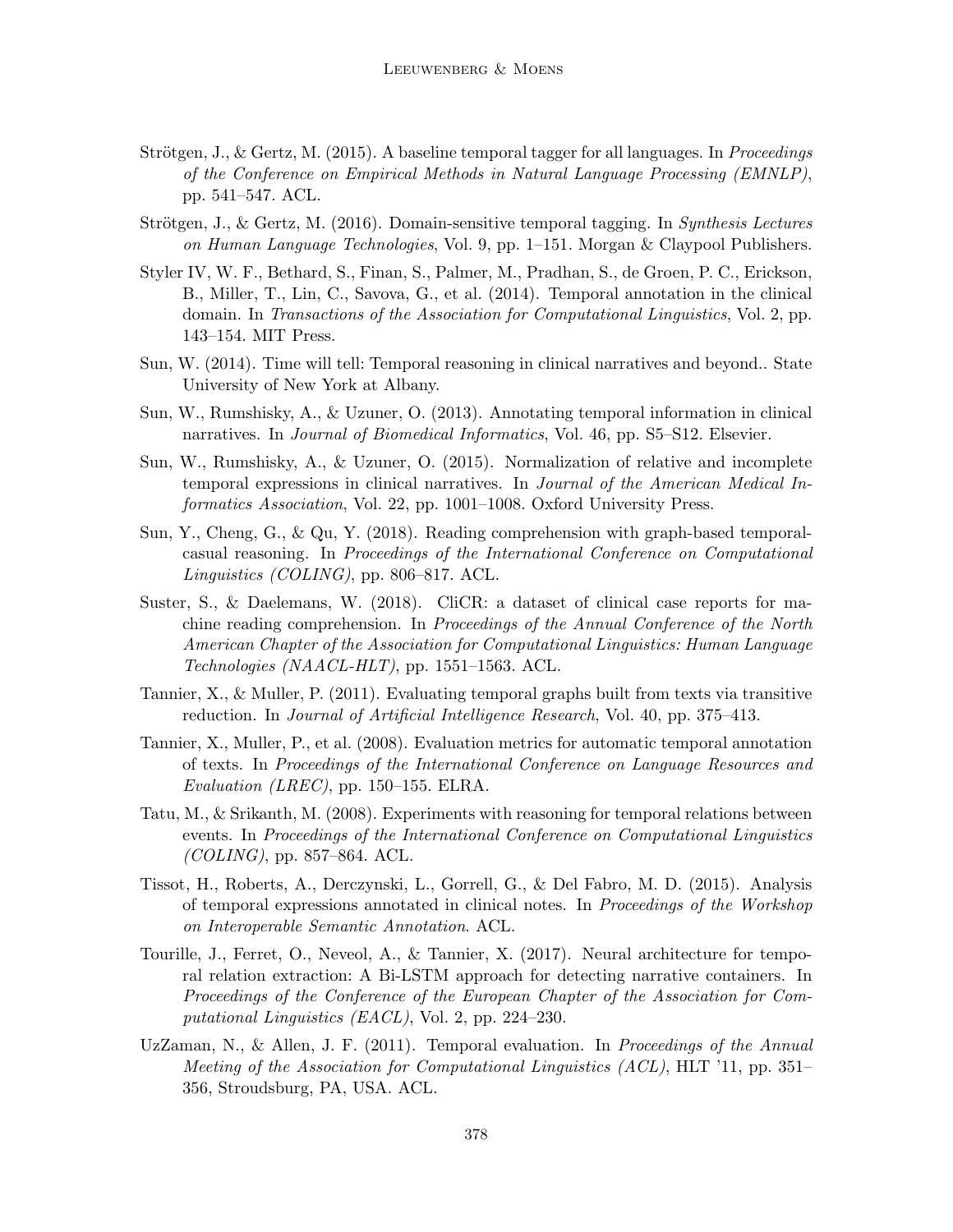- UzZaman, N., Llorens, H., Derczynski, L., Allen, J., Verhagen, M., & Pustejovsky, J. (2013). Semeval-2013 Task 1: TempEval-3: Evaluating time expressions, events, and temporal relations. In Proceedings of the Joint Conference on Lexical and Computational Semantics and the International Workshop on Semantic Evaluation (\*SEM-SemEval), Vol. 2, pp. 1–9. ACL.
- Vempala, A., Blanco, E., & Palmer, A. (2018). Determining event durations: Models and error analysis. In Proceedings of the Annual Conference of the North American Chapter of the Association for Computational Linguistics (NAACL), pp. 164–168. ACL.
- Verhagen, M. (2004). Times between the lines. Brandeis University, Massachusetts.
- Verhagen, M. (2005). Temporal closure in an annotation environment. In Language Resources and Evaluation, Vol. 39, pp. 211–241. Springer.
- Verhagen, M., Gaizauskas, R., Schilder, F., Hepple, M., Katz, G., & Pustejovsky, J. (2007). SemEval-2007 Task 15: TempEval temporal relation identification. In Proceedings of the International Workshop on Semantic Evaluation (SemEval), pp. 75–80. ACL.
- Verhagen, M., Knippen, R., Mani, I., & Pustejovsky, J. (2006). Annotation of temporal relations with Tango. In Proceedings of the International Conference on Language Resources and Evaluation (LREC), pp. 2249–2252. ELRA.
- Verhagen, M., & Pustejovsky, J. (2008). Temporal processing with the TARSQI toolkit. In Proceedings of the International Conference on Computational Linguistics (COLING), pp. 189–192. ACL.
- Verhagen, M., Sauri, R., Caselli, T., & Pustejovsky, J. (2010). SemEval-2010 Task 13: TempEval-2. In Proceedings of the International Workshop on Semantic Evaluation (SemEval), pp. 57–62. ACL.
- Vilain, M., Kautz, H., & Van Beek, P. (1990). Constraint propagation algorithms for temporal reasoning: A revised report. In Readings in Qualitative Reasoning about Physical Systems, pp. 373–381. Elsevier.
- Walsh, V. (2003). A theory of magnitude: Common cortical metrics of time, space and quantity. In Trends in Cognitive Sciences, Vol. 7, pp. 483–488. Elsevier.
- Wang, Z., Shou, L., Chen, K., Chen, G., & Mehrotra, S. (2015). On summarization and timeline generation for evolutionary tweet streams. In IEEE Transactions on Knowledge and Data Engineering, Vol. 27, pp. 1301–1315. IEEE.
- Williams, J., & Katz, G. (2012). Extracting and modeling durations for habits and events from Twitter. In Proceedings of the Annual Meeting of the Association for Computational Linguistics (ACL), pp. 223–227. ACL.
- Yan, R., Kong, L., Huang, C., Wan, X., Li, X., & Zhang, Y. (2011). Timeline generation through evolutionary trans-temporal summarization. In Proceedings of the Conference on Empirical Methods in Natural Language Processing (EMNLP), pp. 433–443. ACL.
- Yoshikawa, K., Riedel, S., Asahara, M., & Matsumoto, Y. (2009). Jointly identifying temporal relations with Markov logic. In Proceedings of the Annual Meeting of the Association for Computational Linguistics and the International Joint Conference on Natural Language Processing (ACL-IJCNLP), pp. 405–413. ACL.